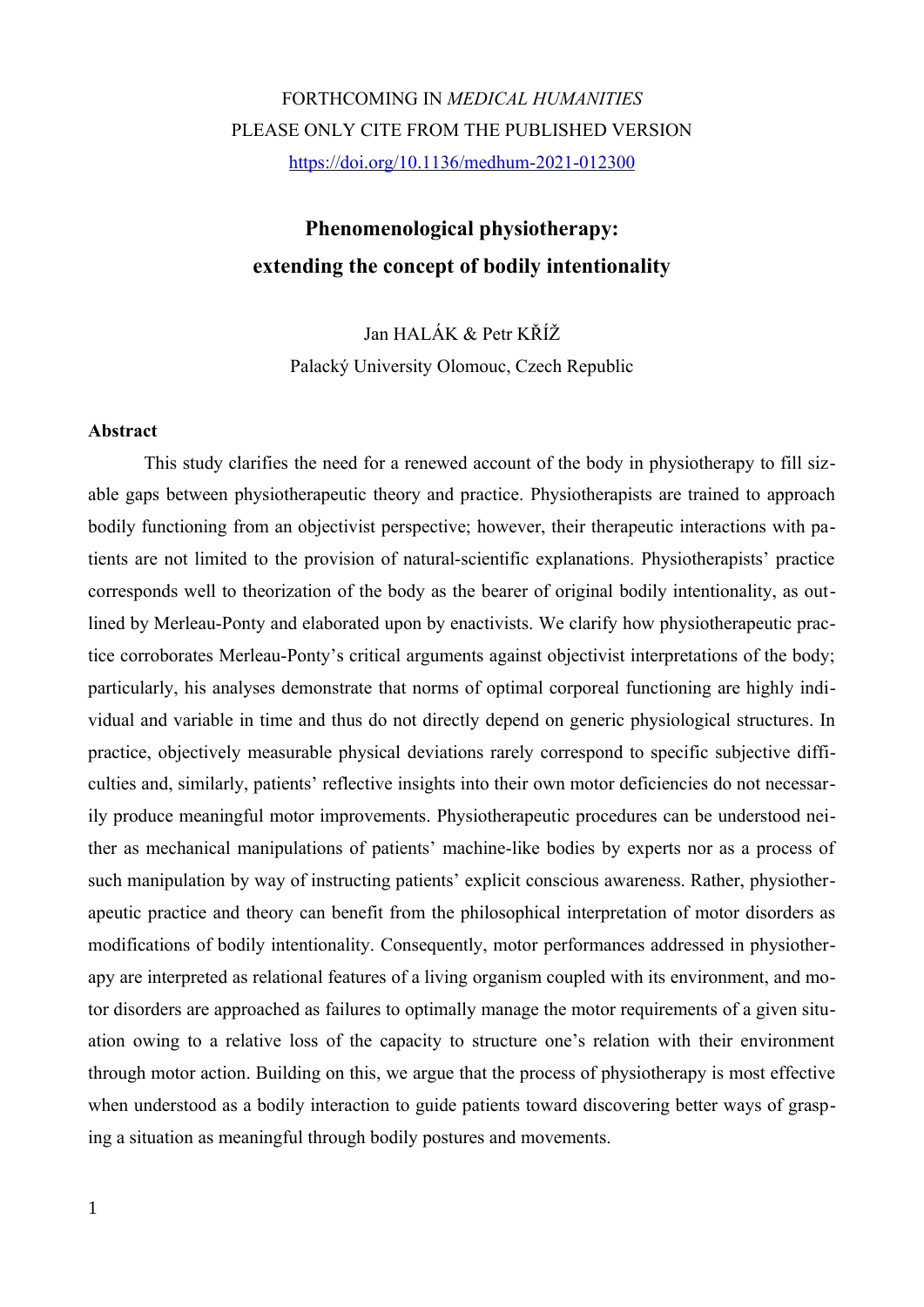# **1. Introduction**

This study critically analyzes the theoretical framework currently used in physiotherapy and explains theoretical and practical benefits physiotherapy can acquire by drawing on phenomenological philosophy. Undoubtedly, physiotherapy is a practical discipline wherein practitioners interact with the concrete bodies of others toward alleviating their physical and experiential difficulties in coping with daily life requirements. Concrete physiotherapeutical interventions are largely based on physiotherapists' practical know-how and experience. However, physiotherapists' concrete interventions are necessarily grounded in general theoretical frameworks closely linked to the development of Western medicine and to our historically constituted scientific examination of the world. We address fundamental limitations of current theoretical understanding of the body and embodied action in the context of physiotherapy and explain how physiotherapy can be transformed by considering philosophical insights that are not commonly considered in Western medicine.

Several physiotherapy theorists have outlined how phenomenology and embodied cognition theories could be applied to physiotherapy. Consistently, our study describes how physiotherapeutical practices can be transformed by focusing on meaningful relationships with the environment at the level of movements and bodily postures. We elaborate on the concept of health as a relational or intentional dimension, as opposed to physical and psychological dimensions or their combination. In contrast to previous studies, we elaborate on Merleau-Ponty's suggestion to understand embodied intentionality as a fundamentally dynamic phenomenon—that is, as a dimension that enhances or loses its structural organization depending on different health contexts.

Beyond physiotherapy, we contribute to other domains of knowledge. We do not aim for a mere *application* of phenomenological insights obtained independently of science and experimental empirical enquiry; rather, we adhere to Merleau-Ponty's approach to phenomenology, according to which the relation between philosophy and (natural-scientific) empirical investigation is fundamentally circular (Merleau-Ponty 2020, 112–113; cf. Zahavi 2019b, 129–131; Varela, Thompson, and Rosch 2016, 3–4). We thereby strive for a "mutual illumination" of philosophy and physiotherapy (Gallagher 2003; cf. Gallagher and Zahavi 2020, 36–37; Zahavi 2019b, 132–135; in the context of medical humanities, cf. Scott-Fordsmand 2020). By analyzing physiotherapeutic problems and situations, we elaborate on the philosophical and cognitive-scientific understanding of embodiment and extend the concept of bodily intentionality to domains in which it has not been discussed. Thus, we provide a model for other health-related domains that closely deal with human embodiment.

In Section 2, we briefly posit the limits of science-based physiotherapeutical interventions. From our perspective, evidence-based research has limited implementation potential because it is disjoined from patients' concrete bodily condition owing to its emphasis on standardization. Con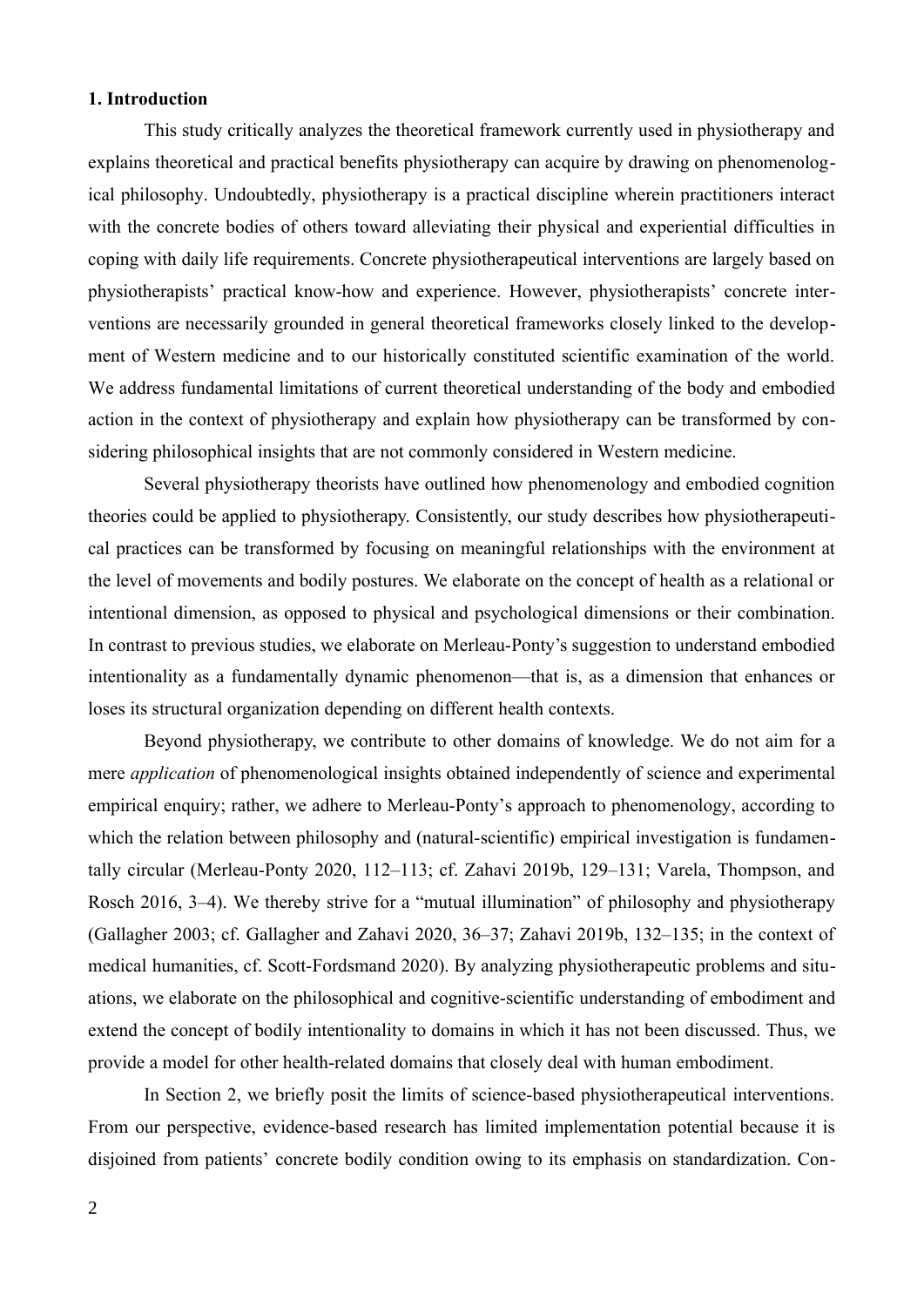trastingly, qualitative empirical research, in which patients' perspectives are considered, lacks proper methodological foundations and does not afford optimal integration of first-person information in physiotherapy. We argue that physiotherapists can increase insight into their theoretical and practical problems and so too their ability to care for patients by drawing on analyses of embodiment, perception, and motor action presented in original phenomenological texts. In Section 3, we consider contemporary philosophical elaborations of Merleau-Ponty's ideas in enactivism to highlight that motor performances addressed in physiotherapy should be interpreted as relational features of a living organism coupled with its environment rather than merely as objective physiological processes or subjective phenomena accessible from within the reflective consciousness. In Section 4, we explore Merleau-Ponty's suggestions for understanding motor intentionality and define key elements of a physiotherapeutic framework based on this concept. We clarify why motor disorders should be interpreted as relative losses of the capacity to structure one's relation with their environment through motor action. Connectedly, we argue that physiotherapy is best understood as an interactive bodily process through which physiotherapists adjust patients' destructured motor intentionality through interactive bodily dialogue.

# **2. Background: overview of contemporary theorizations of physiotherapy**

In principle, therapeutic interventions performed under the heading of Western science should take the form of well-reasoned, highly effective applications of explanations of causal bodily functioning most relevant to problems at hand. However, relations between theorizations formulated in the language of contemporary physiology and the most common types of practical interventions are highly ambivalent in the current climate. In this section, we discuss how this situation is reflected in some major drawbacks involved in current empirical research and academic publications on physiotherapy.

### *2.1. Physiotherapy theory and practice lack integrity*

Western medicine's *theoretical framework* builds upon the mechanistic physiology paradigm (Darrason 2015; Edwards 1998; Leder 1990; Savransky and Rosengarten 2016). Correspondingly, in Western countries, physiotherapists understand the body primarily as a physico-chemical system of tissues and substances interconnected by causal relationships (Nicholls and Gibson 2010, Shaw 2012). Consequently, clinical reasoning in physiotherapy approaches patients' bodies as malfunctioning objects or machines that can only be repaired by means of external manipulation of their parts (Øberg et al. 2015, Nicholls et al. 2016). It is generally expected that mechanical manipu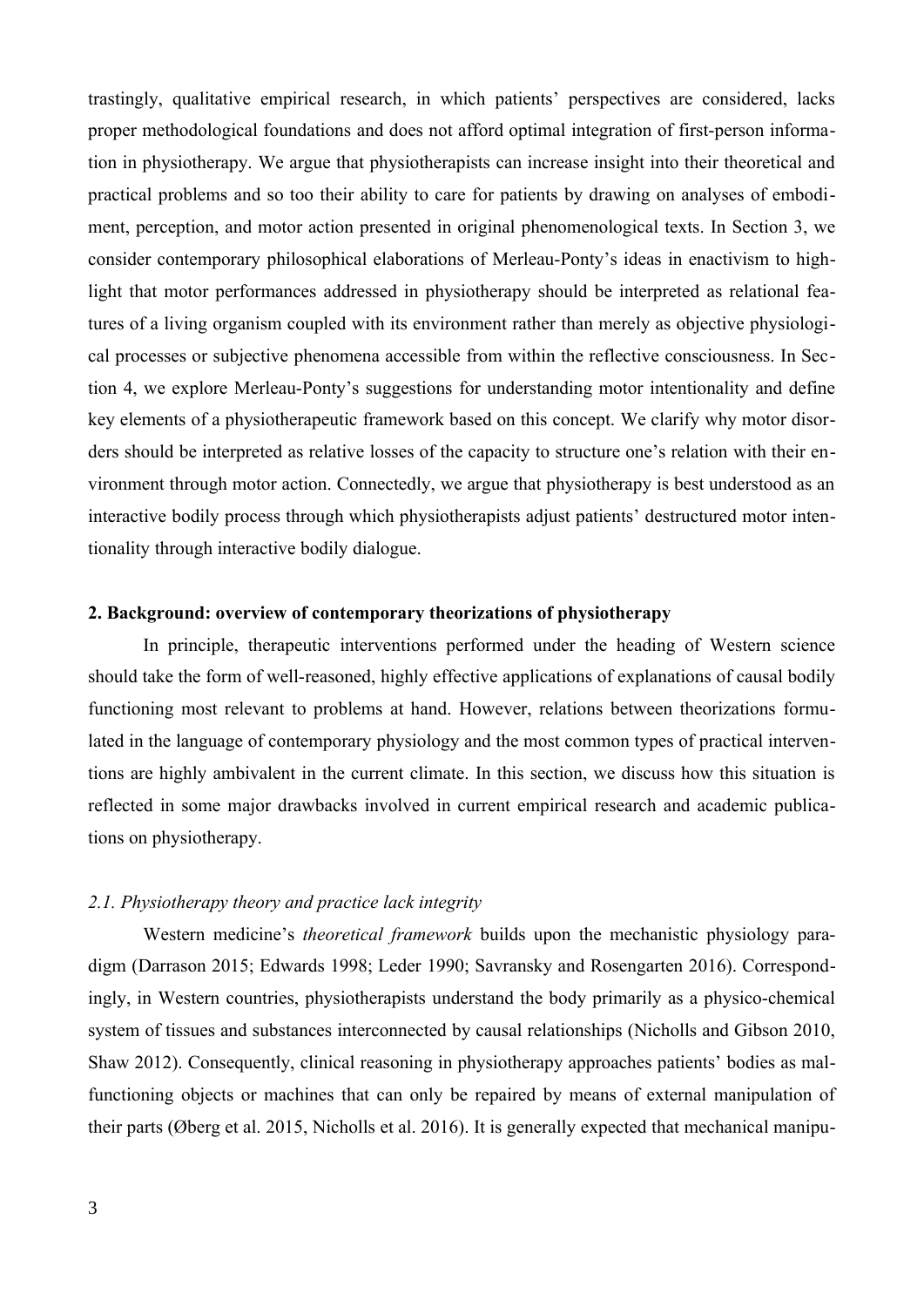lations targeting malfunctioning parts will bring them back in compliance with supposedly universal norms of corporeal functioning (Marcum 2005).

The theoretical equipment of physiotherapy primarily comprises a system of knowledge that allows apprentices to disclose various causal relations within the physiological body (Kelly et al. 2019; cf. Green and Hopwood 2015). However, according to all evidence, this ability does not afford design of optimal physiotherapy intervention. First, the many different hypotheses on causal relationships within the body are not always linked. Second, theorists successfully develop new hypotheses without necessarily building on or even accepting older ones. Consequently, different theories are taught at different institutions; yet these different schools of thought all claim to enable optimal intervention. In short, the theoretical paradigm built on causal interaction and mechanical relationships within the body is currently undergoing a crisis.

<span id="page-3-0"></span>The more narrowly *practical part of physiotherapeutic education* is even more diverse than the theoretical part. It comprises multitudes of techniques, methods, and concepts usually developed in practice by experienced "masters."[i](#page-42-0) Usually, such techniques are not originally based on the mechanistic paradigm. Rather, they are accepted within the theory only if they are successful in practice. Thus, rather than materializing science-based theoretical insights, the practically tested techniques are continuously transformed into quasi-scientific facts through post-hoc theorizations primarily consisting in their imposition into the abstract language of mechanistic physiology.

<span id="page-3-1"></span>This results in paradoxical situations in practice, such as when different techniques based on different and contradictory natural-scientific explanations lead to solving the same physiotherapeutic problem. There is an ongoing discussion on whether children with cerebral neuromotor disturbances should be treated based on the Vojta method or the Bobath concept (D'Avignon et al. 1981, Jóźwiak et al. 2010; cf. Franki et al. 2012); also, some physiotherapists working with children have moved away from these methods and started exploring the so-called "functional" training or strengthening (Lee at al. 2015, Martin et al. 2010, Franki et al. 2012b).<sup>[ii](#page-42-1)</sup> Although these methods are based on different motor learning theories, they present no significant differences in effectiveness. Conversely, a given bodily dysfunction can typically be attributed to multiple theoretical explanations. Agrawal (2016), Borges et al. (2017), and Alshammari et al. (2019) discuss whether shortened hamstrings should be treated through reciprocal inhibition, post-isometric relaxation, static stretching, or the Kabat method. However, none provide sufficient grounds for deciding which technique to choose or sufficiently explain why a given technique leads to eventual success or failure of the therapeutic process.

Despite their prevalence, such disconnections and incoherencies between theoretical mechanistic explanations and physiotherapists' everyday decision-making are largely unreflected in aca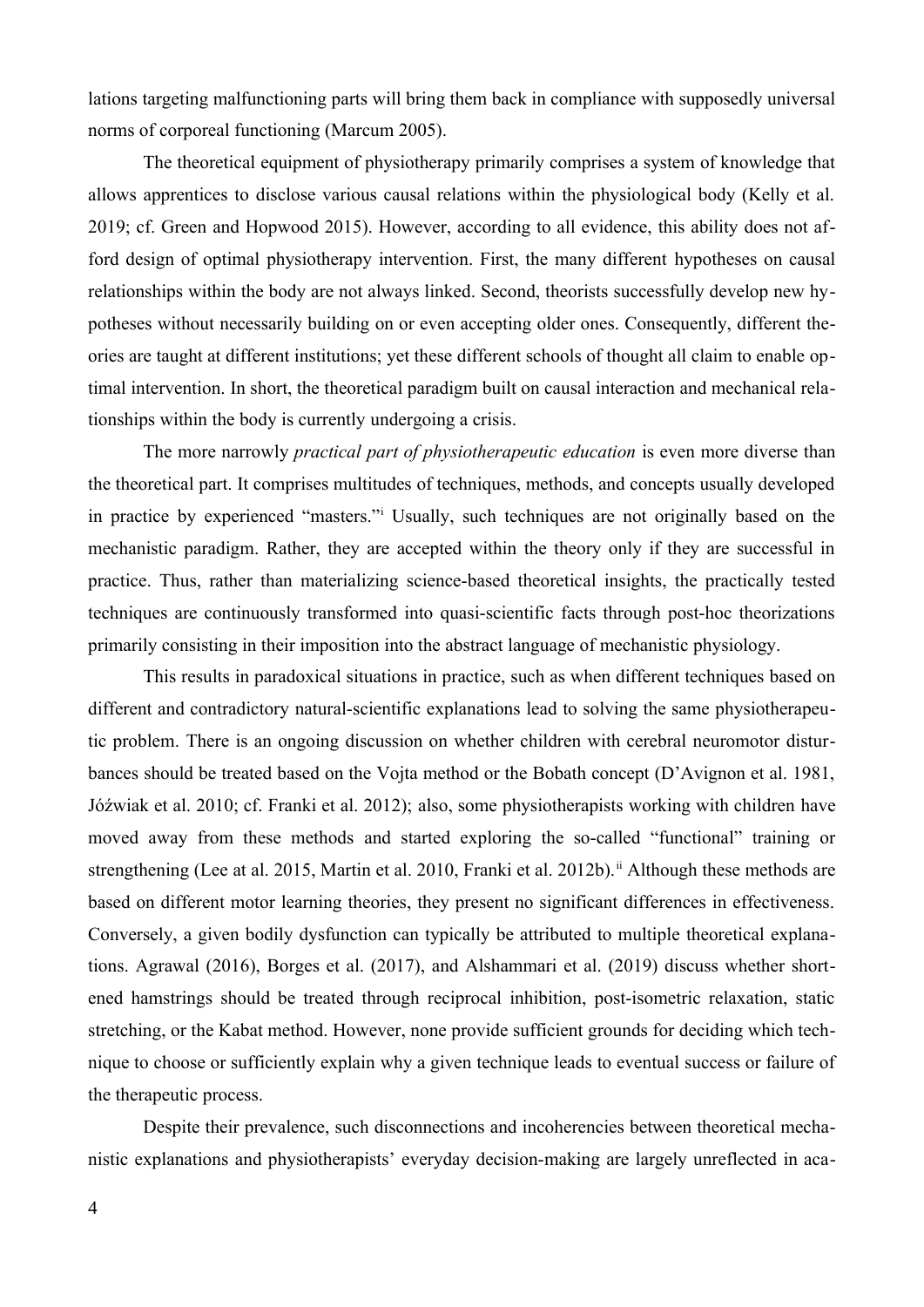demic debates on physiotherapy. Academic publications on physiotherapy are dominated by *quantitative empirical research*. In this field, the standard mode of operation is to investigate therapeutic effects of techniques and the diagnostic suitability of specific tests in relation to various body conditions. To fulfill evidence-based medicine requirements, the techniques, tests, and conditions of the body must be standardized; that is, transformed into measurable and comparable items (Morris et al. 2009, Salbach et al. 2011). Such standardization requires researchers to radically reduce the complexity of the processes they describe (Savransky and Rosengarten 2016; cf. Jette et al. 2009, Mc-Donnell et al. 2018). In some cases, conclusions seem reached only at the cost of distorting the statistical methods they claim to apply (Page 2014; cf. Boutron and Ravaud 2018). Quantitative interrogation is limited to isolated questions such as whether in a particular case it is better to opt for one exercise or another (e.g., flexion vs. extension) or how many therapeutic interventions should be recommended (cf., e.g., Larsen et al. 2019, Ojha et al. 2019). The fragmentation of the context of therapeutic intervention inherent in "evidence-based" research on physiotherapy fundamentally hinders physiotherapists' capability for responding to patients' needs in concrete bodily interaction and consequently leads to decreased practical efficiency of the subject techniques.

To compensate for the limitations of the dominant quantitative approach to physiotherapy research, there is a growing interest in enquiries based on *qualitative methods*. Herein, academic publications on physiotherapy tend to either refer to phenomenology and its theoretical constructions (Shaw 2012, Øberg et. al. 2015, Nicholls 2017) or to engage in some form of "phenomenological" empirical research (Arntzen et al. 2019; Blixt et al. 2019; van der Meide et al. 2018; Skjaerven et al. 2008; Smythe et al. 2012). Physiotherapists' lively interest in phenomenology converges with developments in several related areas such as sports (Allen-Collinson and Evans 2019), nursing studies (Zahavi and Martiny 2019), and general medicine (Aho and Aho 2008; Crişan and Copoeru 2020; Carel 2010; 2016; Toombs 2012). We agree that phenomenology offers a mode of enquiry that can considerably improves our understanding of phenomena related to human health, physical performance, and physiotherapy. The phenomenological approach makes it possible to shift our perspective from the patient-object to the patient as a subject, whose perceptions and experiences are relevant for the therapeutic process (cf. Zahavi and Loidolt 2021, 17–18). However, researchers' understandings of the basic concepts and ideas that ostensibly constitute phenomenology vary widely. A closer look into phenomenology from a methodological perspective is vital.

# *2.2. Physiotherapists' engagement with phenomenology remains unsatisfactory*

How the phenomenological method should be defined is not settled in literature. Commentators agree that phenomenology is a descriptive rather than speculative endeavor and that it empha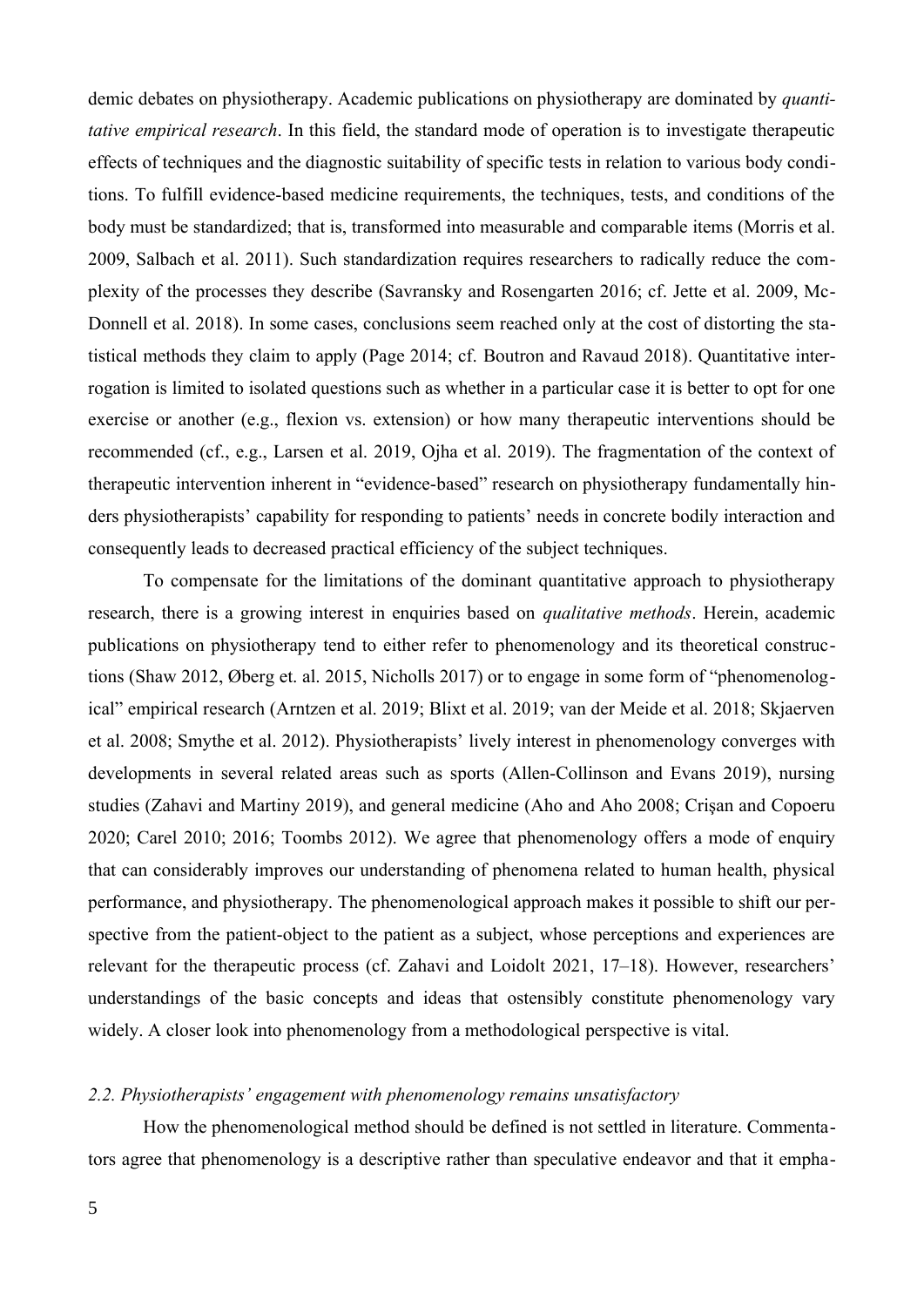sizes the need for attending to subjects' experiences as opposed to explaining them away through naturalistic models (Gallagher and Zahavi 2020, 23–34; Zahavi 2019b, 32–43; Moran 2019). However, phenomenology corresponds to a certain stance or attitude rather than a fixed set of theoretical standpoints or methodological prescriptions (Moran 2019, 206; Gallagher and Zahavi 2020, 23). Here, we limit ourselves to identifying three theoretical gaps in the current use of phenomenology in the context of physiotherapy and briefly distinguishing our approach from previous attempts.

Despite the need for variability within phenomenology, there are several important distinctions. The tradition of phenomenology stems from the works of *philosophers* such as Husserl, Heidegger, and Merleau-Ponty. These authors do not perform empirical investigations for the purpose of producing more positive knowledge about specific empirical domains. Rather, they aim to clarify how there can ever be specific types of empirical domains for us and, consequently, to provide a general account of human relation to the world (Gallagher and Zahavi 2020, 36; Moran 2019, 207; Zahavi 2019b, 103).<sup>[iii](#page-42-2)</sup> In phenomenology, investigations of more particular topics such as human consciousness, perception, embodiment, or sociality are subordinated to the more general philosophical goals.

<span id="page-5-0"></span>Considering references to phenomenology in qualitative research, some commentators distinguish between "philosophical phenomenology" and "applied" phenomenology (Fernandez and Zahavi 2021; Zahavi 2019b). Qualitative empirical research and phenomenology are both concerned with descriptions of "first-person" lived experiences but have quite different theoretical ambitions and rely on different methodological procedures. For this reason, Zahavi (2020, 4) argues that the first-person descriptions provided by qualitative researchers do not represent a full-fledged appropriation of phenomenology. Regarding the project of "applying" phenomenology, Zahavi (2019b, 137) finds it important "to look beyond the different proposals currently to be found within the qualitative research literature" as there are important theoretical and methodological resources in philosophical phenomenology itself. There is also no agreement on whether the methodological tools currently employed in qualitative empirical research satisfy the criteria for phenomenology determined by its founders and their line (Crişan and Copoeru 2020; Gallagher and Francesconi 2012; Køster and Fernandez 2021; Zahavi 2019a; 2020; 2021; Zahavi and Martiny 2019).<sup>[iv](#page-42-3)</sup>

<span id="page-5-1"></span>Academic publications on physiotherapy that refer to phenomenology almost never directly discuss original phenomenological texts; if they do, it is generic. The difference between philosophical phenomenology and qualitative research is typically not considered. Hence, we note a major gap in the current use of phenomenology in the physiotherapeutic context. The scope of "phenomenological" studies on physiotherapy is currently much narrower than what is involved in the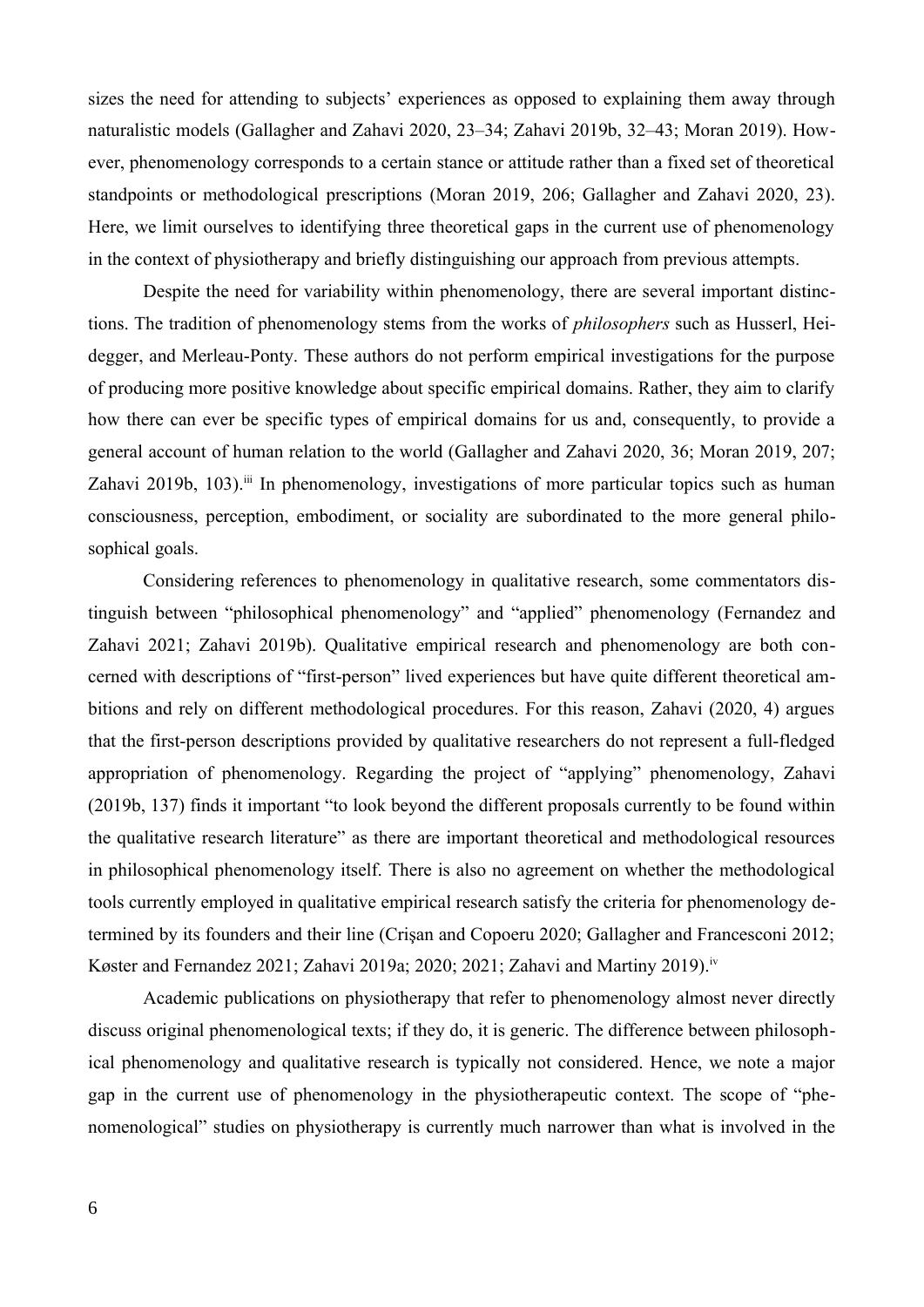idea of phenomenology. Qualitative research does not take full advantage of what phenomenological philosophy has to offer to physiotherapy and physiotherapeutic theory.

<span id="page-6-0"></span>Within qualitative research, there is no consensus on what constitutes a properly phenomenological methodology (Gallagher and Zahavi 2020, 34–55; Finlay 2009; Zahavi 2019a; 2019b, 122–137; 2020). Qualitative researchers in physiotherapy generally employ theoretical models and methodological tools developed by van Manen (2016), Giorgi (2009), or Finlay (2011), which are supposed to help them implement "complicated" philosophical concepts into their empirical studies.<sup>[v](#page-42-4)</sup> As applied to physiotherapy, the key methodological requirements of such studies then typically comprise descriptions and interpretations of probands' (patients and physiotherapists) reflections, behaviors, or both from interview data. A "phenomenological" terminology used for the interpretations is supposed to shed light on how physiotherapeutical process is experienced by the participants, as opposed to how it is explained by objectivistic studies. Connectedly, it is often presumed that the phenomenological quality of the results depends on the researcher's ability to go beyond "taken-for-granted understandings" of observed situations and statements (Bjorbaekmo and Mengshoel 2016, 13; referring to Finlay 2011; 2013).

This state of affairs reveals a second theoretical gap in how phenomenology is used in physiotherapy. According to philosophical phenomenologists, to assume that phenomenology is simply a subjective account of one's experience is mistaken, as phenomenology is rather a general account of (subjective) experience (Gallagher and Zahavi 2020, 24, 32). Similarly, in attempting to bring phenomenology into practice through qualitative research, van Manen finds that his work initiates many works wherein the methodological principles he suggested were "misused and poorly understood" (2017, 776). Among methodological misconceptions purportedly distorting the meaning of phenomenology, van Manen criticizes, in particular, the contention that "phenomenology is the study of how individuals make sense of their own experiences" and that therefore all "study of experience…must be phenomenology" (2017, 776). Unfortunately, ample physiotherapy studies identify themselves as phenomenological using these criteria (Olsen et al. 2016, Eckerholt and Bergland 2019, Hellem and Bruusgaard 2018, Groven and Heggen 2017, Dragesund and Øien 2018, Albertsen et al. 2019, Bertilsson et al. 2020).

The third theoretical gap is closely related to the second one. In fact, van Manen (2017, 776) argues that psychological sense-making and reflection do not constitute phenomenological inquiry because the latter is concerned with more fundamental, that is, prereflective and prepredicative experiences. This claim does not seem to be entirely correct as phenomenology is concerned with both prepredicative and predicative experiences and their mutual relationships. However, van Manen's comment points to an issue that is vital in the context of physiotherapy. The qualitative data gath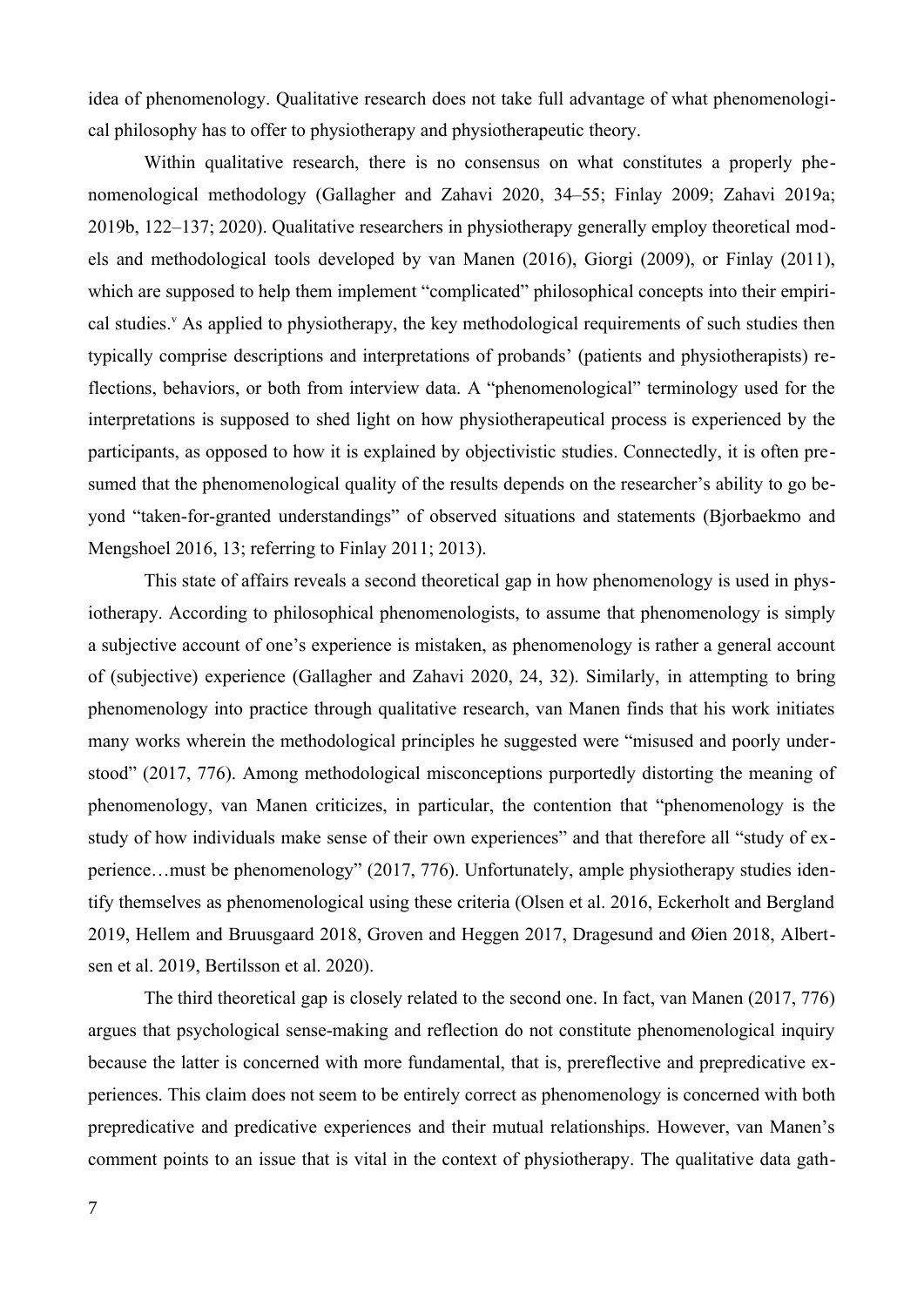ered through interviews mostly corresponds to retrospective verbal reflections on individual probands' experiences rather than pertaining to the main object of physiotherapy, the bodily behavior itself. While reflective narratives might bring insights relevant for some purposes, they do not seem to open new ways of understanding prereflective bodily relation to the world and intervening into it through physiotherapy. Correspondingly, qualitative enquiries may allow researchers to link some of the patients' psychological experiences to concepts and ideas developed by phenomenology; however, they typically do not lead to a change in how the therapy is performed.

In sum, physiotherapeutical research that refers to phenomenology typically has the form of a qualitative empirical investigation interpreting particular experiences of particular subjects by means of collecting and interpreting their reflective accounts. Contrastingly, we argue that physiotherapy should use the theoretical resources offered by philosophical phenomenology in the sense of a general theory of human relatedness to the world to investigate the patients' prereflective bodily actions and the possibility of their adjustment.

Finally, we briefly point to the necessity for integrating first-person and third-person approaches. We agree with the qualitative researchers that it is important to approach the patient as a sense-making agent involved in the therapy. However, as physiotherapy deals with embodied subjects who are prereflectively engaged in sensorimotor interactions with the world, it is important to acknowledge that physiotherapeutical interventions cannot be simply *opposed to* physical interventions. That is, by intervening in the "patient-subject," physiotherapy does not deal merely with a psychological subject, but considerably intervenes in the "patient-object" as well. Consequently, a properly phenomenological physiotherapy requires that we *integrate* the first-person and third-person insights, methodologies, and practices, rather than merely opposing them and using them in parallel.

Recently, more integrative approaches have been outlined in psychology and psychiatry (de Haan 2020; Køster and Fernandez 2021; Stanghellini et al. 2019; Zahavi and Loidolt 2021), nursing (Zahavi and Martiny 2019), medical humanities (Kristeva et al. 2018; Scott-Fordsmand 2020), clinical medicine (Stilwell and Harman 2021), and neuropathology (Gallagher and Cole 1995). Even earlier, cognitive scientists and philosophers started exploring the possibilities of how phenomenological or, more generally, human-perspective based investigations can integrate factors commonly studied by empirical science from a third-person detached perspective (e.g., Merleau-Ponty 1963; 2012; Gallagher 2003; Varela, Thompson, and Rosch 2016; for an overview, see Gallagher and Zahavi 2020, 34–50; Zahavi 2019b, 103–140). Similarly, several physiotherapy theorists have recently recognized that a phenomenological theorization of bodily relationships with the world cannot be reduced exclusively to first-person reflective experience as such relationships always involve actual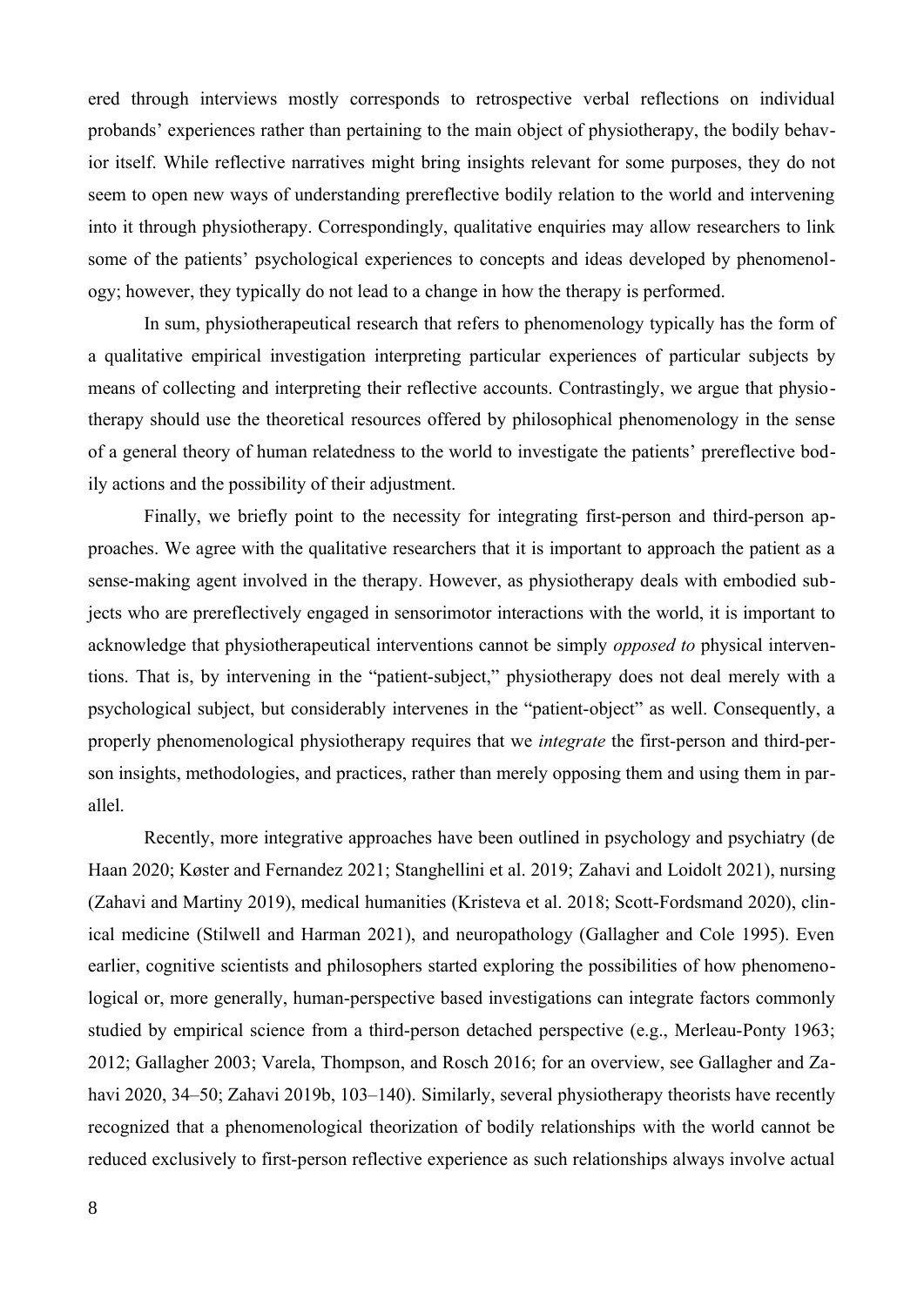physical events and subpersonal processes (Arntzen et al 2019, 2; Normann 2018, 5–6; Øberg et. al. 2015, 244–245). These same authors recognize that Merleau-Ponty's original philosophical writings may enable physiotherapeutic theory to stop merely alternating between third-person mechanistic and first-person narrative accounts or combining them without attempting to provide a sound theoretical explanation of their relation. Our aim now is to take up these efforts and contribute to developing a framework that incorporates factors traditionally reduced to exclusively first- or third-person insights.

# **3. A phenomenological critique of psycho-physical dualism and its implications for physiotherapy**

Several of the problems identified in the previous section can be resolved with the help of Merleau-Ponty's theoretical framework and recent elaborations on his works in embodied cognition theories and enactivism. While Merleau-Ponty's works are sometimes cited in philosophically informed physiotherapy research, such references are mostly general and do not seem to produce substantial changes in the theoretical paradigms physiotherapists rely on. Contrastingly, our project of reintroducing Merleau-Ponty into physiotherapeutical theory and practice builds on careful exegetical work with and development of concrete arguments from his texts. This approach makes it possible to enhance physiotherapeutical conceptual framework through Merleau-Ponty's ideas on how one's corporeal relationship to the world can be reorganized and structurally enhanced through concrete physiotherapeutic interaction. However, before explaining how Merleau-Ponty's philosophy can positively inform physiotherapy, in this section, we summarize his most important arguments against objectivistic and subjectivistic explanations of human embodiment.

# *3.1. The dynamical unity of the living body according to Merleau-Ponty and enactivism*

One of Merleau-Ponty's fundamental contributions to the philosophy of embodiment consists in showing that it is impossible to explain our bodily relationship to the world by exclusively relying on the concept of causality. As Thompson (2007, 80) states, Merleau-Ponty's works help us understand why we can "no longer regard life as a mechanism in the classical sense;" that is, as "an arrangement of parts externally related to each other through efficient causal relations." Developing theoretical implications of empirical investigations from biology, physiology, or neuropathology, Merleau-Ponty (1963, 2003, 2012) described how, between a living organism and its environment, there is no direct determination. A living body, he argues, does not react to what physics and chemistry study as isolated physical and chemical processes, but to *configurations* of stimuli that instantiate vital values for it, such as nutrition or shelter. Consequently, a single behavior may be elicited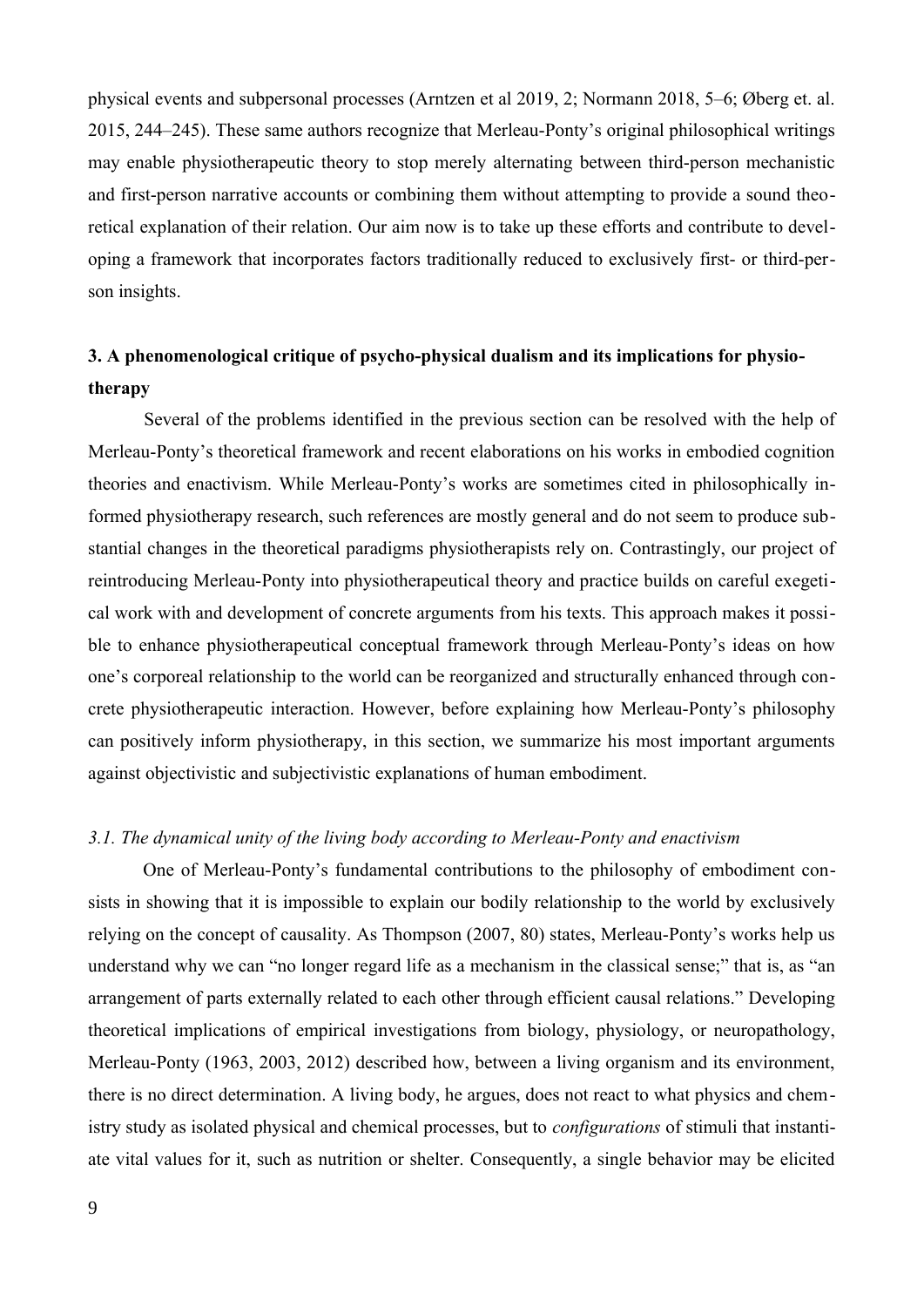by several different objective stimuli while, conversely, a minor change in the objective state of affairs may provoke radical behavior change (Merleau-Ponty 1963, 160–161).

These considerations have vital implications for the attempts to regulate bodily behavior, and for therapeutic efforts. They invite us to stop considering environmental and corporeal objective processes as something that exists in and of itself and to approach them as *relational* phenomena. The value of physical events described by science from a third-person perspective can only be properly assessed through consideration of how they relate to and concretely affect the behavior and experience of the bodily being in question.

By focusing on relations between embodied subjects and their environment, Merleau-Ponty pursues one of the fundamental ambitions of phenomenology: to systematically describe the correlation between the subjectivity and the world experienced by it. Merleau-Ponty also argues that the relational nature of environmental cues and bodily events requires that we discuss them concerning what "meaning" they have for the organism, as opposed to merely determining causal relevance. However, his reference to meaning does not imply that he posits the existence of a universal constituting subjectivity that warrants meaning independent of worldly events. Throughout his works, he criticizes Husserl's idea of a "bestowal of sense" (*Sinngebung*) and insists that meaning is established interactively (Merleau-Ponty 1968, 180, 243–244; 2012, 461; 2020, 19–20). If an experience has a meaning for an embodied subject rather than being merely the result of external causal events, it is not because the subject projects the meaning on the environment. Consequently, Merleau-Ponty's phenomenology fundamentally differs from all theories that overlay some of Husserl's more restrictive requirements on applied disciplines such as medicine (e.g., Crişan and Copoeru 2020; cf. Zahavi 2020; 2021). Similarly, meaning as experienced by an embodied subject does not exactly correspond to a "psychological" reality either. For Merleau-Ponty, the meaning of a stimulus is established through an embodied subject's concrete relations with its environment. Such relations are a matter not merely of psychological acts of consciousness but of embodied, environmentally, and even materially situated acts such as physical movements. In Merleau-Ponty's view, living organisms' relation to meaning can be explained by neither objectivistic nor subjectivistic (psychologistic or transcendentalistic) epistemology.

Merleau-Ponty's ideas are not merely philosophical speculations based on early 20th century biology. Merleau-Ponty's thoughts on living organisms were more recently taken up and elaborated upon by embodied cognition theorists and enactivists. Those authors link them to contemporary scientific research on neural pathology, morphogenesis or morphodynamics, and to other theoretical frameworks such as dynamic systems theory (Gallagher 2005; Varela et al. 2016; Thompson 2007; in the context of physiotherapy, Arntzen et al. 2019; Normann 2018). Contemporary embodied cog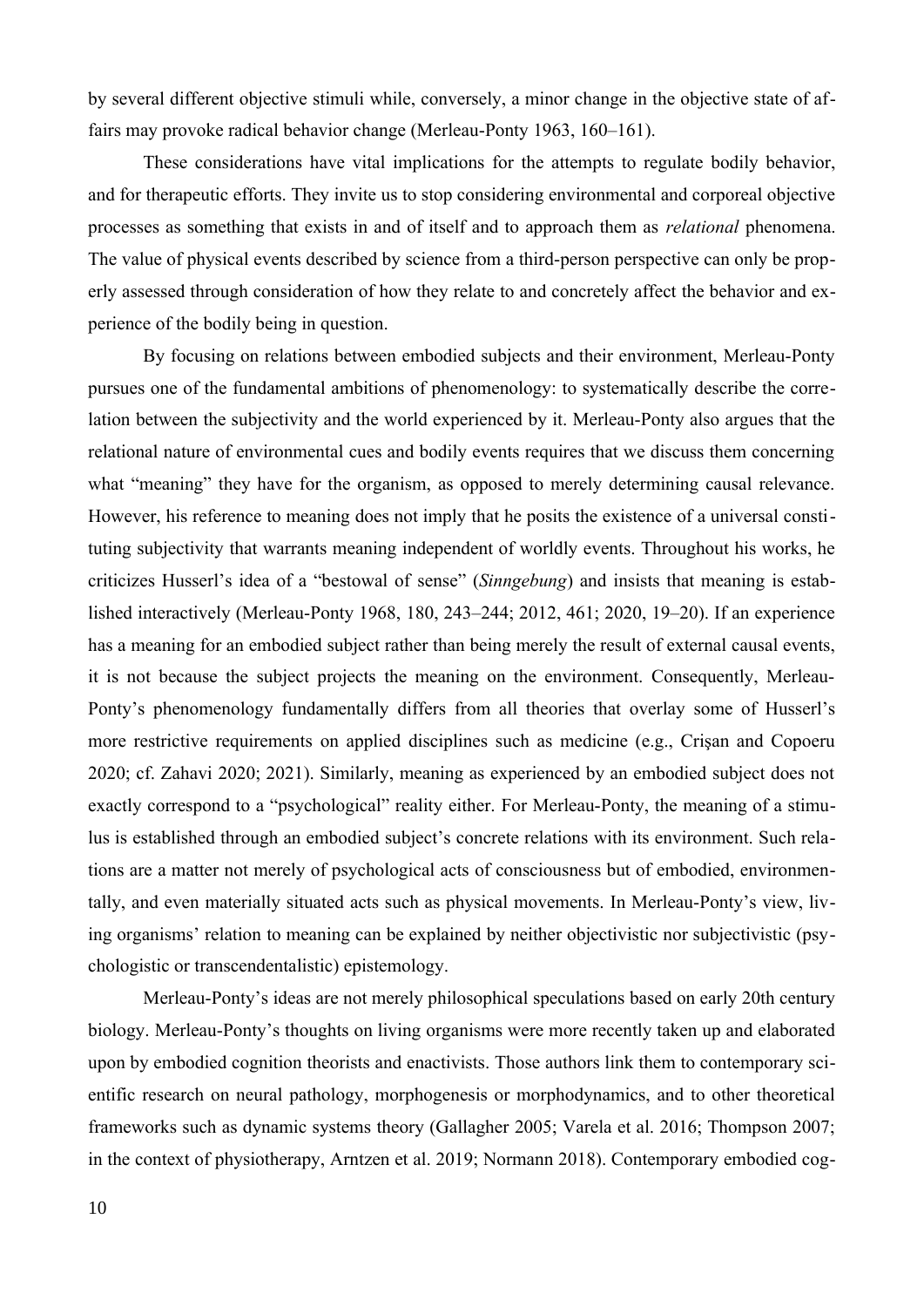nition theories agree with Merleau-Ponty in that perception is closely interlinked with action, rather than being passive physiological excitation caused by environmental stimuli (O'Reagan and Noë 2001; Noë 2004). For enactivists, a living being constitutes a system of interrelated processes that continually interact with its surroundings to maintain its unity and provide the necessary energetic and material resources (Di Paolo 2005; Thompson 2007; Thompson and Stapleton 2009, Di Paolo and Thompson 2014). Consequently, enactivists follow Merleau-Ponty in understanding sensorimotor actions as relational phenomena. Following this idea, many studies now provide concrete descriptions of how objects afford different kinds of interactions with subjects depending on subjects' attitudes, such as when a cup will afford different types of grips depending on what the subject intends to do with the cup (Pacherie 2018, 381; cf. Gallagher 2001, 150–151; Ansuini et al. 2006, 2008; Ebbesen and Olsen 2018; Jeannerod 1997; Sartori et al. 2011).

Considering this development in philosophy and cognitive science, there are strong reasons for contending that the mechanistic paradigm, still dominant in physiotherapy and physiotherapeutic theorization, is an inadequate basis for understanding the living human body. Next, we illustrate this point through examples of the living body dynamically regulating itself under variable external and internal conditions. In subsequent sections, Merleau-Ponty's general arguments provide a foundation for our account of physiotherapeutic processes.

# *3.2. Merleau-Ponty on the body: transcending causal and psychological explanations*

Merleau-Ponty notes that mechanical damage to the body does not directly lead to loss of a particular type of experience and its corresponding relationship with the environment. Thus, people who lose their hands to traumatic injury do not necessarily have difficulty perceiving and meaningfully relating to what is "handy" or manipulable through the specific sensorimotor capacities of the hand (Merleau-Ponty 2020, 121; cf. Gallagher 2001, 161–164; 2005, 86–106; Weeks et al. 2010). Amputees still relate to their environment as "graspable" or "walkable," even though the physical parts of their bodies that could fulfill the intention of grasping or walking is no longer available to them (Merleau-Ponty 2012, 78–91). These conditions can, of course, be very distressing for patients. However, at the theoretical level, they illustrate that a single type of experience, such as walking or grasping, can be maintained under multiple different environmental (external) and physiological (internal) circumstances.

Conversely, even if our own biological body is objectively present and physiologically available, we may become incapable of using it. As the experimental postural situation known as the hand reversal illusion illustrates, the two aspects can easily become dissociated (Hong et al. 2012). In that case, unusual intertwinement of the fingers disturbs their typical configuration in syn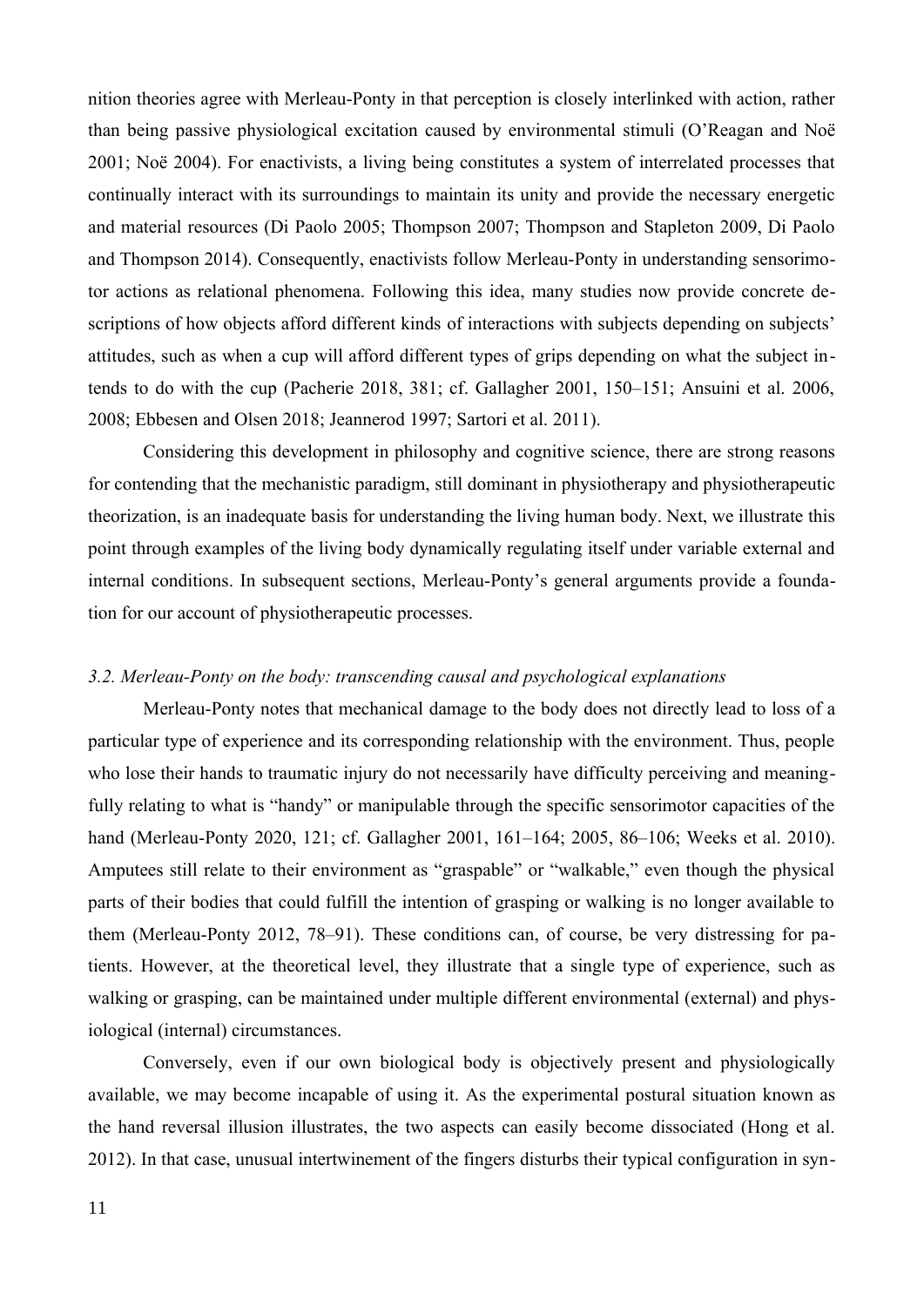<span id="page-11-0"></span>ergic actions and causes subjects to fail to execute simple sensorimotor tasks such as pointing with a specific finger (Merleau-Ponty 2020, 106–107, 109, 111). Merleau-Ponty also discusses more permanent apraxia, such as owing to stroke, traumatic brain injuries, or dementia (2012, 140–142; 2020, 109–117; Katz 2018). Under such conditions, a physically present limb is chronically deintegrated from the subject's body schema<sup>[vi](#page-42-5)</sup> and altered in its explorative power (Merleau-Ponty 2020, 95–96). The patient understands what they are supposed to do, can formulate it in speech, and their sensorimotor system has preserved the capacity to produce the intended movement; however, this explicit reflective knowledge does not lead to the bodily reorganization that normally makes possible praxic accomplishment of the required task. Analogically, in becoming capable of using a prosthetic limb, it is not enough that it is physically attached to one's body. One must also "incorporate" it, learn to integrate it into the range of one's motor behaviors and one's relationships with the environment (Merleau-Ponty 2012, 144–145; on incorporation, Murray 2004; De Preester and Tsakiris 2009; Standal and Moe 2011; Thompson and Stapleton 2009). Hence, a mere physical presence of the body and the physiological availability of its parts is not a sufficient condition for the subject to experientially rely on them in their pragmatic engagements in the world.

<span id="page-11-1"></span>For one's body to be available for action, the body parts must form a synergic unity dynamically centered on varying practical tasks in the world. When one perceives a marble between one's thumb and index finger as a single spherical object, it is not only a matter of the objective physical presence of the body sensing the appropriate stimuli but also of the inter-relationship between one's fingers in their synergic exploration of tactile environments.<sup>[vii](#page-42-6)</sup> Now, the synergies between all segments of the body have a particular relationship with the segments considered in isolation, which sheds light on the difference between a living body related to its meaningful environment and a physical body considered as a causal system. As we have seen, upon establishment of certain types of synergical organizations in the body and consequently the body's relations with the environment, such relations may be pursued further even if the physical components on which it initially relied (e.g., the physical limbs) become unavailable and must be replaced. This means that a living body is capable of maintaining *relational stability* with its environment despite undergoing important variations on the physical-causal level. To "have" a body thus does not mean, for a living subject, simply being causally connected to certain physical materials; it means having the ability to transpose types of interaction with the environment across variations of internal and external conditions, even in cases where completely different physical means of realization are required.

In short, physical parts of the body are neither simply *causes* of a subject's experiences nor mere *instruments* through which the subject materializes their purely mental intentions in the physical world. That is, the subject's intentions and physiological apparatuses must be viewed as ele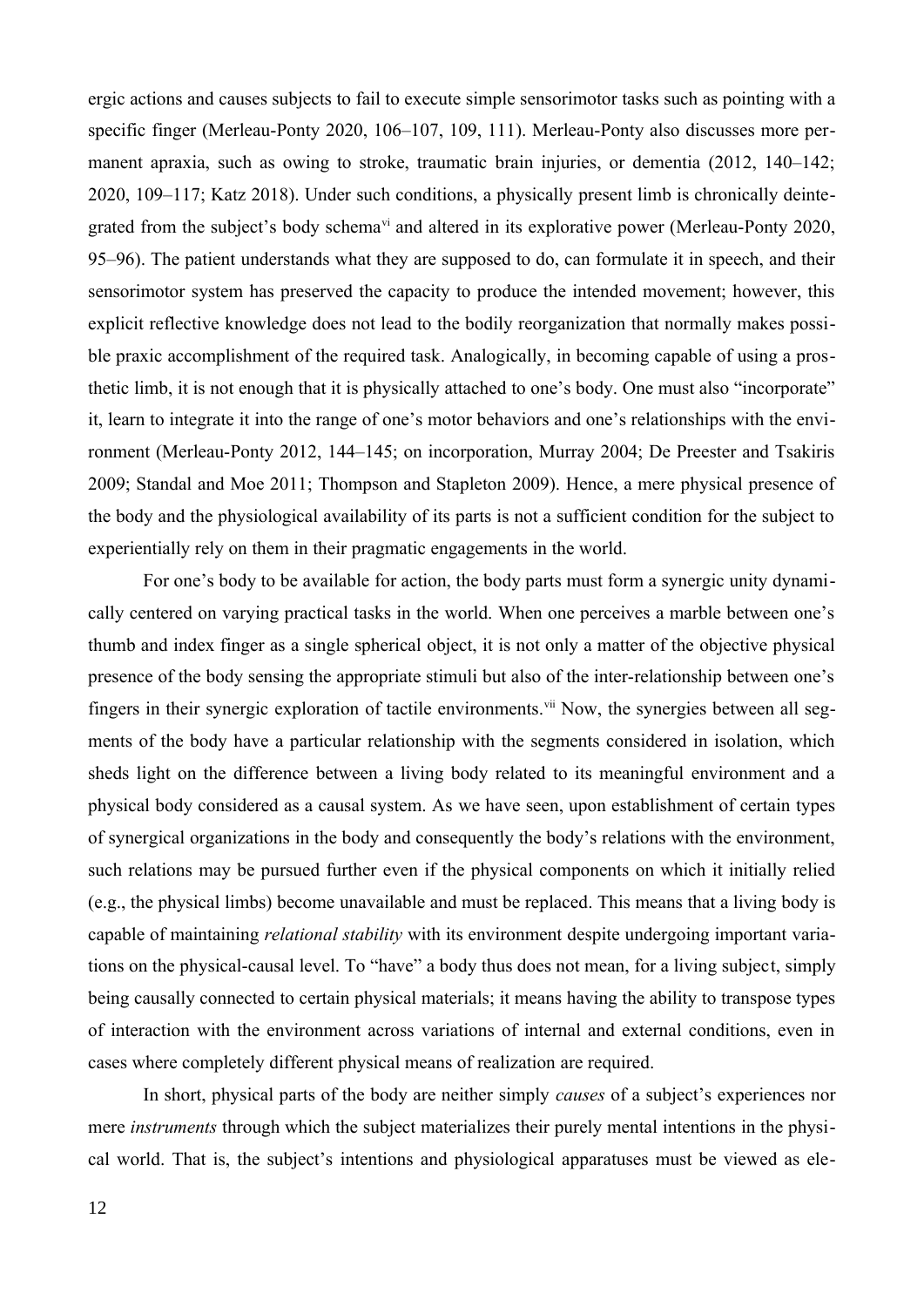ments of a larger system in which their particular roles depend on the presence and specific quality of all the other elements and on the way, they are synergically configured within a functioning body oriented toward the world. Our goal in the following sections is to demonstrate the importance of these theoretical insights for the physiotherapeutic process.

#### *3.3. Mechanistic interventions are insufficient*

The above-outlined interpretation of embodiment has fundamental implications for efforts to produce optimally efficient physiotherapeutical interventions. We argue that clinical reasoning in physiotherapy that is based on causal models is insufficient not merely due to factual limitations, but because the causal models themselves fail to account for a living body's relationships with its environment. We demonstrate this argument by developing the idea presented in the previous section, according to which a living body's meaningful relationship to the world is not immediately correlative to variations in physical-causal bodily factors.

Physiotherapy typically focuses on identifying and measuring alterations in physical tissues that can be categorized as deviations from presumed general norms. However, in common practice, physiotherapists encounter cases in which such deviations do not systematically correlate with the patients' experiential difficulties, even though the difficulties are paradoxically the principal reason for the interventions. For example, a deviation displayed on an X-ray, such as a particular Cobb's angle of scoliosis or a shift of lumbar vertebra, rarely correlates with a specific intensity of lowback pain or other subjective difficulties. One patient with a very pronounced hallux valgus deformity may report a degree of pain and discomfort in the area of the metatarsophalangeal joint similar to that of another patient with an almost insignificant deformity in the same area. Conversely, a given angle of hallux valgus may be associated with intense pain in one case and negligible pain in another. The adjustment of the angle that makes it more conform to the norm may even lead to an increase of pain or discomfort.

As discussed in section (2.1.), quantitative evidence-based studies fail to shed sufficient light on these cases. Although such studies (Menz 2011) identify significant correlations between objective parameters and subjective difficulties, this comes at a cost. Researchers only select a very limited number of objective bodily variables (e.g., the angle of hallux valgus, sex, age, weight) and significantly simplify the subjective values by transposing them onto quantitative scales, such as the visual analog scale. Factors that are relevant for therapy but cannot be easily operationalized are excluded from the study. Attempting to account for more complex factors while also preserving statistical significance, some researchers resort to using a bigger sample. Chang et al. (2020) examine static (standing) and dynamic (walking) pressure distribution in 944 feet with hallux valgus defor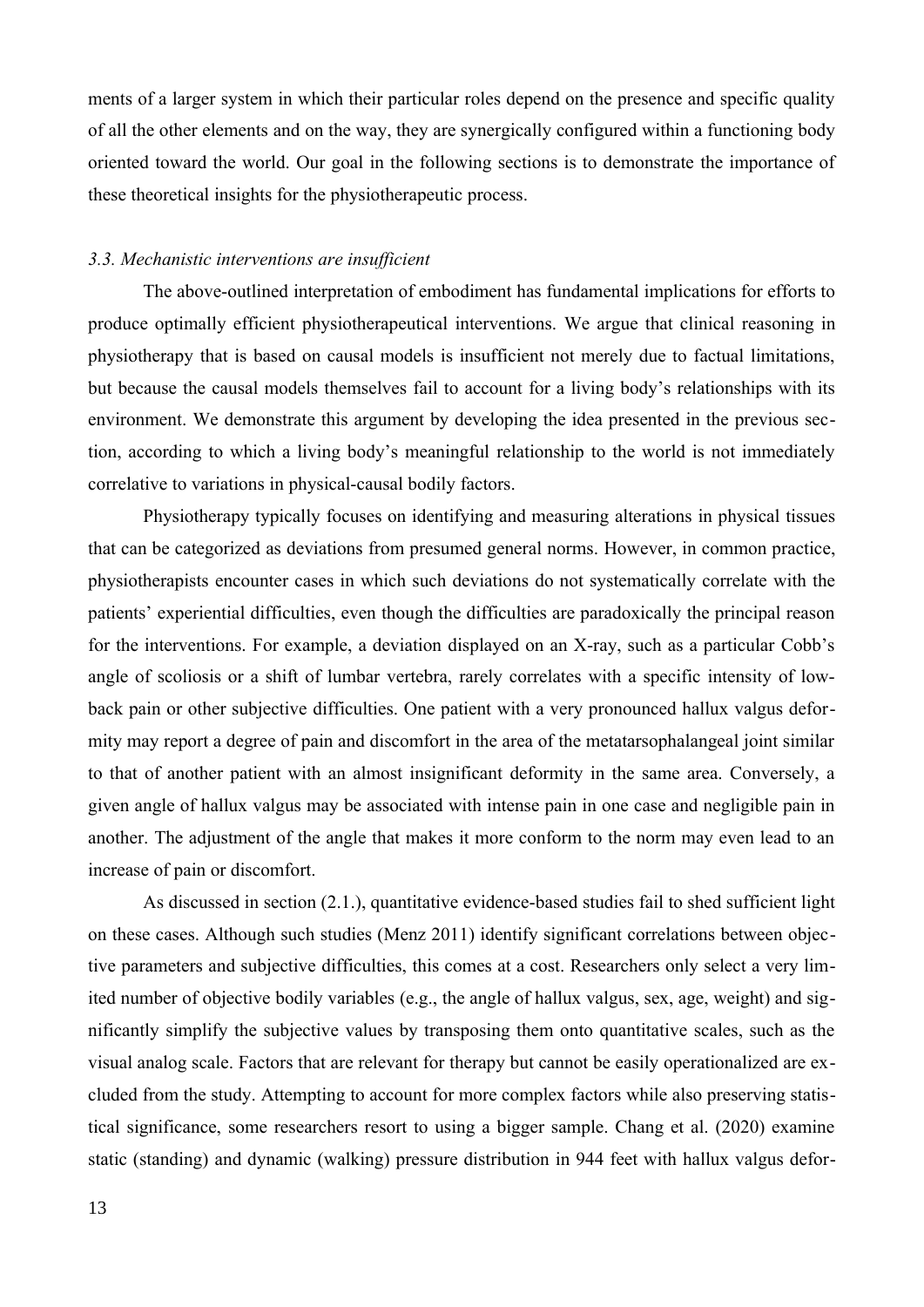mity to identify correlations between the pressure and local pain in the foot. Relying on a large sample, they distinguish between several types of deformity and thus explain several differences among the cases. The study still omits other relevant factors, such as the type of shoes used, the general quality of connective tissues, or the patients' lifestyle. However, a patient whose angle of hallux valgus does not considerably deviate from the norm but experiences pain in the area needs to be examined precisely regarding these factors, as well. Evidently, disclosing objective physiological structures and causal relations between them alone does not make possible the design of optimal physiotherapeutic intervention.<sup>[viii](#page-42-7)</sup>

<span id="page-13-0"></span>Reacting to the limitations of the mechanistic approach that focuses on physiological deviations, some authors introduce the idea that bodily difficulties should be analyzed regarding bodily *function* or *functionality*. Different conceptual elements are used within different schools of thought. Some physiotherapists speak generally of a "functional approach" (Helders 1999) or a "physiotherapy of function" (Lewit 1994, 2013, 2016), while others refer to "functional motor disorders" (Nielsen et al. 2014, Pringsheim 2016) or "cognitive functional therapy" (O'Sullivan et al. 2018). Although there is no comprehensive definition of "function," these studies suggest that physiotherapy be focused less on measurable deviations of particular physiological tissues (e.g., the angle of hallux valgus or Cobb's angle) and more on whether parts of the body fulfill their presumed general function or purpose (e.g., gait, maintaining balance, grasping).

Beyond merely considering pathologies of a given physiological structure considered in isolation, functional approaches also investigate relationships between such structure and a specific bodily operation, in particular in the context of patients' daily activities. For example, physiotherapists of function consider not only the shape of the femur and pelvis, the range of movement in the hip, or the strength of the hip muscles but also the patient's capability for maintaining an appropriate position of, for example, the pelvis while performing a particular activity such as standing on one leg. That is, rather than contenting themselves with the analytical approach to the body and the search for specific causes, they proceed more holistically and involve interpreting measurable physiological structures in their behavioral contexts.

However, functional approaches remain attached to a universalistic third-person account of the living body that is typical of the mechanistic paradigm. By referring to "function," practitioners presuppose objective norms of bodily operation to which they subsequently adapt their diagnoses. Compared to analytical approaches, functional diagnoses are better situated for establishing higher levels of correlation between experiential difficulties and bodily "dysfunctions" to be treated. However, because their conceptual framework is still abstract and universalistic, they fail to consider crucial aspects of embodiment that we have described on Merleau-Ponty's examples. That is, they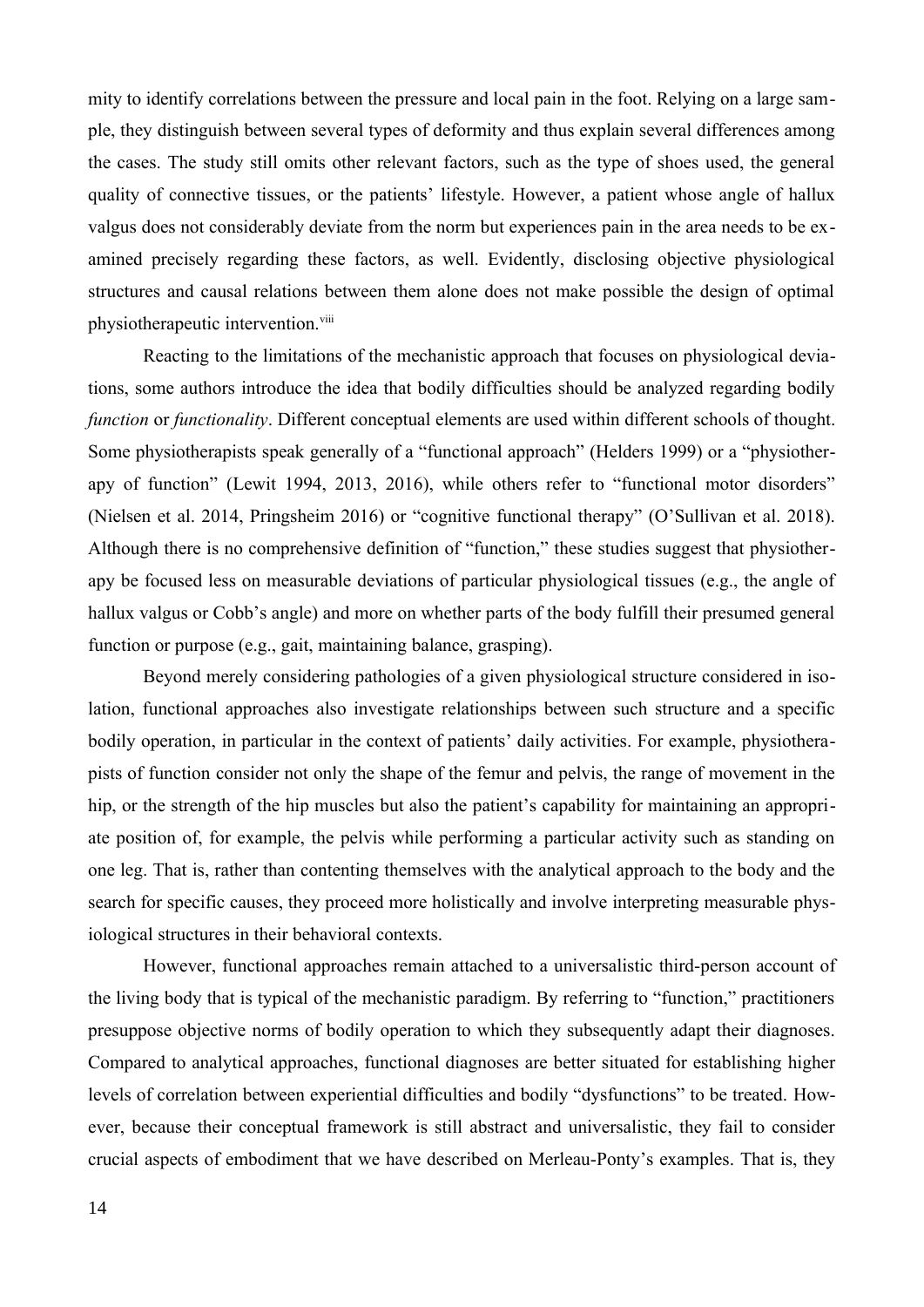do not consider whether the patient incorporates the meaning of the desired movement into their particular bodily action and, consequently, how well a specific movement fits into their specific relationship with the environment regarding the physiological means they currently possess. As we have seen with Merleau-Ponty, physical structures of one's body do not relate to the subject's interactions with the environment in a strictly functionalist way; rather, in different subjects and at different phases of a subject's history, particular type of meaningful bodily relation to the world (e.g., grasping) are realized with the help of potentially very different physical means.

Hence, the limitations of bottom-up mechanistic and top-down functional types of clinical reasoning are linked to the fact they both remain attached to the causal framework as their paradigmatic interpretative tool. To resolve discrepancies between objective deviations and subjective difficulties, practitioners usually examine adjoining parts of the physical body and construe increasingly complex webs of presumed causes of the observed discrepancies. Hallux valgus, for example, may be linked to a genetic disposition, hormonal setting, shoe shape, the quality of exteroception in the feet, postural activity of the muscles sustaining the arch, postural activity of muscles adjusting rotation of the tibia, and so on. Each such causal factor involves several possible explanations, and as a given subjective condition can always be linked to a *different set* of causal factors, the list of presumed objective causes of a given difficulty stretches on infinitely. Moreover, as each set of causal factors reflects the condition of an individual patient that is variable in time, any attempt at generalizing the causal relationships reported is fundamentally problematic.

Therefore, any eventual success in therapy based exclusively on analysis of mechanistic variables in the body will remain partial and coincidental. Therapeutic intervention aiming exclusively at elimination of objective deviations does not systematically lead to subjective relief because it simply does not allow the physiotherapist to determine the presumed cause of the experiential difficulty. Contrastingly, the phenomenology of embodiment invites us to view the nature of any difficulty as relational. That is, the difficulty pertains to the ways in which physiological structures are related to actions in the environment rather than to an isolable material cause. Objective measurement of a physiological structure of the body does not provide satisfactory insight into the real matter of physiotherapeutic intervention which concerns a living body oriented to the world. As we have seen with Merleau-Ponty and enactivists, a living body should be understood as a subject capable of maintaining a certain relationship to its environment by relying on potentially very different configurations of objective conditions with potential causal values. The subject involved in the physiotherapeutic process is not therefore a body that can be measured and analyzed from the thirdperson perspective but rather a body capable of acquiring and potentially losing capacity to execute its intentions in the world within variable sets of measurable causal configurations.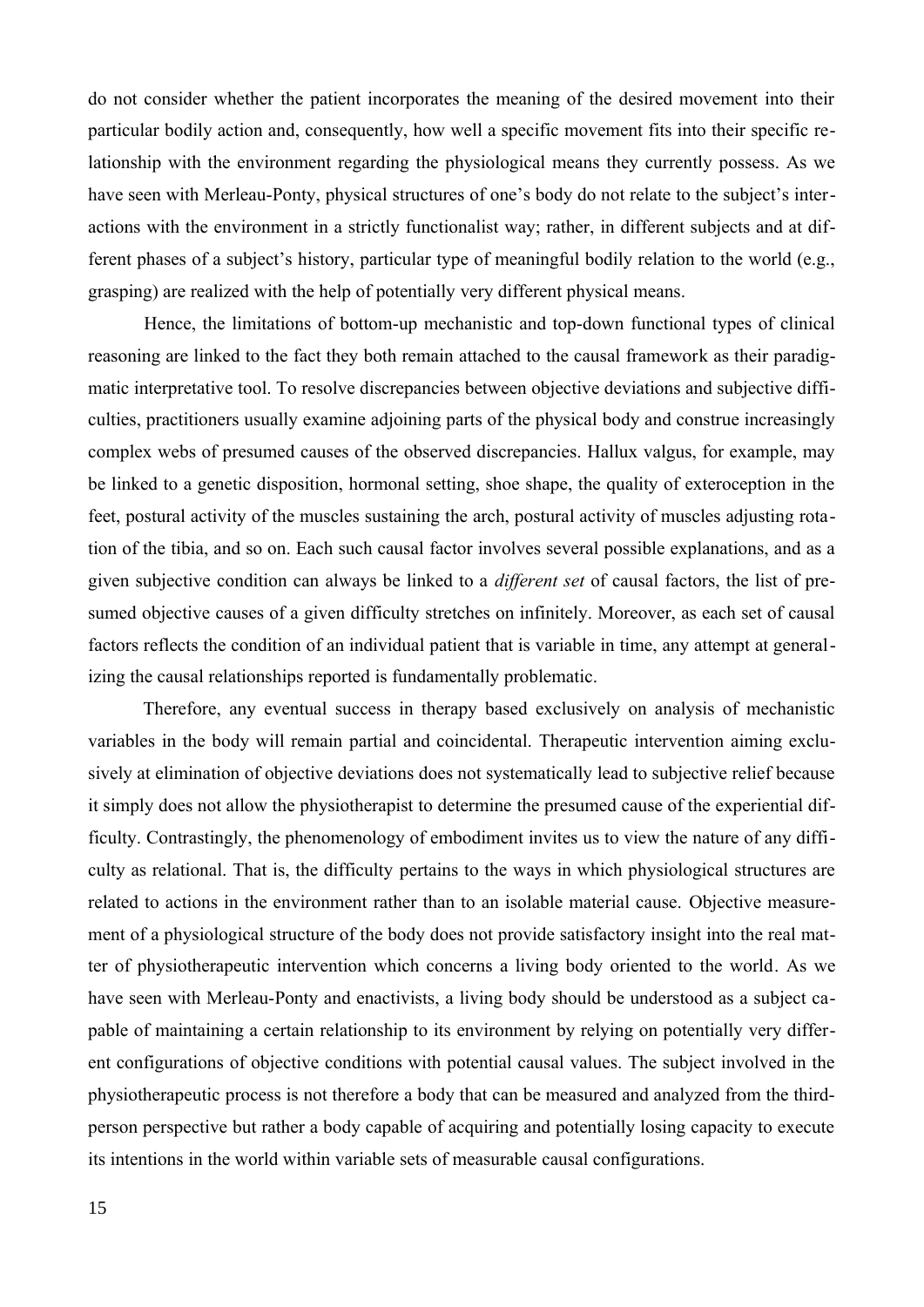#### *3.4. Interventions based on conscious control are equally insufficient*

We note the necessity of considering relational stability, the directedness of patients' bodily experiences toward situations that represent vital values for them and are thus meaningful. However, as noted in section (2.2.), this does not imply that physiotherapy addresses patients' conscious awareness of their bodies or environments. A closer look on the issue might be instructive.

Patients may benefit from increased explicit awareness through instructions or demonstrations on manipulating specific parts of their bodies. Opening up to a new coordination, for example, is usually initiated by means of a conscious decision. Similarly, our motor performances are often affected by explicit perceptions, beliefs, and narratives regarding our bodies. A visual perception of one's body can disturb one's motor performance (e.g., hand reversal illusion) or contribute positively to it by stabilizing spatial orientation. Interactions between conscious representations and bodily performances have been studied in a variety of contemporary contexts, including gender differences (e.g., Bordo 2004; Young 1980), expert performances (e.g., Legrand and Ravn 2009; Toner et al. 2016), major body weight changes (Natvik et al. 2019), and illness experience (Stahl 2013). Generally, enactivists speak of interactions between body-schematic motor actions and conscious representations constituting one's body image (Gallagher 2001, 152; 2021; in the context of physiotherapy, Normann 2018).

 However, according to both phenomenology and contemporary embodied cognition theorists, the pragmatic system of sensorimotor relationships with the environment is distinct from the system of conscious awareness and that the former is usually functioning without perceptual monitoring or personal control (Gallagher 1986; 2001; 2005; cf. De Preester and Knockaert 2005; Ataria et al. 2021). Similarly, Merleau-Ponty (2012, 123) argues that we do not ordinarily move our bodies in explicit acts of deliberation according to preconceived plans (cf. Dreyfus 2002; Romdenh-Romluc 2007).

Physiotherapists cannot presume that a desired motor pattern will become successfully integrated at the bodily level simply by inciting patients' conscious focus on a mechanical repetition of a verbally explained or passively demonstrated movement. Concrete physiotherapeutic practice confirms that the precision and harmony of our complex motor coordination do not originate from our conscious awareness. Patients who cannot raise their arm above their shoulder level because of inadequate coordination may be instructed to keep the shoulder in a lower-back position and then externally rotate the humerus to increase the range of shoulder flexion. However, this conscious intervention in corporeal coordination usually produces unintended accompanying changes in posture and general muscle tension increase in the corresponding area. Further instructions aimed at pre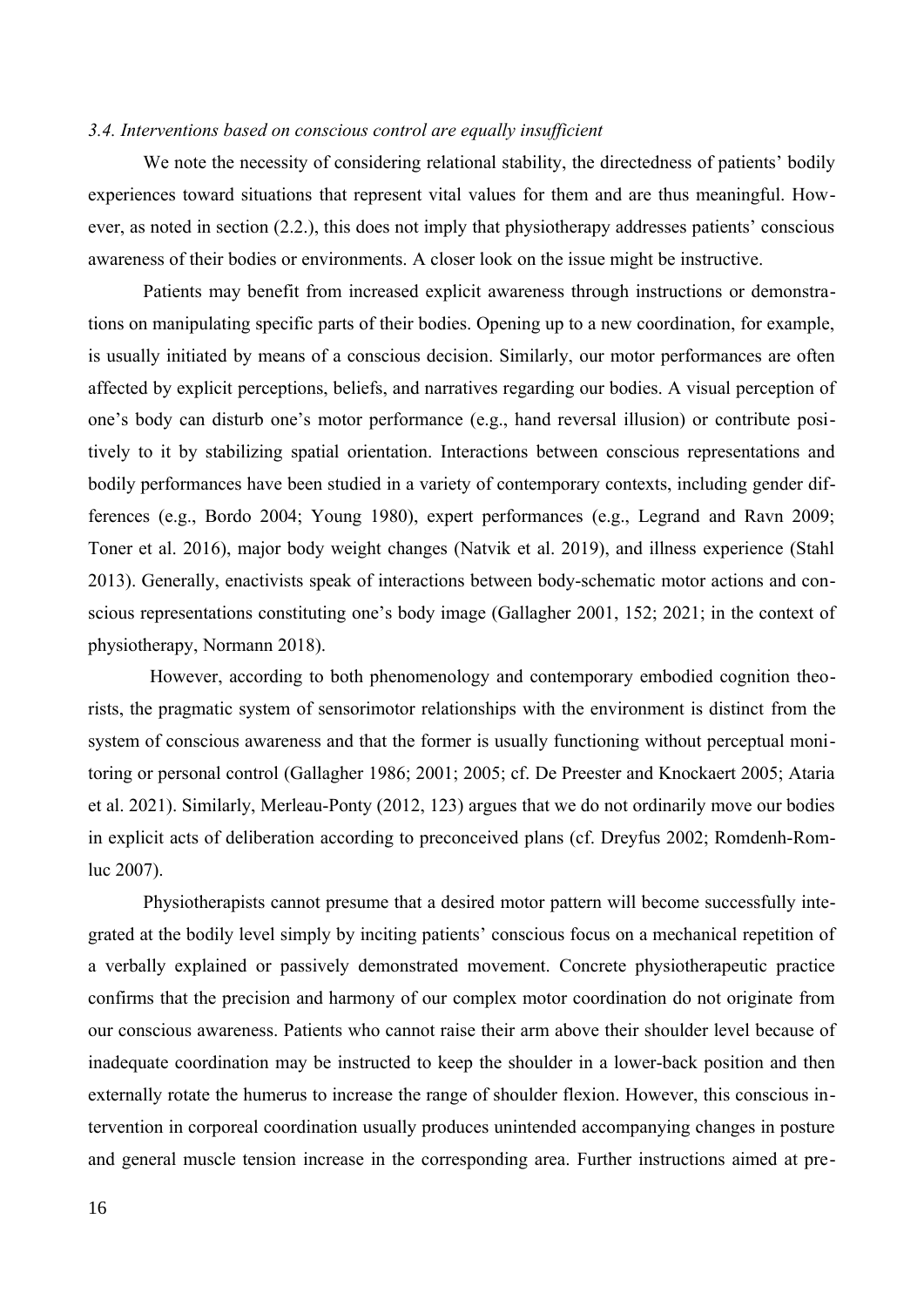venting such adverse effects usually lead only to different sets of adverse effects. Such instructions merely address explicit representation of the body in patients' consciousness, which does not embrace the complex coordination of a habituated corporeal movement. The movement must be "caught" by the body itself (Merleau-Ponty 2012, 144) without the individual explicitly focusing on their postural coordination and movements.

In contrast to therapeutic intervention based on explicit awareness of the body, verbal instructions, and explicit memorizing of motor drills, phenomenological and enactivist analyses of embodiment suggest that physiotherapeutic intervention should take place primarily at the level of patients' *bodily* relationship to the world and bodily interaction with the therapist. In philosophy, dynamic bodily relation to the world has been described with the help of the concept of *motor intentionality*. Accordingly, we explain the notion of motor intentionality and demonstrate that physiotherapy is best understood as a reorganization thereof.

#### **4. Physiotherapy as a reorganization of bodily intentionality**

#### *4.1. Motor intentionality in Merleau-Ponty and enactivism*

We have seen how one's experiences are embedded in the living body and how, conversely, that body's overall organization cannot be exhaustively described in merely mechanistic or universalistically functional terms, because its interaction with the environment is relational, guided by the meaning a certain range of actions has for an embodied subject. In philosophy, the fact that a subject's experience is directed toward something is referred to as "intentionality." As Joel Krueger explains, consciousness "is a *relational* phenomenon" and intentionality is "a *relational* process through which we stretch outside of ourselves and interact with the world" (2019, 3, 5; cf. Gallagher and Zahavi 2020, 108–136; Zahavi 2019b, 16–31; Moran 2018). Conscious life then is not a flow of states enclosed in themselves but is *of* or *about* something. Philosophers rooted in the phenomenological tradition argue that intentionality is an integral characteristic of all experience. It can be described within domains that are primarily mental, such as propositional thinking, memory, volition—and domains that are primarily bodily, such as perception and affectivity. Some philosophers and cognitive scientists also speak of *motor intentionality*. They refer to the fact that by physically moving our bodies, we entertain certain relationships with the world that are different than other such possible relationships.

Merleau-Ponty contributes significantly to elaboration on the notion of motor intentionality, which he also described as an original form of corporeal mobility or practical interaction with the world (2012, 100–148; 2020, 96–117). Building on earlier phenomenological works, he contrasts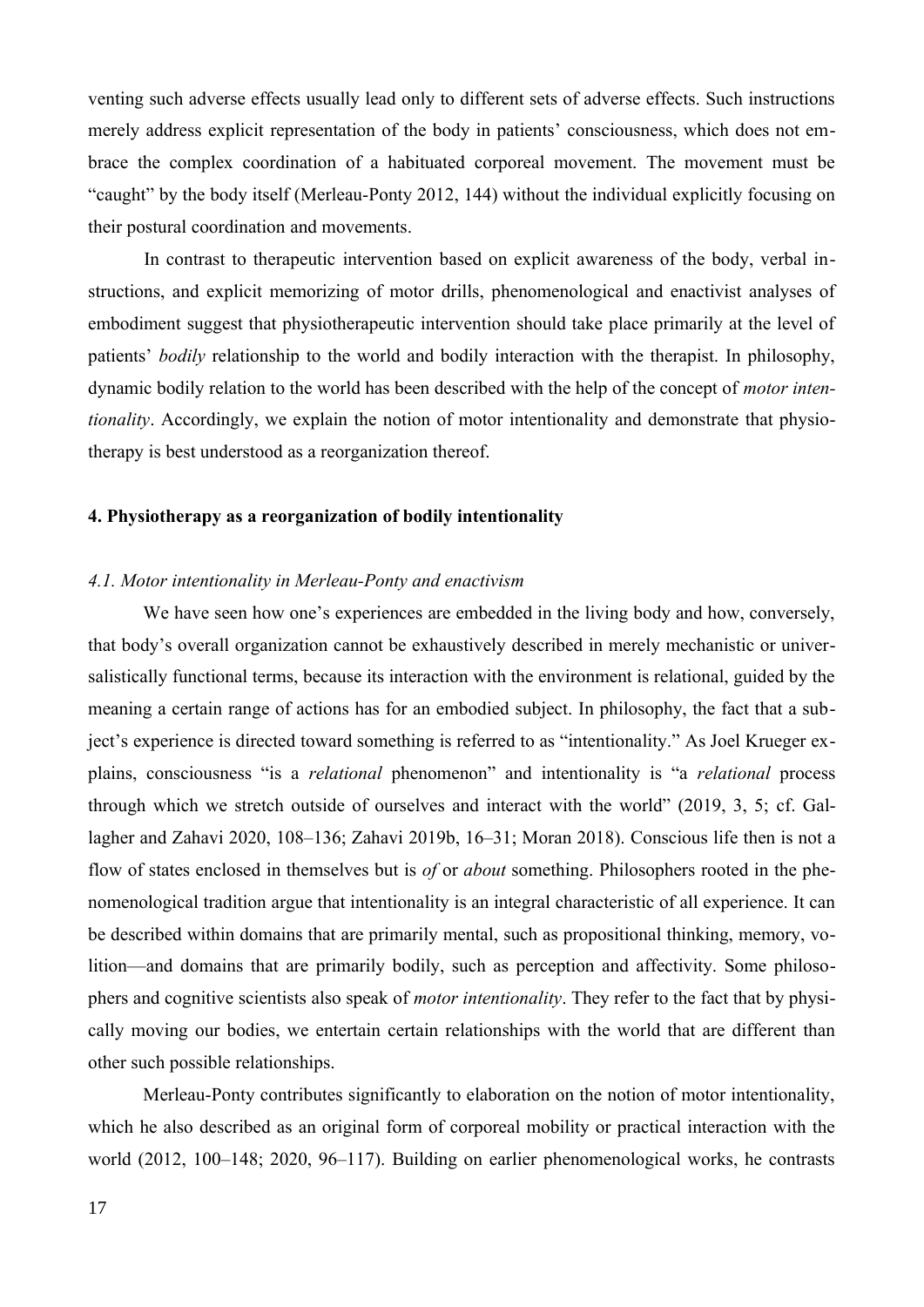motor intentionality with an "intentionality of representation" (2012, 520 n57) that corresponds to our thematic, propositional, and reflective relation to objects and serves as a basis for our explicit volitional decisions. The dualistic psycho-physical approach envisions realization of the movement of one's body as requiring mental (or neural) representation of the action and physical movement as a third-person process taking place in the body and in the world (2012, 113). Merleau-Ponty argues that such propositional reflective awareness is neither sufficient nor necessary for execution of bodily movements.

In our pragmatic motor interaction with the world, no such representations seem to be involved. For example, in executing a goal-directed movement, we do not have explicit knowledge of precisely which body parts are involved or of the geometric coordinates and trajectory of the movements. Merleau-Ponty (2012, 2020) also points to empirical cases of agnosia and apraxia, in which one's capacity to practically move the body and one's capacity to represent objects and events are clearly dissociated. A patient experiencing agnosia can execute concrete practical tasks but has difficulty relating to specific perceptual content types (e.g., recognizing a doorknob). Conversely, while a patient experiencing apraxia understands what they are supposed to do (e.g., open a door), that reflective and propositional knowledge does not enable their execution of movement. More recently, Merleau-Ponty's thoughts on the originally pragmatic and prereflective nature of motor intentionality have been corroborated in studies on double dissociation between body schema and body image in unilateral neglect and cases of deafferentation (Gallagher 2001, 153–154; 2005, 40– 55).

Building on these considerations, Merleau-Ponty notes that motor intentionality does not correspond to an act of "I think that" an object has such and such properties but to processual awareness of what "I can" (or cannot) practically do within a situation (Merleau-Ponty 2012, 139; cf. Husserl 1989, 159–160). To move one's body means "to aim at the things through it" without having an explicit awareness of it itself or of a specific object (Merleau-Ponty 2012, 140; cf. Gallagher 2001, 150–151). Our body is not merely a material vehicle but also a power to accomplish certain ranges of actions within our environments (cf. Merleau-Ponty 2012, 145–146; 1963, 168– 169; in the context of physiotherapy, cf. Arntzen et al. 2019; Natvik et al. 2019; Normann 2018). We do not first experience our environment as a collection of neutral objects and only then consider what we can motorically do with them. Rather, we experience certain aspects of the world as immediately correlative to and calling for the various capacities and skills enabling us to move our body and physically interact with objects. There is then room to speak of a bodily understanding of the world, as our body's capacity for action imbues our environment with values, we would not otherwise have access to.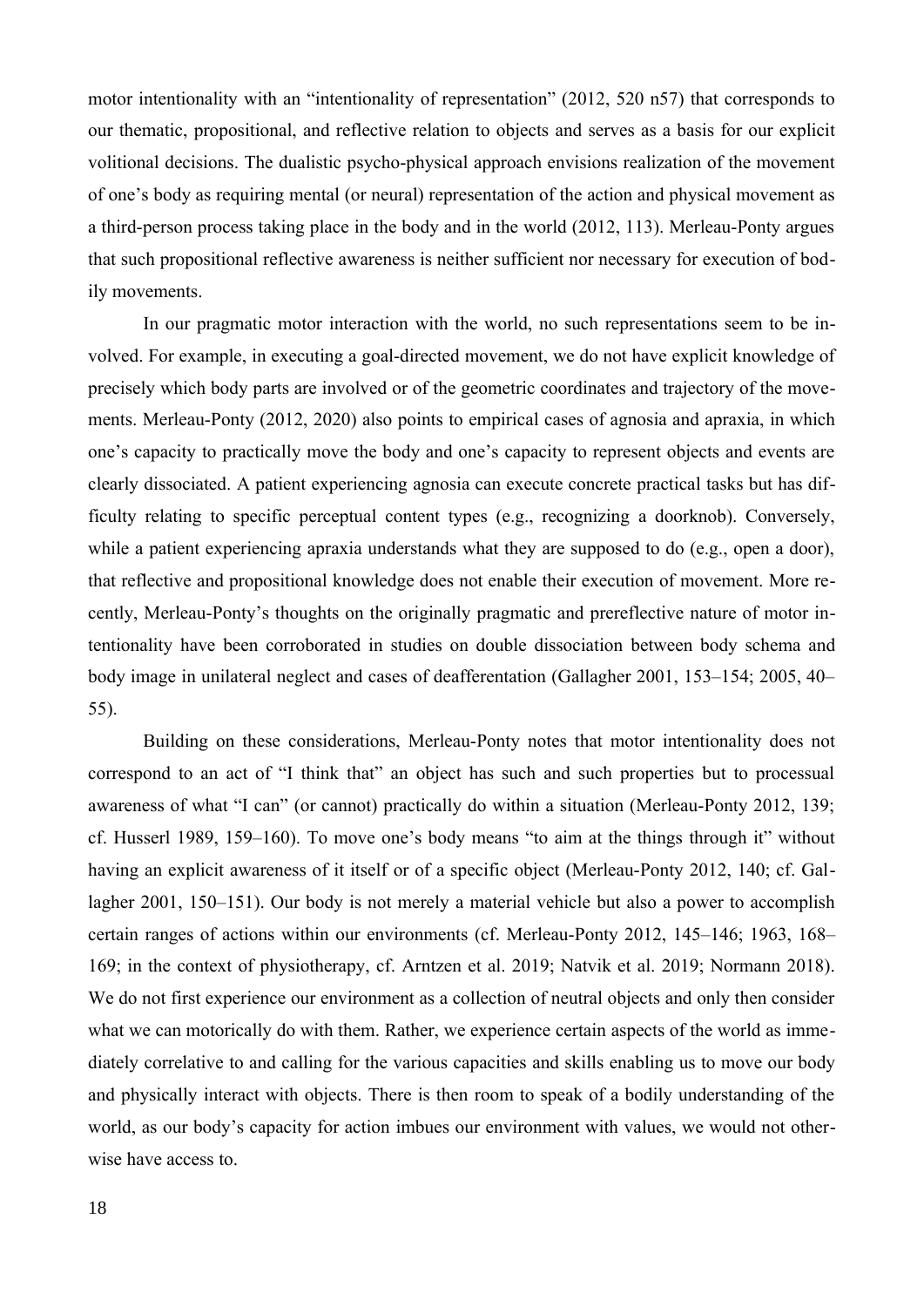Conceptually, motor intentionality contributes to our understanding of physiological events in the body as neither merely mechanical nor consciousness-dependent properties of the subject but relational phenomena that variously enable and constrain bodily subjects' interactions with their environment. It reveals shortcomings of mechanistic and functional views on bodily action. Those approaches fail to grasp bodily action processes as linked to subjects' difficulties and optimal performances, because they only consider more or less isolated internal body processes. The relational nature of motor intentionality is not a property of the consciousness, as implied by much qualitative research proponents, since the relation in question is enacted through physical movements and postures. Embodied motor intentionality involves a truly two-directional interaction between subject and environment, in which every sense-making act implies modification to its originator's embeddedness in the physical world.

Once we recognize the fundamental difference between reflective awareness of purely physical events and original bodily action, we can distinguish between different types of motor behavior that are identical from natural-scientific and representationalist perspectives. Conceptually, motor intentionality contributes to situating bodily processes in proper environmental context and thus clarifying why, in specific cases, such processes are sufficient for practical coping.

#### *4.2. Motor disorder as a loss of differentiation and variability of motor intentionality*

Building on the psycho-physical dualism critique and evidence that bodily processes are relational phenomena, we argue that motor disorders are best understood as structural modifications of bodily intentionality. Accordingly, we outline our interpretation of physiotherapy as systematic work with such modifications.

Recently, numerous researchers have argued that psychopathological conditions involve disturbances of intentionality (Krueger and Taylor-Aiken 2016; Fuchs 2007; Slaby et al. 2013; cf. de Haan 2020; Gallagher 2018; Slatman and van de Ven 2020; Zahavi and Martini 2019; Zahavi and Loidolt 2021). Some recent physiotherapy research also contributes to our understanding of structural changes of intentionality, even if it does not specifically focus on this concept (Arntzen et al. 2019; Normann 2018). This line of inquiry should be elaborated on in physiotherapy, especially regarding the specificity of bodily intentionality and motor affordances. To outline this approach, we turn to Merleau-Ponty's analyses of processes by which intentional relationships with the world are modified due to bodily pathologies.

In his search for phenomenological interpretations of neural pathologies, Merleau-Ponty suggests admitting "vulnerability" of consciousness as opposed to presuming that impairment either leaves presumably universal cognitive capacities fully intact or eliminates them completely (2012,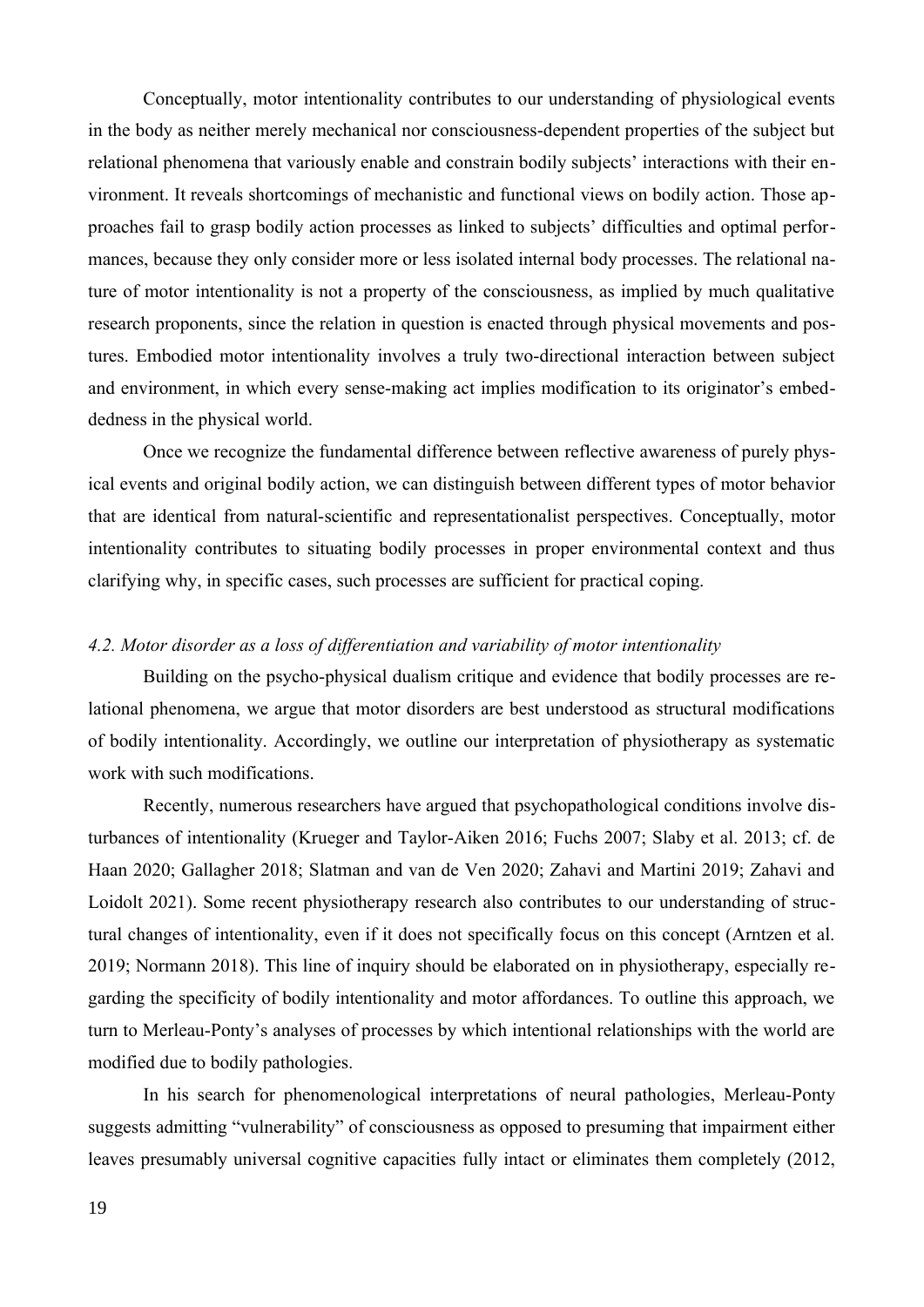126). He further argues that patients with neuropathological disorders are not simply deprived of one part of their experience or behavior, such as visual recognition or motor control. Rather, illness *structurally modifies* their intentional relationships with the world and decreases the overall complexity of their experience and behavior (Merleau-Ponty 1963, 64, 68; 2020, 120–121; referring to Goldstein 2000, 115–132).

In neural disorders, illness disintegrates the bodily "system of equivalences" that allow subjects to immediately transpose different motor actions and sensory experiences across different situations (Merleau-Ponty 2012, 142, 172, 244). That is, a healthy individual experiences various possible combinations of bodily movements as equivalent concerning the effort required to establish or maintain a specific relationship with the environment (2012, 149–150). For example, under normal conditions, we can open a door from different angles, while sitting or standing, and with the left or the right hand. To a great extent, practical coping relies on our capacity for transposing dynamical relations with the environment across constantly varying sets of internal and external circumstances. Conversely, pathologies of motor behavior are linked to patients' decreased ability to transpose and vary their movements for certain interactions with the environment.

Merleau-Ponty's ideas on variability in bodily intentionality correspond to elements of physiotherapeutic practice. For example, in examining how well a patient's foot grasps the ground, physiotherapists may observe how the foot stands on a solid flat surface and then use balance aids to test the adaptability of the grasp as related to the changes of angles and softness of the surface. Alternatively, the foot's ability to vary and transpose its grasp can be tested by instructing the patient to perform a squat or to catch a ball while standing on a flat surface and then on a balance aid. A decreased ability to vary the grasp during these changing circumstances manifests as an uneven distribution of weight in different parts of the sole.

<span id="page-19-0"></span>However, the dynamic nature of bodily intentionality also implies its openness to structural enhancements motivated by environmental challenges (cf. Merleau-Ponty 2012, 138). Concerning the acquisition of "motor habits" and "perceptual habits"  $(2012, 143-148, 153-155)$ , [ix](#page-42-8) Merleau-Ponty suggests that learning a bodily skill refers to neither the ability to execute a given sequence of physical movements on command nor to the possession of a detailed mental representation of such movements. Rather, it means refining one's ability to transpose a skilled activity across variations within the body and environment. For example, an organist has habitualized organ playing when they can readily transpose execution of a given composition from one organ to another differently constructed (2012, 146–147). Similarly, to claim that one has truly learned to walk is possible only when one is capable of flexibly varying their movements to compensate for changes in surface, tilt of the ground, type of shoes, etc.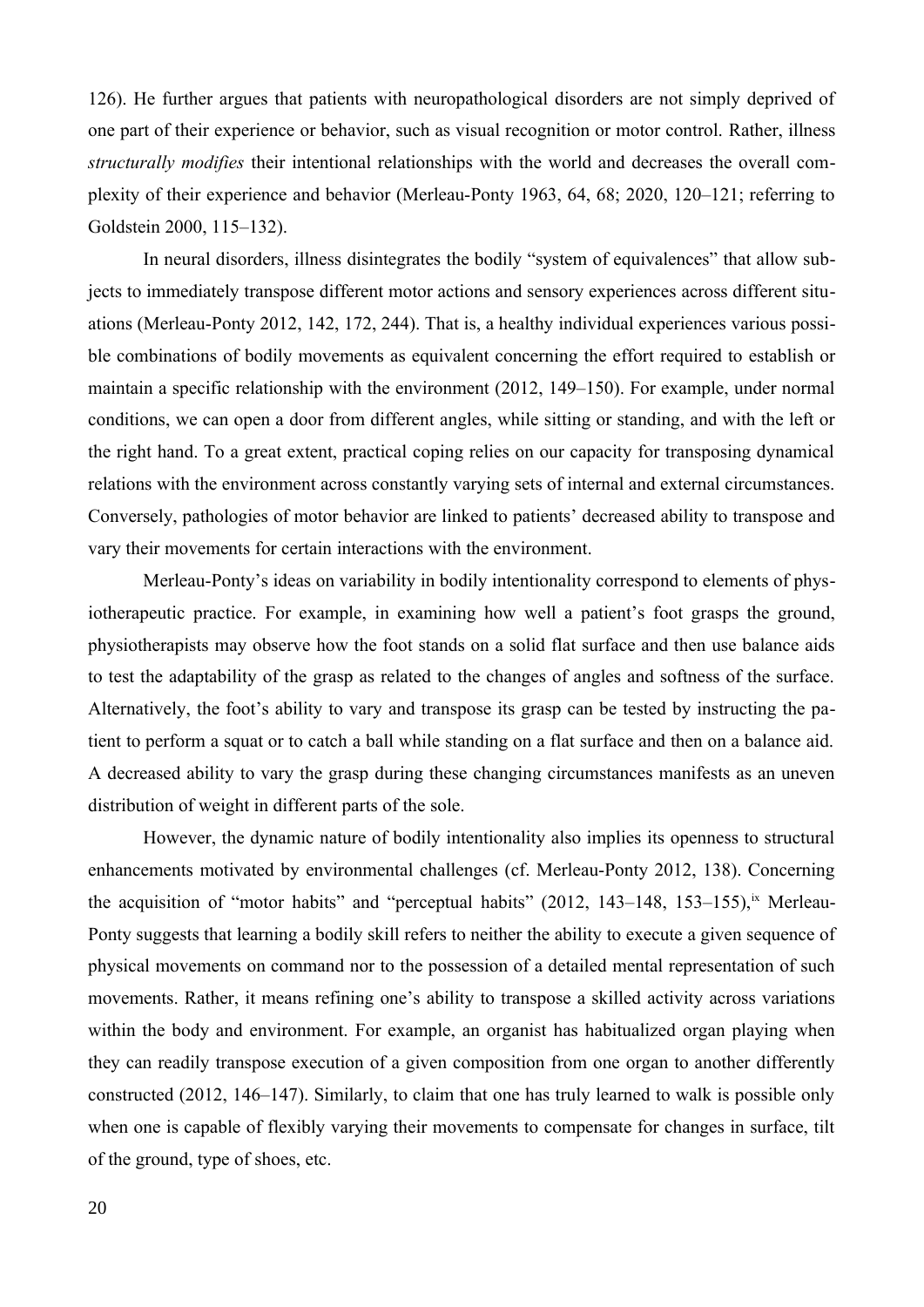Bodily intentionality must therefore be conceived of as a relation to the world that allows for different degrees of organizational complexity, which depend on various processes of pathological disintegration and finer structuration in learning*.* A dynamic conception of intentionality invites understanding that an optimal intentional relationship to the world does not simply involve readiness to respond to a specific stimulus with a specific behavior (that is, a neural or physiological mechanism) but requires a capacity to vary responses under changing circumstances, and perhaps even develop new, more comple[x](#page-42-9) standards of behavior.<sup>x</sup>

<span id="page-20-0"></span>Consequently, physiotherapy should address motor disorders primarily as modifications of bodily intentionality that deteriorate its standards of behavior. Objective measurements of physical structures must be interpreted in the context of patients' capacity for differentiating, varying, and transposing their movements within specific situational interactions.

The validity of the approach is well illustrated by neurological disorders. From the objectivist perspective of standardized medicine, a paretic arm must be described in terms of quantifiable measures such as range of active and passive joint movements or the spasticity level of each muscle (e.g., Prager and Lang 2012). The relationship between a given physical symptom and its value within patients' concrete experience is then determined abstractly and in advance (e.g., Masiero and Carraro 2008). Similarly, patients' ability to perform specific practical tasks is examined through standardized tests involving activities such as turning over cards or inserting sticks into holes. As the variables used in these tests must be easily quantifiable, they typically involve measures such as the time required for the action, or the number of repetitions accomplished within a specific time frame (e.g., Prager and Lang 2012). Now, we have argued that such factors do not in and of themselves determine patients' degrees of ability to cope with environmental challenges. This is evident from the fact that, in the case of a card test for example, patients' ability to variate and differentiate their movement and posture cannot be captured through the limited number of quantified variables used. One patient may turn over six cards by employing a single inflexible maneuver at a higher speech, whereas another may only be capable to turn over three cards within the same time span, yet without performing unnecessary movements by other parts of the body, expending as much energy, or requiring the deck of cards to be in the same height.

In such cases, physiotherapy should pay attention to the extent a patient with a paretic arm approaches situations through limited muscle coordination schemes rather than varying and differentiating movements or the extent intended movements are accompanied by unnecessary movements in other parts of the body. An objectively more impaired paretic arm may better serve a patient if they more effectively integrate it in pushing, leaning, and holding, compared to an objectively less impaired arm the patient experiences as a passive burden. Insofar as motor differentiation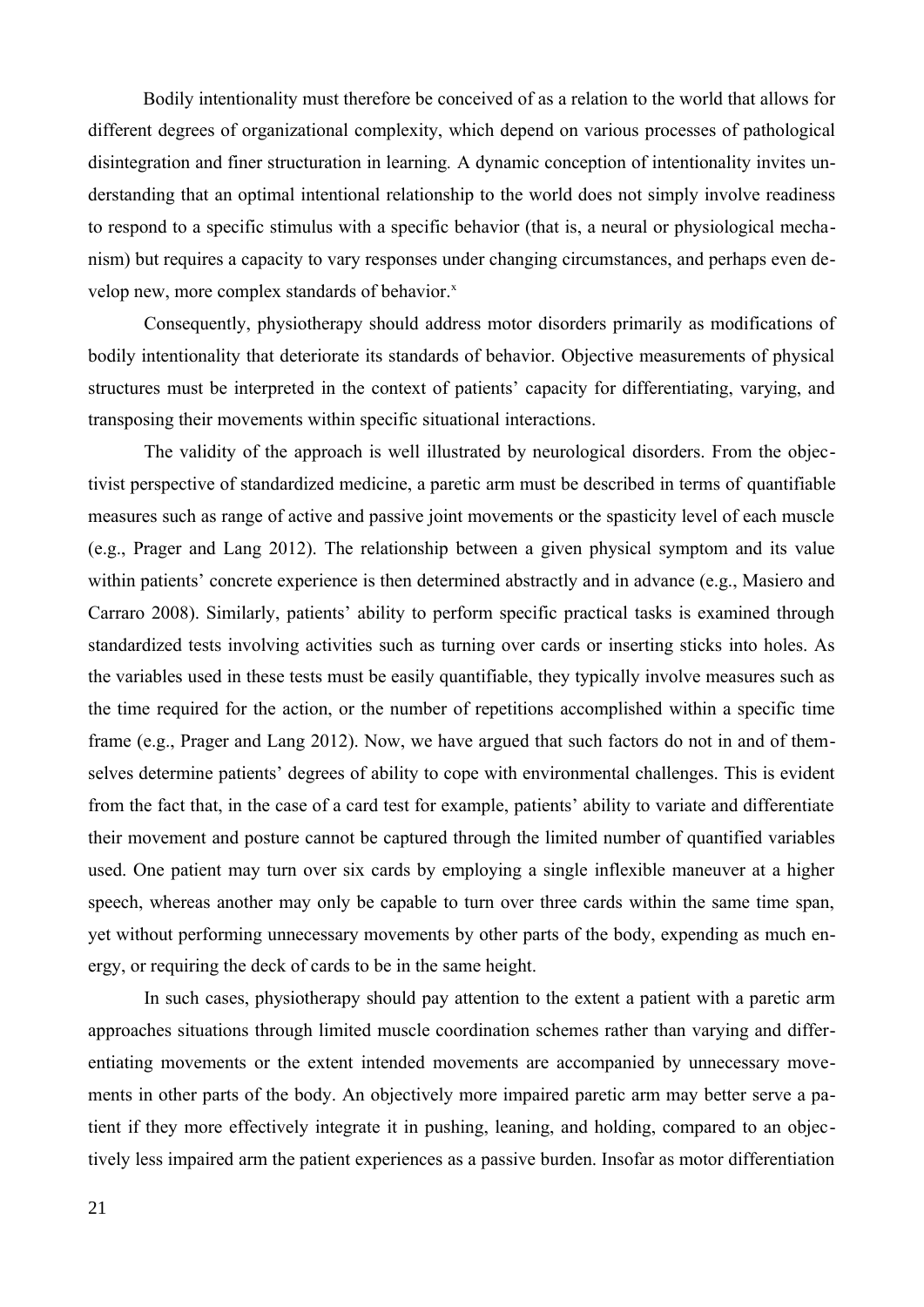is reduced, the patient may only be successful in, for instance, catching a ball or turning over a card from a given angle or position but not others. Such limitations lead to patients' decreased capacity to anticipate future events and maintain postural stability and to their expending more energy than should be necessary. In focusing only on aspects of the paretic arm that can be standardized, physiotherapy would be overlooking what is truly essential in the patient's condition.

Motor intentionality and degree of disintegration should also be investigated with patients' common musculoskeletal disorders such as low back pain, enthesopathies, and impingement syndromes. In many cases, individuals are capable of developing an interaction with the environment. However, over the long haul, an insufficient structural development and decreased variability of motor intentionality in such interaction can lead to physical deterioration. For example, in the case of a runner experiencing chronic pain in muscle attachments around the knee, the physiotherapist must investigate to what extent the runner employs the foot as a passive hoof rather than grasping the ground with it or to what extent the trunk is being passively carried by the leg rather than being engaged in a continuation of bouncing forward in the direction the patient is running. Beyond focusing on restoring certain bodily functions for fulfilling specific tasks, a motor intentionality-focused diagnoses would investigate the extent the runner employs adequately differentiated and variable movement patterns in response to running environments. We argue that patients' experiential and behavioral limitations stem primarily from not having adapted sufficiently to a particular physical condition of their body to structure and vary their bodily movement to pursue given interaction with the world.

In short, physiotherapy must address patients' capability to seamlessly adjust their posture and movement so as to maintain overall sensorimotor situation organization by flexibly compensating for environmental variations with internal variations. This capacity for "bodily understanding," as Merleau-Ponty calls it, makes it possible for an individual to continue to walk, for example, having transitioned from a flat and stable surface to a tilted or slippery one. As a *relation* between subject and their environment that the subject strives to maintain across variations, bodily understanding can be neither measured nor adjusted to patients' benefit within strictly universalistic frameworks. Across objective variations measured, physiotherapists must therapeutically address intentional stability as a factor pertaining to the body-environment system as a whole.

# *4.3. Physiotherapy increases structuration of motor intentionality through bodily dialogue*

Considering that motor disorders are best understood as losses of the dynamic structuration of relations between patient and environment, we argue that motor disorders can only be optimally *adjusted* at the level of bodily intentionality. As patients' intentional relationships to the environ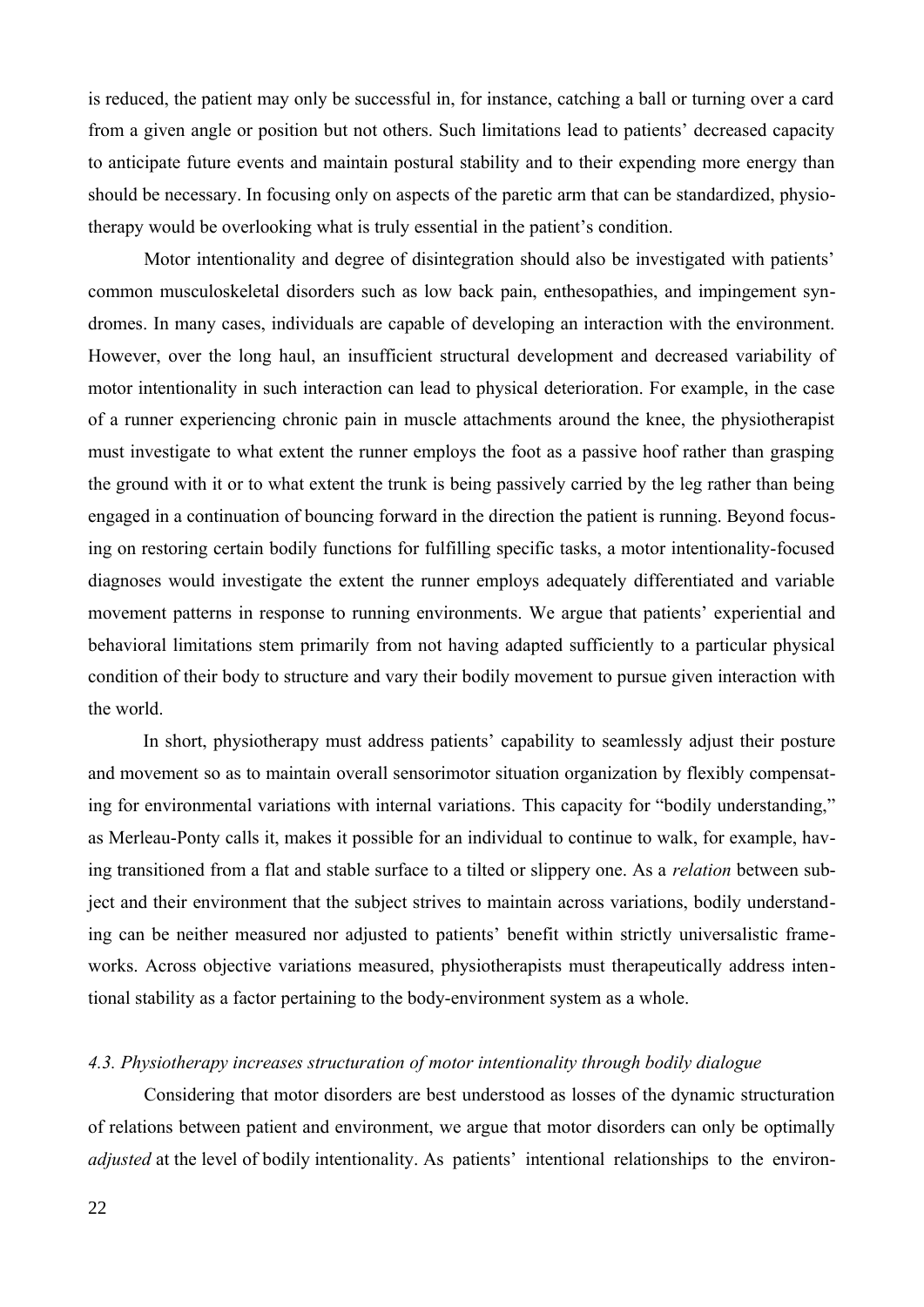ment are always unique according to how they make use of physical means available to them, therapists cannot simply unidirectionally ascribe general functions to physical conditions (cf. Rudebeck 2001). Therapists must address the particular relatedness of patients' specific sensorimotor capacities to praxic environmental requirements. Consequently, therapists can neither manipulate patients' bodies as passive objects nor merely instruct patients to devise appropriate use of their bodies themselves. Rather, the therapist must model situations that motivate restructuration of patients' bodily intentional relatedness to their environments. Within the dynamic field of bodily interaction created by the therapist, the patient is guided to elaborate new correspondences between their intentional acts and the specific limited physical means currently at their disposal.

The fundamental part of this therapeutical process occurs strictly at the bodily level, an idea not yet sufficiently addressed in literature. As therapists' interactions with the patient involve strongly corporeal aspects, such interactions could be likened to *empathy* as described in phenomenological philosophy (Fuchs 2017; Jardine and Szanto 2017). Empathy has been recognized in the context of general medicine (Gallagher 2001, 158–161; Nortvedt 2017; Svenaeus 2014); however, relatively little attention has been paid to how empathy is related to motor aspects in this context (Normann 2018; Rudebeck, 2001; Schmidsberger and Löffler-Stastka 2018). Råsmark et al. (2014) and Kordahl and Fougner (2017) channel the phenomenologically inspired work on empathy and intercorporeality by Rudebeck (2001), in the context of physiotherapy; however, their qualitative research addresses only verbal reflection on bodily experiences, not bodily intentionality. Rather than reflective acts, empathy between physiotherapists' and patients' bodily intentionalities involves reciprocal coordination and open-ended bodily dialogue that some authors describe in the context of dance (Sheets-Johnstone 2010; Purser 2017a; 2017b) and physiotherapy (Normann 2018).

Physiotherapeutical bodily dialogue can be theorized by developing Merleau-Ponty's notion of intercorporeality (Marratto 2012, 141–163; Walsh 2019; cf. Arntzen et al. 2019; Normann 2018; Øberg et al. 2015; Purser 2017b), which has seen cognitive-scientific justification in contemporary works building on discovery of mirror neurons (Sinigaglia 2008). The idea of intecorporeality builds on the fact that one's corporeality is "communicable" or "participable," which means that bodily subjects are originally capable of positioning their experiences in relation with others' (Merleau-Ponty 2002, 71; cf. Fuchs and De Jaegher 2009; De Jaegher and Di Paolo 2008; Lindblom and Ziemke 2008). Considering the body as a system of equivalences that allows for transpositions of sensorimotor experiences, Merleau-Ponty argues that this aspect of embodiment also assures immediate correspondence between what a person is doing and what they see others doing (2012, 370). On this view, our bodily capacity for intercorporeal transposition allows us to learn to execute never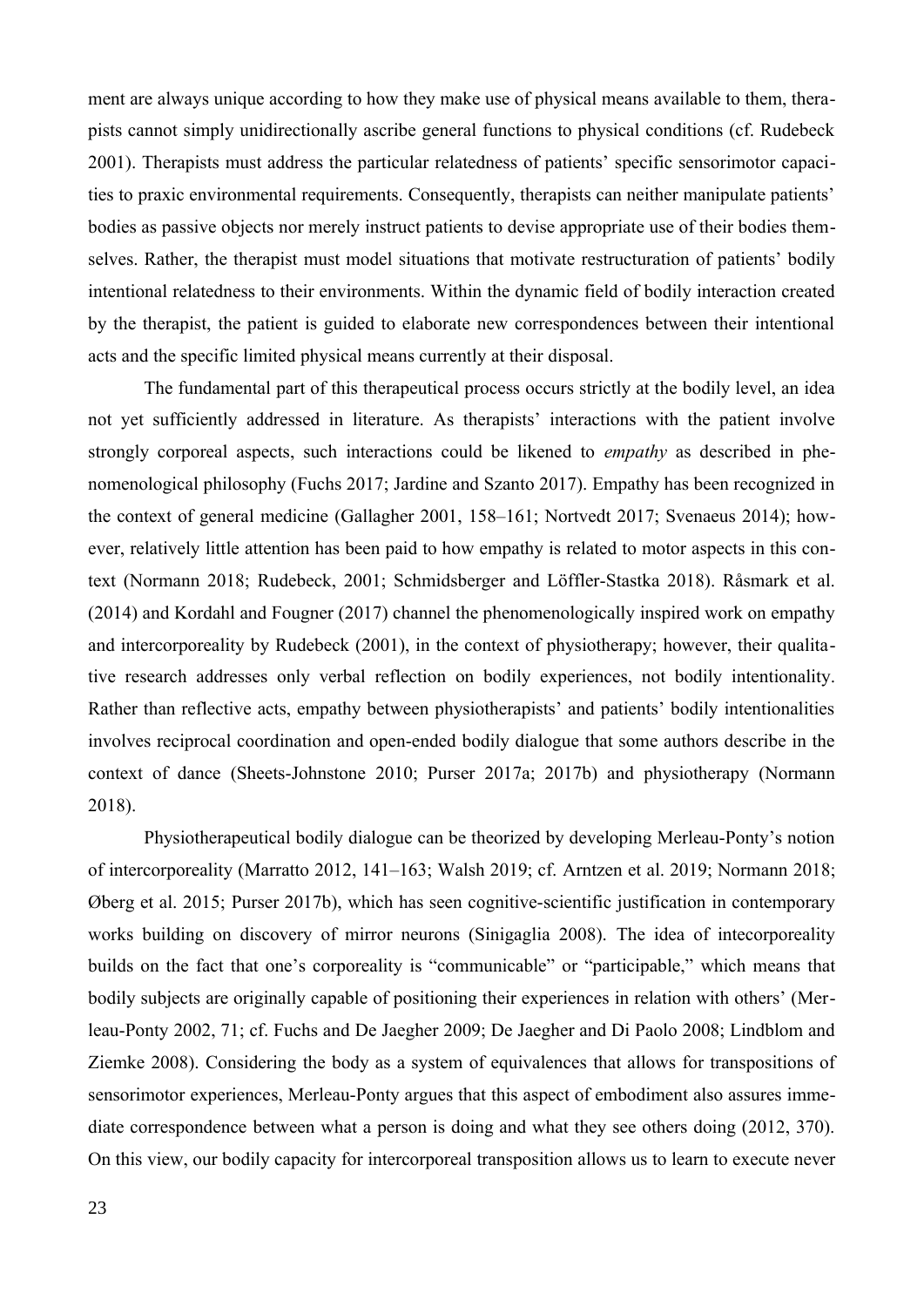before performed bodily actions through our perceptions of others' execution of such actions (2012, 370).

In a bodily interaction process so understood, therapists use their own bodies, environmental elements, and relevant working aids to organize learning situations tailored to patients' precise needs. For example, to open a patient's motor intentionality to more adequate variations of meaningful postures and movements, the therapist pushes the patient's shoulder blade from the direction closed off from the patient's movement while instructing the patient to act against the force. Here again, sense-making is relational; however, in this case, the principal poles of the interaction are constituted by the two bodily subjects (on intersubjective relational sense-making, see De Jaegher and Di Paolo 2007). By specifically positioning patients, pushing or pulling parts of their bodies, or presenting resistance to their movements (and using verbal instructions if necessary), therapists help patients more finely structure their bodily coordination and generate novel functional oppositions among various motor possibilities.

Therefore, apart from using language to communicate and apply theoretical knowledge of anatomy, physiology, neurology, biomechanics, and kinesiology, therapists must build on the fact of their own embodiedness and the *practical* and *bodily* knowledge they have acquired (cf. Gallagher and Payne 2014; Normann 2018). As embodied beings, therapists are open to given sensorimotor situations and understand their bodily requirements for posture and movement. Patients' limited intentional relationships with situations are thus readjusted through incorporation into therapists' richer and more adaptable relationships. Such therapy operates experimental, gradual readjustments of the intentional value of patients' physical means of interaction with the world through intersubjective bodily interaction.

#### **5. Conclusion**

Physiotherapy and other medical disciplines would remain limited in their ability to understand the nature of their interventions in the living body and to carry them out with optimal efficiency if they understand it as a system of mechanical processes and/or as an object of consciousness. Phenomenological analyses of the living body and theories of embodied cognition show that the body should be viewed not merely as a system of chemical and physical processes but also as a vehicle and operator of a certain relationship to the environment. Accordingly, even the events taking place inside the body must be viewed in connection with the body's relationship with the environment. These processes have a relational value—they allow for or impede the concrete realization of a certain relationship with the environment.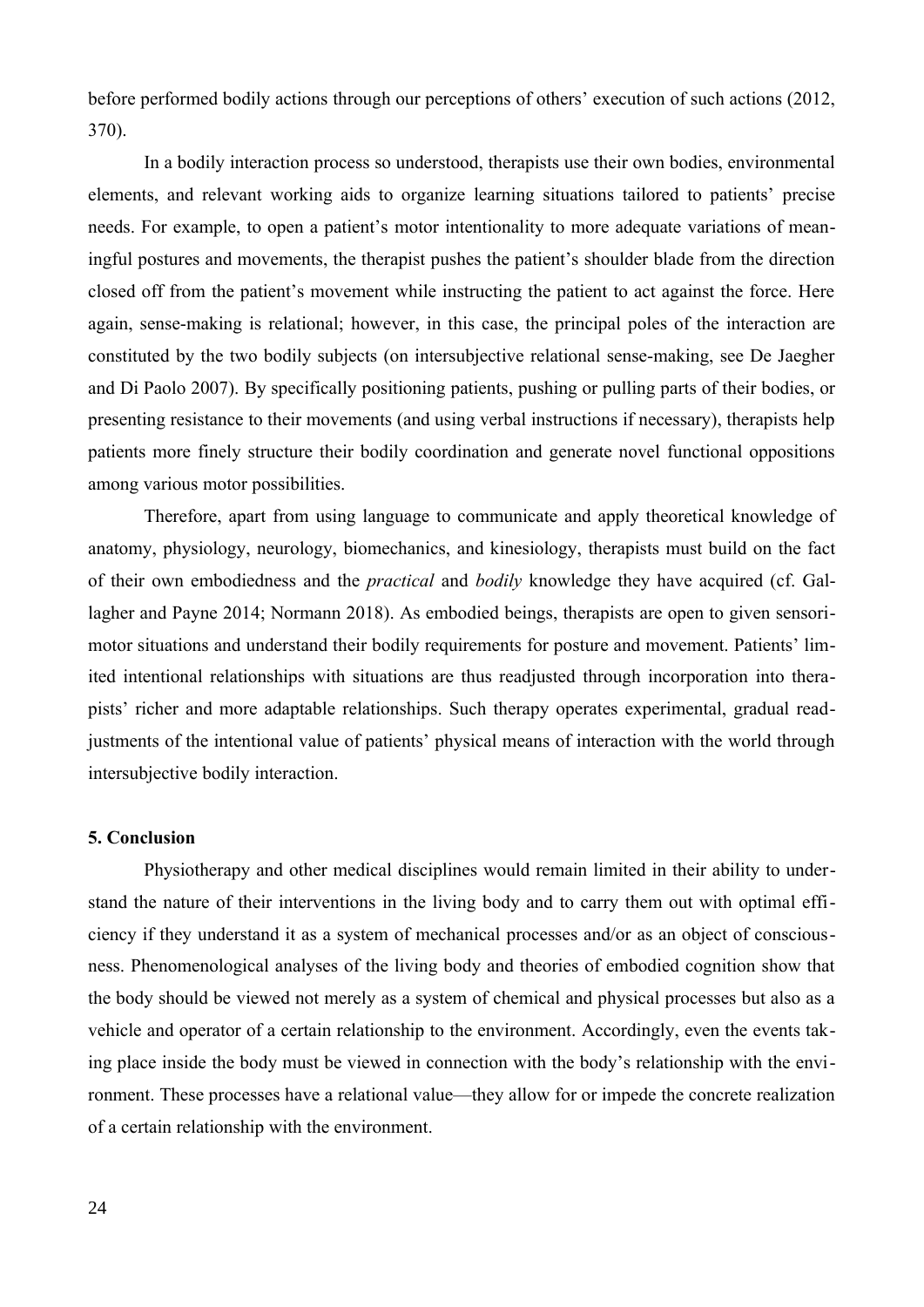The living body's relationship with its environment is called bodily or motor intentionality by Merleau-Ponty and theorists of embodied cognition. Physiotherapy and other medical disciplines focusing on the living body must therefore deal with intentionality. However, the type of intentionality at issue here does not have the form of a contemplative awareness of an object but is realized by means of concrete physical movements and the adoption of bodily postures for the sake of achieving practical, vital goals.

Motor intentionality is neither a mechanical reflex nor an explicit conscious control of the body as it allows to transpose bodily acts of the same vital meaning between situations that can have completely different physical and psychological components. Motor intentionality can be more or less structurally complex. It can be more or less adaptable, variable, and internally differentiated. Correspondingly, physiotherapy cannot aim for imposing some ideal, presumably "healthy" form of physical behavior. Rather, its goal must be to enrich and structurally develop patients' motor intentionality.

Structural development of motor intentionality is best achieved through concrete bodily interaction between patients and therapists. Therapists' task is not to mechanically manipulate patients' body and/or verbally instruct their consciousness to perform isolated bodily acts. Rather, their task is to dynamically create situations that incrementally guide the patient to finding different, better bodily solutions to motor and postural problems.

In defending these theoretical views, our aim is not to argue against systematic recording of measurable deviations or to call for abandoning mechanistic theoretical framework-based interventions altogether. Rather, we suggest that these deviations be rigorously interpreted in the context of concrete human behaviors. Conversely, we do not claim that the principles presented here are completely unknown to physiotherapists and other practitioners. Physiotherapists often intervene at the level of motor intentionality, but the essence of their interventions is mostly unreflected and unintentional. Working from a conceptual framework adopted from phenomenology and enactivism, we hope that said interventions can be reflected and elaborated upon, systematized, and theoretically grounded. In this framework, the basic explanatory unit constitutes the relation between body and environment, and motor understanding of one's environment involves an activity that is sense-based or intentional but also close to prereflective.

# **Funding:**

Work on this study was supported by the project "The Dynamics of Corporeal Intentionality," Palacký University Olomouc, reg. no. JG\_2019\_006.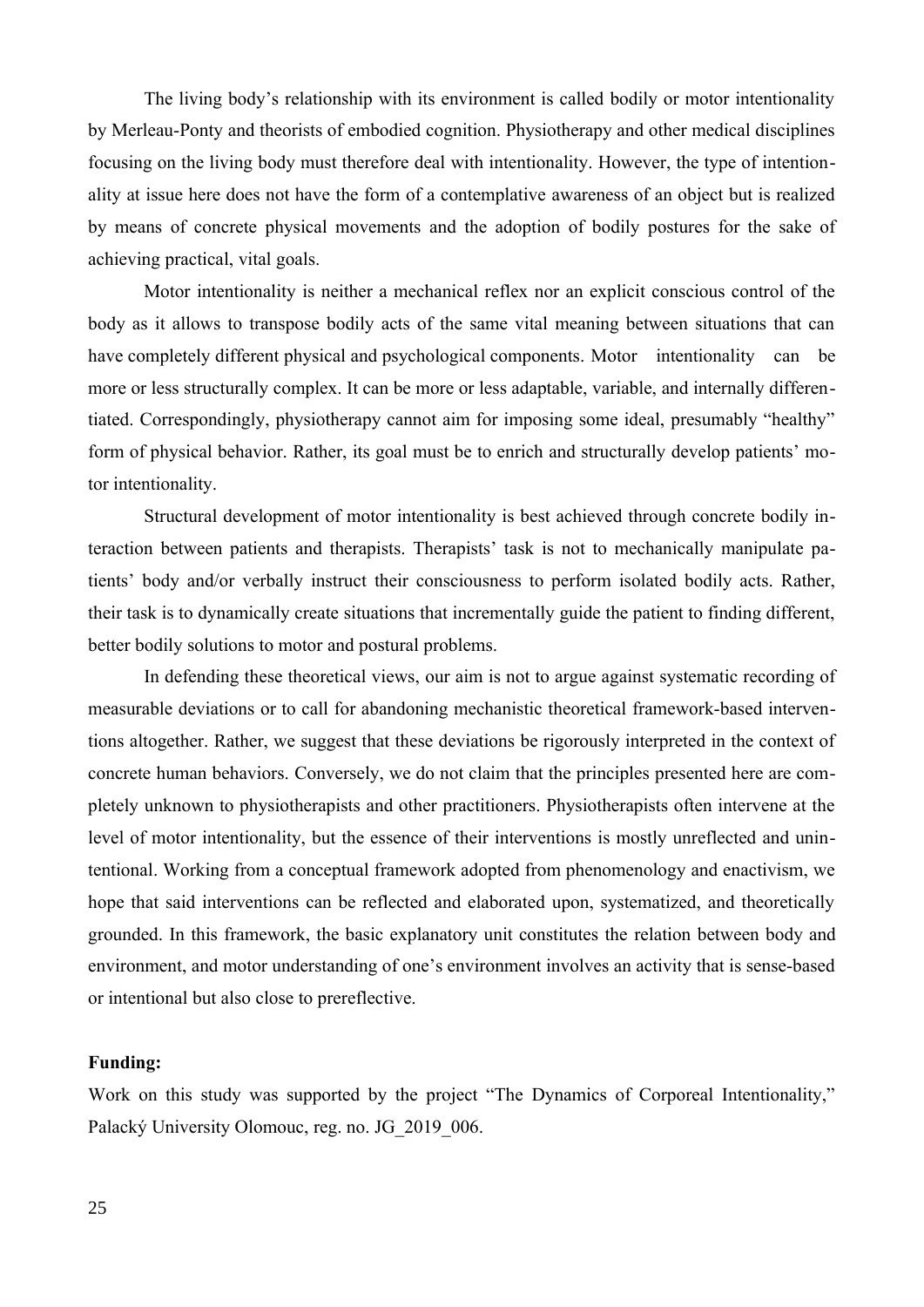#### **References**

Agrawal, Sonal S. 2016. "Comparison between Post Isometric Relaxation and Reciprocal Inhibition Manuevers on Hamstring Flexibility in Young Healthy Adults: Randomized Clinical Trial." *International Journal of Medical Research & Health Sciences*, no. 1: 33. https:// doi.org/10.5958/2319-5886.2016.00008.4.

Aho, James Alfred, and Kevin Aho. 2008. *Body Matters*. Lexington Books.

- Albertsen, Marit Nilsen, Eli Natvik, and Målfrid Råheim. 2019. "Patients' Experiences from Basic Body Awareness Therapy in the Treatment of Binge Eating Disorder -Movement toward Health: A Phenomenological Study." *Journal of Eating Disorders*, no. 1 (October). https://doi.org/10.1186/s40337-019-0264-0.
- Allen-Collinson, Jacquelyn, and Adam B. Evans. 2019. "To Be or Not to Be Phenomenology: That Is the Question." *European Journal for Sport and Society*, no. 4 (October): 295–300. https://doi.org/10.1080/16138171.2019.1693148.
- Alshammari, Faris, Eman Alzoghbieh, Mohammad Abu Kabar, and Mohannad Hawamdeh. 2019. "A Novel Approach to Improve Hamstring Flexibility: A Single-Blinded Randomised Clinical Trial." *South African Journal of Physiotherapy*, no. 1 (April). https://doi.org/ 10.4102/sajp.v75i1.465.
- Angelino, Lucia. 2018. "Motor Intentionality and the Intentionality of Improvisation: A Contribution to a Phenomenology of Musical Improvisation." *Continental Philosophy Review*, no. 2 (November): 203–24. https://doi.org/10.1007/s11007-018-9452-x.
- Ansuini, Caterina, Livia Giosa, Luca Turella, Gianmarco Altoè, and Umberto Castiello. 2007. "An Object for an Action, the Same Object for Other Actions: Effects on Hand Shaping." *Experimental Brain Research*, no. 1 (October): 111–19. https://doi.org/10.1007/s00221-007- 1136-4.
- Ansuini, Caterina, Marco Santello, Stefano Massaccesi, and Umberto Castiello. 2006. "Effects of End-Goal on Hand Shaping." *Journal of Neurophysiology*, no. 4 (April): 2456–65. https:// doi.org/10.1152/jn.01107.2005.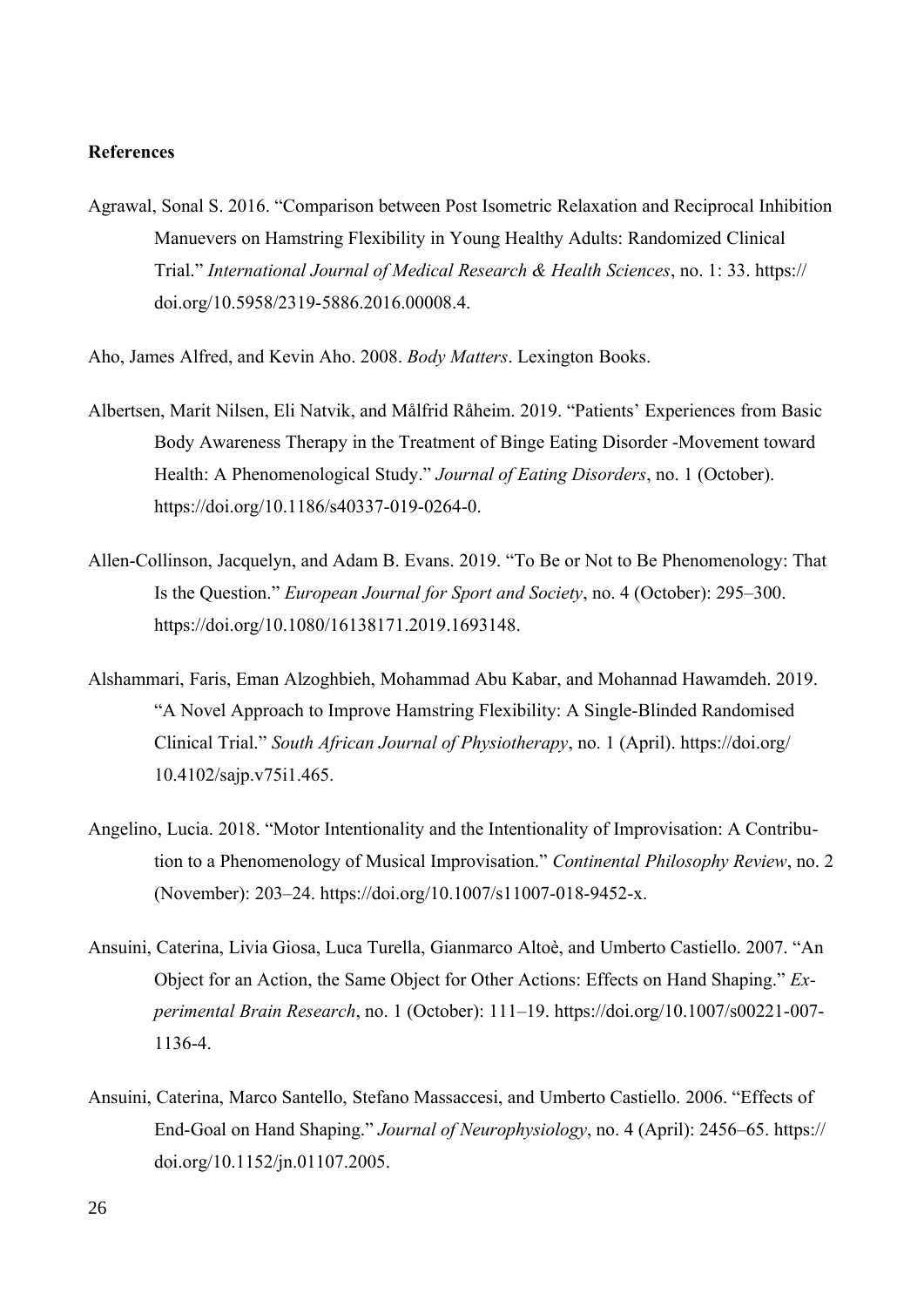- Arntzen, Ellen Christin, Gunn Kristin Øberg, Shaun Gallagher, and Britt Normann. 2019. "Group-Based, Individualized Exercises Can Provide Perceived Bodily Changes and Strengthen Aspects of Self in Individuals with MS: A Qualitative Interview Study." *Physiotherapy Theory and Practice*, October, 1–16. https://doi.org/10.1080/09593985.2019.1683923.
- Ataria, Yochai, Shogo Tanaka, and Shaun Gallagher. 2021. *Body Schema and Body Image: New Directions*. Oxford University Press.
- Avignon, M. d' , L. Norén, and T. Arman. 1981. "Eearly physiotherapy ad modum Vojta or Bobath in infants with suspected neuromotor disturbance." *Neuropediatrics*, no. 03 (August): 232– 41. https://doi.org/10.1055/s-2008-1059654.
- Bertilsson, Ingrid, Gunvor Gard, and Catharina Sjödahl Hammarlund. 2020. "Physiotherapists' Experiences of the Meaning of Movement Quality in Autism: A Descriptive Phenomenological Study." *Physiotherapy Theory and Practice*, April, 1–10. https://doi.org/ 10.1080/09593985.2020.1759166.
- Bjorbækmo, Wenche Schrøder, and Anne Marit Mengshoel. 2016. "'A Touch of Physiotherapy' the Significance and Meaning of Touch in the Practice of Physiotherapy." *Physiotherapy Theory and Practice*, no. 1 (January): 10–19. https://doi.org/ 10.3109/09593985.2015.1071449.
- Blixt, Line, Kari Nyheim Solbrække, and Wenche Schrøder Bjorbækmo. 2019. "Physiotherapists' Experiences of Adopting an ETool in Clinical Practice: A Post-Phenomenological Investigation." *Physiotherapy Theory and Practice*, October, 1–13. https://doi.org/ 10.1080/09593985.2019.1681042.

Blom, Jan Dirk. 2009. *A Dictionary of Hallucinations*. Springer Science & Business Media.

Bordo, Susan. 2004. *Unbearable Weight*. University of California Press.

Borges, Mariana Oliveira, Diulian Muniz Medeiros, Bruna Borba Minotto, and Cláudia Silveira Lima. 2017. "Comparison between Static Stretching and Proprioceptive Neuromuscular Facilitation on Hamstring Flexibility: Systematic Review and Meta-Analysis." *European Journal of Physiotherapy*, no. 1 (July): 12–19. https://doi.org/ 10.1080/21679169.2017.1347708.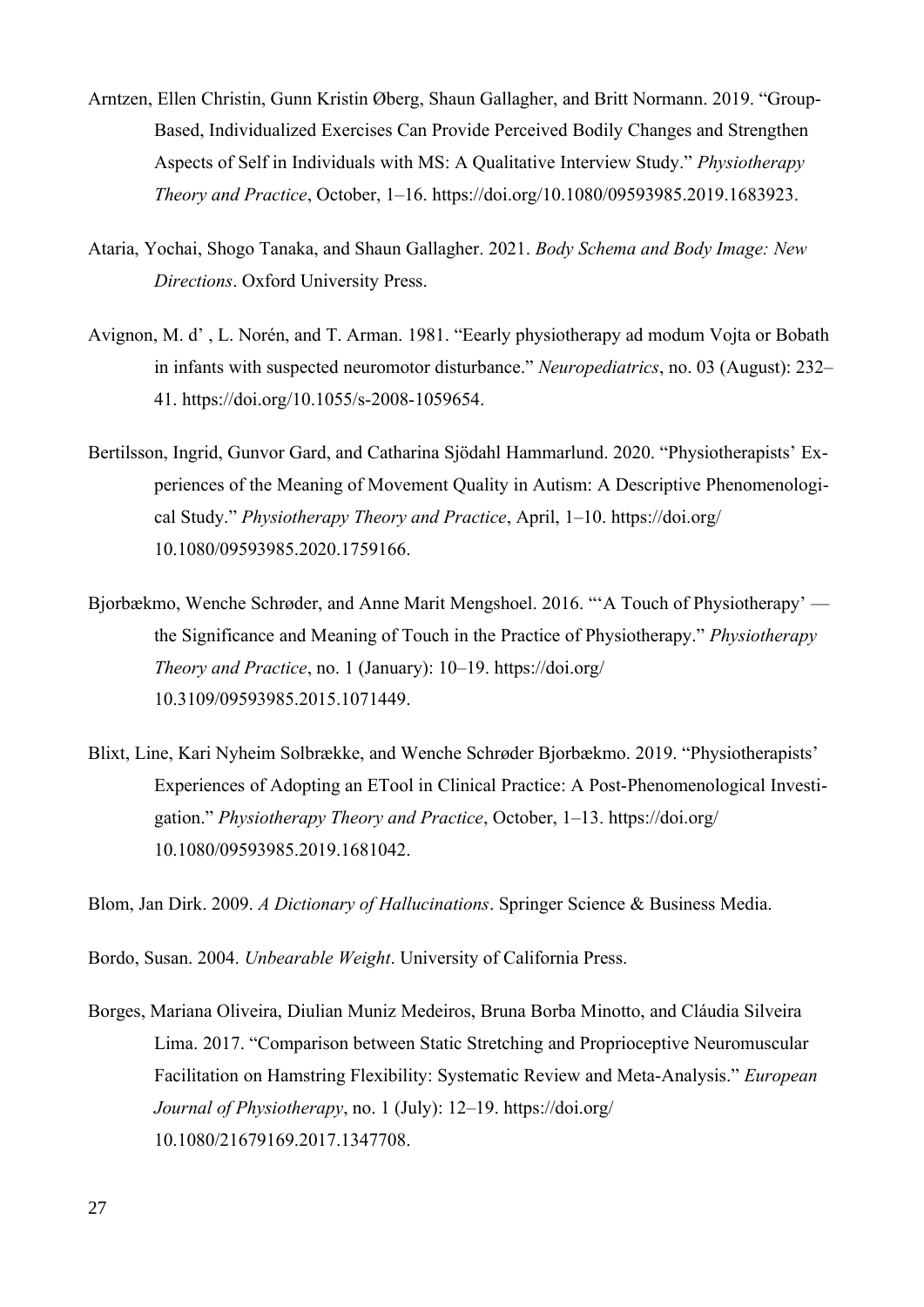Boutron, Isabelle, and Philippe Ravaud. 2018. "Misrepresentation and Distortion of Research in Biomedical Literature." *Proceedings of the National Academy of Sciences*, no. 11 (March): 2613–19. https://doi.org/10.1073/pnas.1710755115.

Canguilhem, Georges. 1991. *On the Normal and the Pathological*. Zone Books.

- Carel, Havi. 2010. "Phenomenology and Its Application in Medicine." *Theoretical Medicine and Bioethics*, no. 1 (November): 33–46. https://doi.org/10.1007/s11017-010-9161-x.
- ———. 2016. *The Phenomenology of Illness*. Oxford University Press.
- Carman, Taylor. 2012. "Foreword." In Maurice Merleau-Ponty, *Phenomenology of Perception*, viixvi. London: Routledge.
- Chang, Cheng, Qing-Fu Wang, Jun-Chao Guo, Duo-Duo Li, Yu-Bo Fan, and Jian-Min Wen. 2020. "The Biomechanical Relationship between Hallux Valgus Deformity and Metatarsal Pain." *Journal of Healthcare Engineering*, March, 1–7. https://doi.org/10.1155/2020/8929153.
- Crisan, Horatiu Traian, and Ion Copoeru. 2020. "Illness and Two Meanings of Phenomenology." *Journal of Evaluation in Clinical Practice*, no. 2 (April): 425–30. https://doi.org/10.1111/ jep.13350.
- Darrason, Marie. 2015. "Mechanistic and Topological Explanations in Medicine: The Case of Medical Genetics and Network Medicine." *Synthese*, no. 1 (December): 147–73. https:// doi.org/10.1007/s11229-015-0983-y.
- de Haan, Sanneke. 2020. "An enactive approach to psychiatry." *Philosophy, Psychiatry, & Psychology*, 27.1: 3-25. https://doi.org/10.1353/ppp.2020.0001.
- De Jaegher, Hanne, and Ezequiel Di Paolo. 2007. "Participatory Sense-Making." *Phenomenology and the Cognitive Sciences*, no. 4 (October): 485–507. https://doi.org/10.1007/s11097-007- 9076-9.
- De Jaegher, Hanne, and Ezequiel Di Paolo. 2008. "Making sense in participation: An enactive approach to social cognition." In *Enacting Intersubjectivity: A Cognitive and Social Perspective on the Study of Interactions*, edited by F. Morganti, A. Carassa, and G. Riva, 33-47. Ios Press.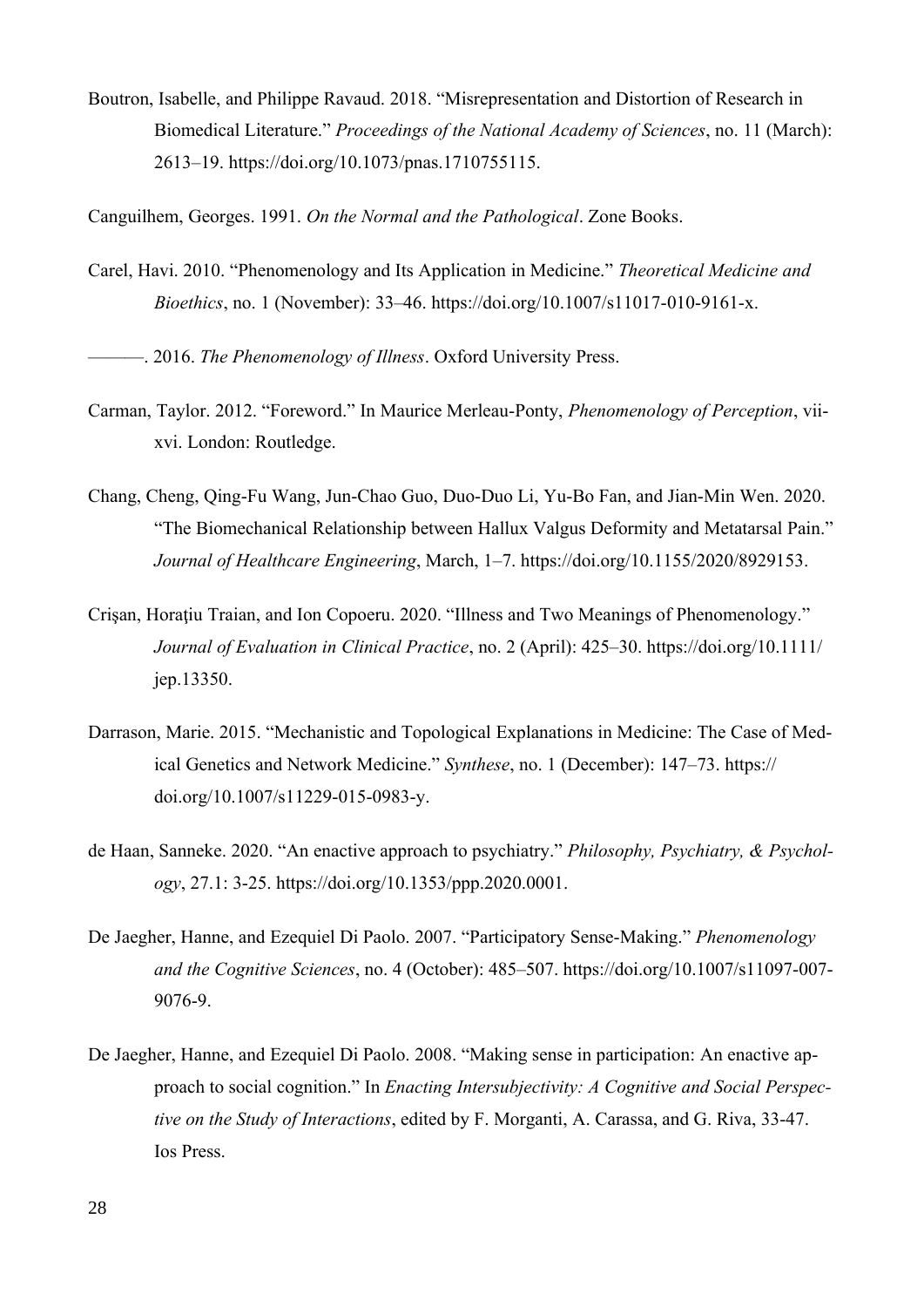- De Preester, Helena, and Veroniek Knockaert. 2005. *Body Image and Body Schema*. John Benjamins Publishing.
- De Preester, Helena, and Manos Tsakiris. 2009. "Body-Extension versus Body-Incorporation: Is There a Need for a Body-Model?" *Phenomenology and the Cognitive Sciences*, no. 3 (February): 307–19. https://doi.org/10.1007/s11097-009-9121-y.
- Di Paolo, Ezequiel A. 2005. "Autopoiesis, Adaptivity, Teleology, Agency." *Phenomenology and the Cognitive Sciences*, no. 4 (December): 429–52. https://doi.org/10.1007/s11097-005- 9002-y.
- Di Paolo, Ezequiel, and Evan Thompson. 2014. "The enactive approach." In *The Routledge handbook of embodied cognition*, edited by Lawrence Shapiro, 86-96. London: Routledge.
- Dragesund, Tove, and Aud Marie Øien. 2018. "Demanding Treatment Processes in Norwegian Psychomotor Physiotherapy: From the Physiotherapists' Perspectives." *Physiotherapy Theory and Practice*, no. 9 (April): 833–42. https://doi.org/10.1080/09593985.2018.1463327.
- Dreyfus, Hubert L. 2002. "Intelligence without representation Merleau-Ponty's critique of mental representation. The relevance of phenomenology to scientific explanation."*Phenomenology and the Cognitive Sciences*, no. 4: 367–83. https://doi.org/10.1023/a:1021351606209.
- Ebbesen, Denis, and Jeppe Olsen. 2018. "Motor Intention/Intentionality and Associationism A Conceptual Review." *Integrative Psychological and Behavioral Science*, no. 4 (June): 565–94. https://doi.org/10.1007/s12124-018-9441-y.
- Edwards, Steven D. 1998. "The body as object *versus* the body as subject: The case of disability." *Health Care and Philosophy*, no. 1: 47-56.

Feldenkrais, Moshe. 1990. *Awareness Through Movement*. Arkana.

- Finlay, Linda. 2009. "Debating Phenomenological Research Methods." *Phenomenology & Practice*, 3, no. 1: https://doi.org/10.29173/pandpr19818.
	- ———. 2011. *Phenomenology for Therapists*. John Wiley & Sons.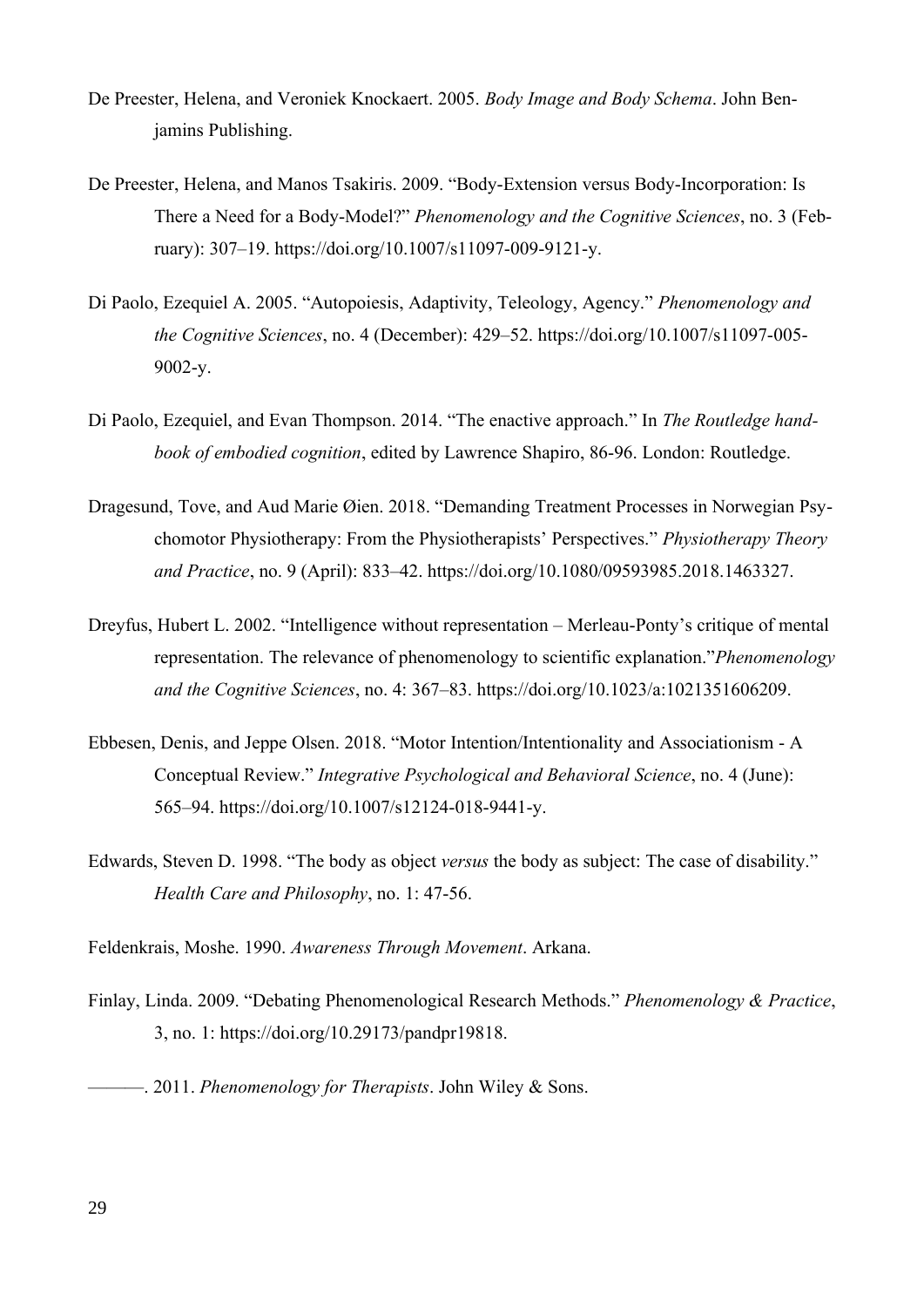- ———. 2013. "Unfolding the phenomenological research process: Iterative stages of 'seeing afresh'." *Journal of Humanistic Psychology* 53: 172–201. https://doi.org/ 10.1177/0022167812453877
- Franki, I., K. Desloovere, J. Cat, H. Feys, G. Molenaers, P. Calders, G. Vanderstraeten, E. Himpens, and C. Broeck. 2012. "The Evidence-Base for Conceptual Approaches and Additional Therapies Targeting Lower Limb Function in Children with Cerebral Palsy: A Systematic Review Using the ICF as a Framework." *Journal of Rehabilitation Medicine*, no. 5: 396– 405. https://doi.org/10.2340/16501977-0984.
- Fuchs, Thomas. 2007. "The Temporal Structure of Intentionality and Its Disturbance in Schizophrenia." *Psychopathology*, no. 4: 229–35. https://doi.org/10.1159/000101365.
- Gallagher, Shaun. 1986. "Body image and body schema: A conceptual clarification." *The Journal of Mind and Behavior*, 7, no. 4: 541-54. http://www.jstor.org/stable/43853233.
- ———. 2001. "Dimensions of embodiment: Body image and body schema in medical contexts." In *Handbook of phenomenology and medicine*, edited by S. K. Toombs, 147-175. Dodrecht: Springer Science & Business Media.
- ———. 2003. "Phenomenology and experimental design: toward a phenomenologically enlightened experimental science." *Journal of consciousness studies*, 10.9-10: 85-99.
- ———. 2005. *How the Body Shapes the Mind*. Clarendon Press.
- ———. 2017. *Enactivist Interventions*. Oxford University Press.
- ———. 2018. "The therapeutic reconstruction of affordances." *Res Philosophica*, 95.4: 719-736.
- ———. 2021. "Reimagining the body image." In *Body Schema and Body Image: New Directions*, edited by Yochai Ataria, Shogo Tanaka, and Shaun Gallagher, 85-98. Oxford University Press.
- Gallagher, Shaun, and Denis Francesconi. 2012. "Teaching Phenomenology to Qualitative Researchers, Cognitive Scientists, and Phenomenologists." *Indo-Pacific Journal of Phenomenology*, no. sup3 (September): 1–10. https://doi.org/10.2989/ipjp.2012.12.3.4.1112.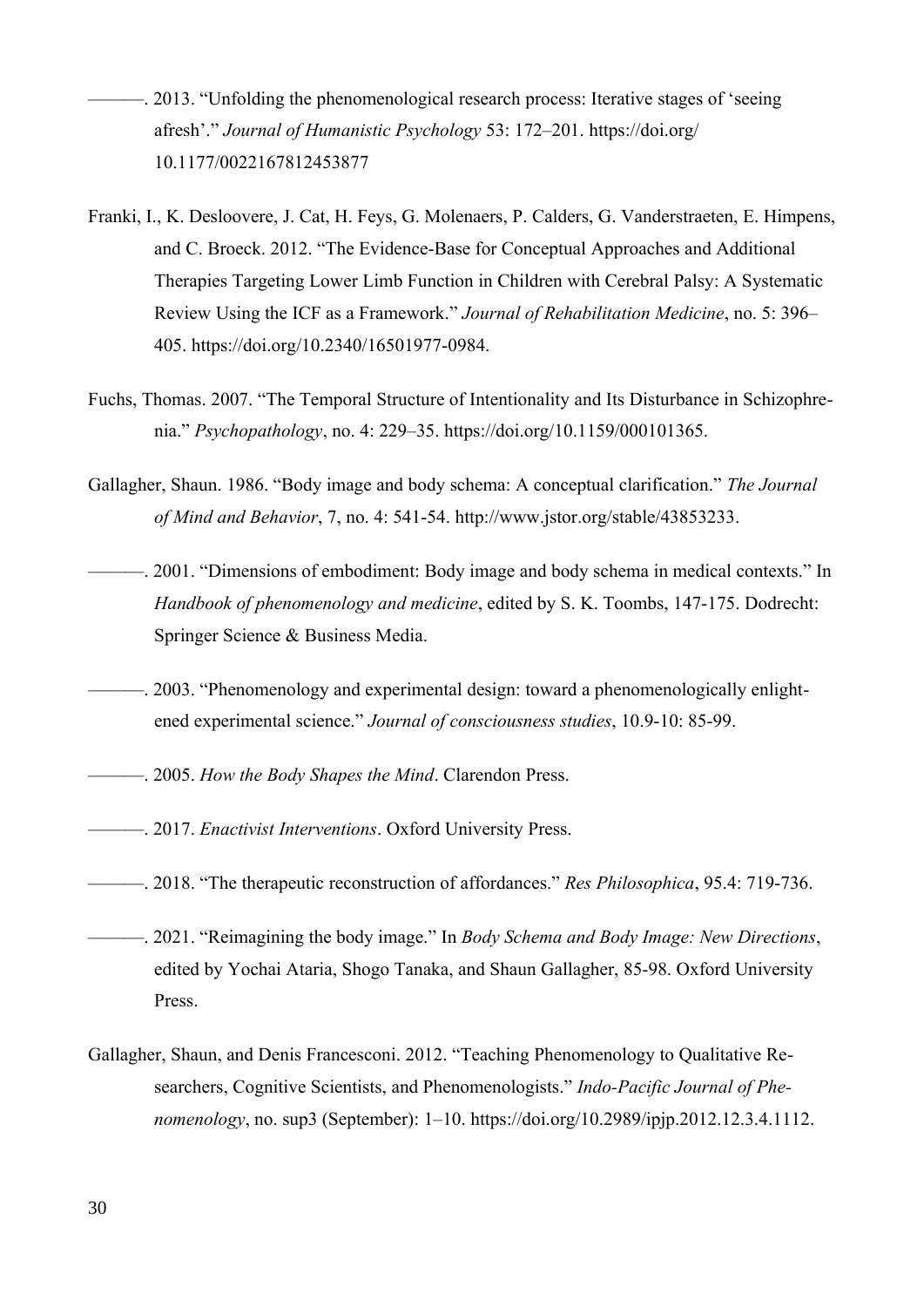Gallagher, Shaun, and Helen Payne. 2014. "The Role of Embodiment and Intersubjectivity in Clinical Reasoning." *Body, Movement and Dance in Psychotherapy*, no. 1 (November): 68–78. https://doi.org/10.1080/17432979.2014.980320.

Gallagher, Shaun, and Dan Zahavi. 2020. *The Phenomenological Mind.* Routledge.

- García, Enara. 2021. "Participatory Sense-Making in Therapeutic Interventions." *Journal of Humanistic Psychology*, (March 2021). https://doi.org/10.1177/00221678211000210
- Giorgi, Amedeo. 2009. *The Descriptive Phenomenological Method in Psychology*. Duquesne.
- Goldstein, Kurt. 2000. *The organism: A holistic approach to biology derived from pathological data in man*. Zone Books.
- Green, Bill, and Nick Hopwood. 2014. *The Body in Professional Practice, Learning and Education*. Springer.
- Groven, Karen Synne, and Kristin Heggen. 2017. "Physiotherapists' Encounters with 'Obese' Patients: Exploring How Embodied Approaches Gain Significance." *Physiotherapy Theory and Practice*, no. 5 (November): 346–58. https://doi.org/10.1080/09593985.2017.1400140.
- Halák, Jan. 2020. "Learning as differentiation of experiential schemas." In *Experiential Learning and Outdoor Education*, edited by Jim Parry and Pete Allison, 52-70. London: Routledge.
- Halák, Jan, Ivo Jirásek, and Mark Stephen Nesti. 2014. "Phenomenology Is Not Phenomenalism. Is There Such a Thing as Phenomenology of Sport?" *Acta Gymnica*, no. 2 (June): 117–29. https://doi.org/10.5507/ag.2014.012.
- Halák, Jan, and Jiří Klouda. 2018. "The Institution of Life in Gehlen and Merleau-Ponty: Searching for the Common Ground for the Anthropological Difference." *Human Studies*, no. 3 (June): 371–94. https://doi.org/10.1007/s10746-018-9469-5.
- Helders, Paul J. M., Raoul H. H. Engelbert, Janjaap van Dernet, and Vincent A. M. Gulmans. 1999. "Physiotherapy Quo Vadis: Towards an Evidence-Based, Diagnosis-Related, Functional Approach." *Advances in Physiotherapy*, no. 1 (January): 3–7. https://doi.org/ 10.1080/140381999443492.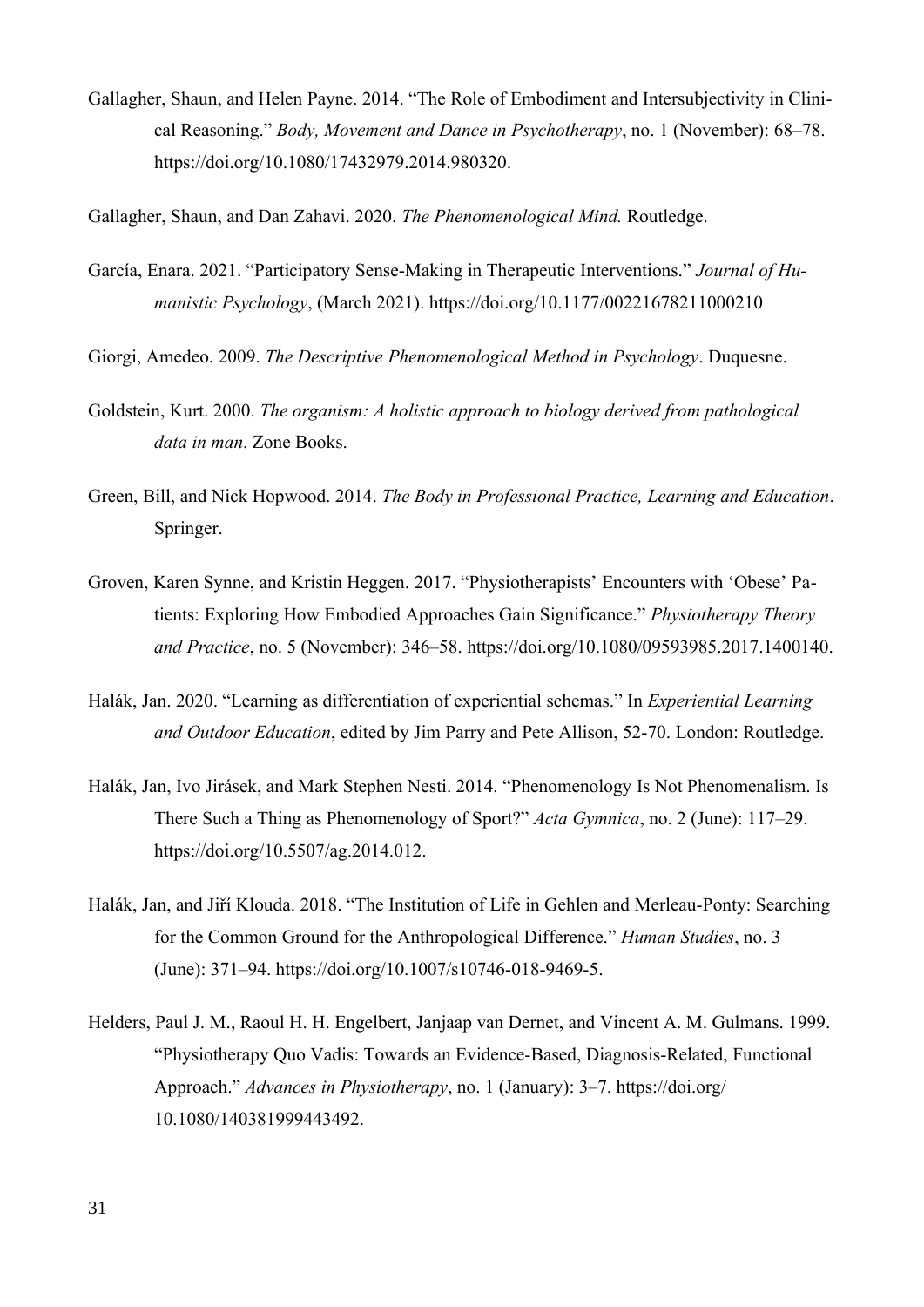- Hellem, Elisabet, and Kari Anette Bruusgaard. 2018. "'When What Is Taken for Granted Disappears': Women's Experiences and Perceptions after a Cardiac Event." *Physiotherapy Theory and Practice*, no. 10 (November): 1107–17. https://doi.org/ 10.1080/09593985.2018.1550829.
- Hong, Sang W., Linda Xu, Min-Suk Kang, and Frank Tong. 2012. "The Hand-Reversal Illusion Revisited." *Frontiers in Integrative Neuroscience*, no. 6: 1-6. https://doi.org/10.3389/ fnint.2012.00083.
- Howell, Whitney. 2015. "Learning and the Development of Meaning: Husserl and Merleau-Ponty on the Temporality of Perception and Habit." *The Southern Journal of Philosophy*, no. 3 (September): 311–37. https://doi.org/10.1111/sjp.12116.
- Husserl, Edmund. 1989. *Ideas pertaining to a pure phenomenology and to a phenomenological philosophy: Second book studies in the phenomenology of constitution*. Springer Science & Business Media.
- Jackson, Gabrielle Benette. 2017. "Maurice Merleau-Ponty's Concept of Motor Intentionality: Unifying Two Kinds of Bodily Agency." *European Journal of Philosophy*, no. 2 (October): 763–79. https://doi.org/10.1111/ejop.12301.
- Jardine, James, and Thomas Szanto. 2017. Empathy in the phenomenological tradition. In *The Routledge handbook of philosophy of empathy*, edited by H. Maibom, 86-97. Routledge.

Jeannerod, Marc. 1997. *The Cognitive Neuroscience of Action*. Wiley-Blackwell.

- Jensen, Rasmus Thybo. 2009. "Motor Intentionality and the Case of Schneider." *Phenomenology and the Cognitive Sciences*, no. 3 (February): 371–88. https://doi.org/10.1007/s11097-009- 9122-x.
- Jette, Diane U., James Halbert, Courtney Iverson, Erin Miceli, and Palak Shah. 2009. "Use of Standardized Outcome Measures in Physical Therapist Practice: Perceptions and Applications." *Physical Therapy*, no. 2 (February): 125–35. https://doi.org/10.2522/ptj.20080234.
- Jóźwiak, Sergiusz, and Jacek Podogrodzki. 2010. "Zastosowanie i porównanie metod NDT- Bobath i Vojty w leczeniu wybranych patologii układu nerwowego u dzieci [Application and com-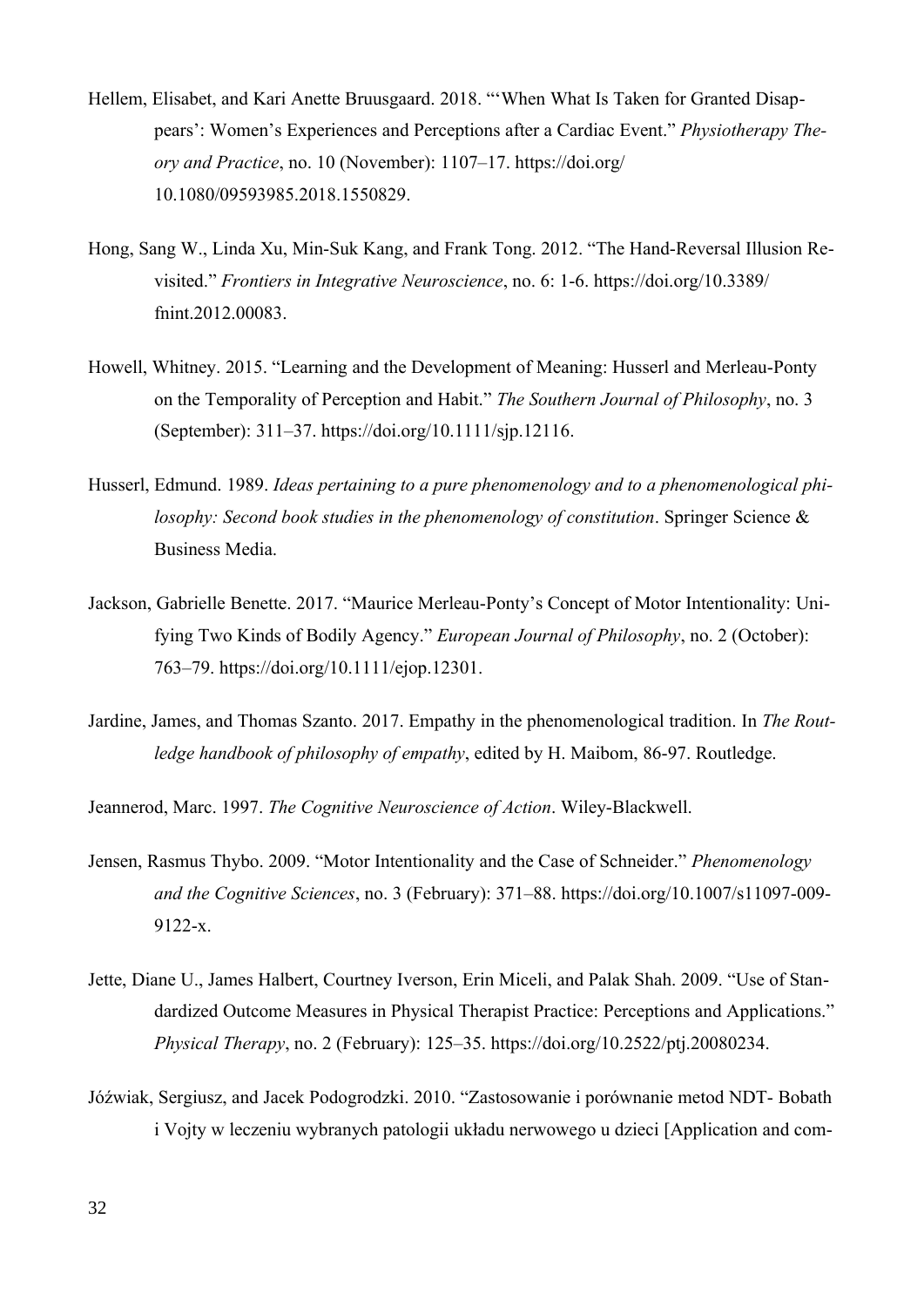parison of NDT-Bobath and Vojta methods in treatment of selected pathologies of the nervous system in children]." *Przegl Lek*. 67(1): 64-66. PMID: 20509578.

- Katz, D. I. 2018. "Apraxia." In *Encyclopedia of Clinical Neuropsychology*, edited by B. Caplan, J. S. Kreutzer, and J. DeLuca, 325-326. Dodrecht: Springer.
- Kelly, Martina, Rachel Ellaway, Albert Scherpbier, Nigel King, and Tim Dornan. 2019. "Body Pedagogics: Embodied Learning for the Health Professions." *Medical Education*, no. 10 (June): 967–77. https://doi.org/10.1111/medu.13916.
- Kordahl, Hilde Lund, and Marit Fougner. 2017. "Facilitating Awareness of Philosophy of Science, Ethics and Communication through Manual Skills Training in Undergraduate Education." *Physiotherapy Theory and Practice*, no. 3 (January): 206–17. https://doi.org/ 10.1080/09593985.2016.1277289.
- Køster, Allan, and Anthony Vincent Fernandez. 2021. "Investigating Modes of Being in the World: An Introduction to Phenomenologically Grounded Qualitative Research." *Phenomenology and the Cognitive Sciences*, February. https://doi.org/10.1007/s11097-020-09723-w.
- Knott, Margaret, Dorothy E. Voss, Helen Drew Hipshman, and James B. Buckley. 1968. *Proprioceptive Neuromuscular Facilitation*. Harper & Row.
- Kříž, Petr. 2019. "Merleau-Ponty's Discovery of the Pre-Objective Body and Its Consequences for Body-Oriented Disciplines." *Sport, Ethics and Philosophy*, no. 1 (November): 122–38. https://doi.org/10.1080/17511321.2019.1694059.
- Krueger, Joel. 2019. "Intentionality." In *The Oxford Handbook of Phenomenological Psychopathology*, edited by Giovanni Stanghellini, Matthew Broome, Andrea Raballo, Anthony Vincent Fernandez, Paolo Fusar-Poli, and René Rosfort, 324–34. Oxford University Press. https:// doi.org/10.1093/oxfordhb/9780198803157.013.37.
- Kristeva, Julia, Marie Rose Moro, John Ødemark, and Eivind Engebretsen. 2017. "Cultural Crossings of Care: An Appeal to the Medical Humanities." *Medical Humanities*, no. 1 (September): 55–58. https://doi.org/10.1136/medhum-2017-011263.
- Krueger, Joel, and A. Taylor-Aiken. 2016. "Losing Social Space: Phenomenological Disruptions of Spatiality and Embodiment in Moebius Syndrome and Schizophrenia." In *Phenomenology*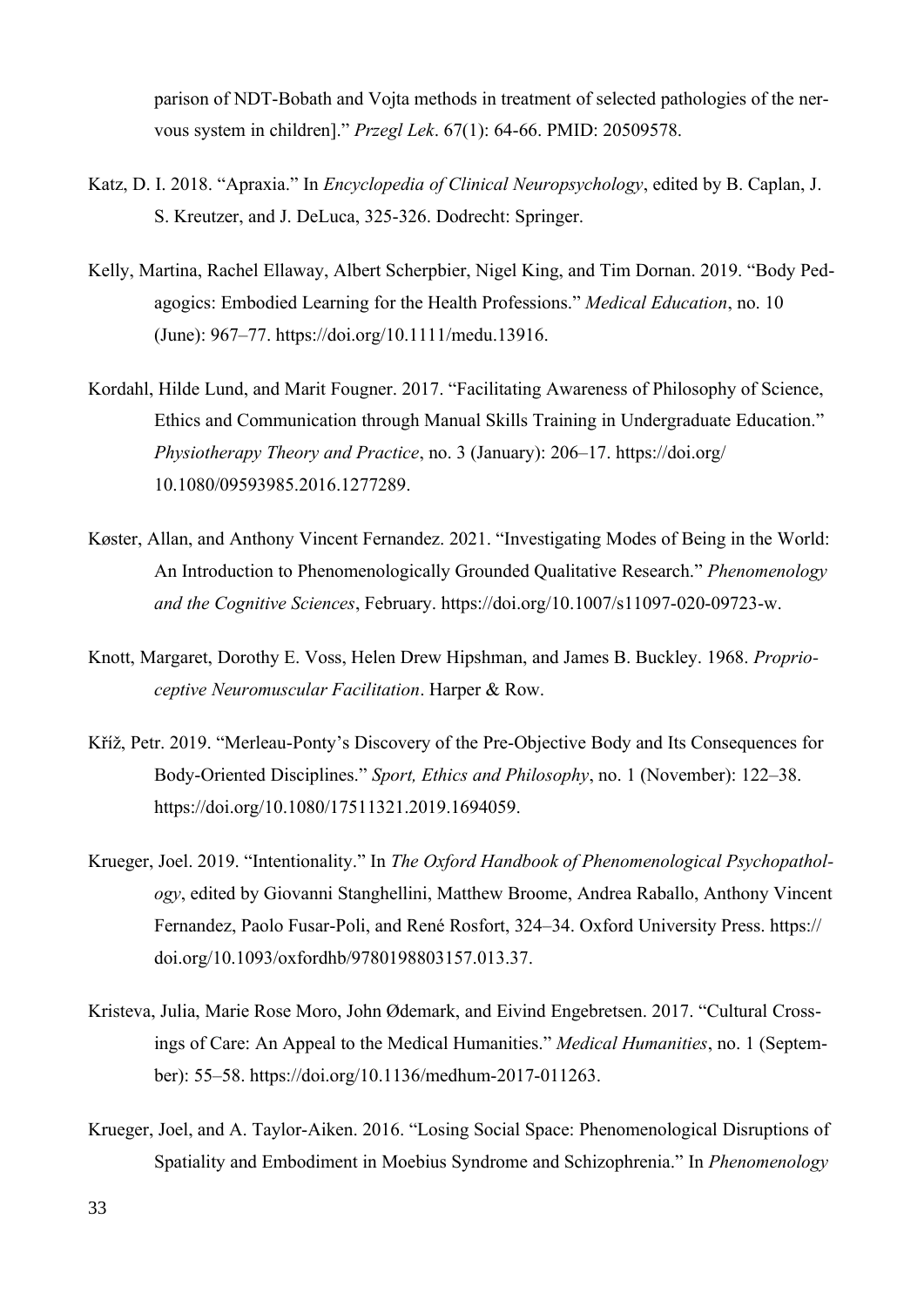*and Science*, edited by J. Reynolds and R. Sebold, 121–39. Palgrave Macmillan, New York. https://doi.org/10.1057/978-1-137-51605-3\_7

- Lange, Johannes. 1930. "Fingeragnosie und agraphie (ein psychopathoiogische studie)." *Monatsschrift für Psychiatrie und Neurologie*, no. 76: 129-188.
- Larsen, Karoline Stentoft, Birgit Skoffer, Lisa Gregersen Oestergaard, Maurits Van Tulder, and Annemette Krintel Petersen. 2019. "The Effects of Various Respiratory Physiotherapies after Lung Resection: A Systematic Review." *Physiotherapy Theory and Practice*, no. 11 (January): 1201–19. https://doi.org/10.1080/09593985.2018.1564095.
- Leder, Drew. 1990. *The Absent Body*. University of Chicago Press.
- Legrand, Dorothée, and Susanne Ravn. 2009. "Perceiving Subjectivity in Bodily Movement: The Case of Dancers." *Phenomenology and the Cognitive Sciences*, no. 3 (June): 389–408. https://doi.org/10.1007/s11097-009-9135-5.
- Lewit, Karel. 1994. "The Functional Approach." *Journal of Orthopaedic Medicine*, no. 3 (January): 73–74. https://doi.org/10.1080/1355297x.1994.11719759.
- ———. 1999. "Chain Reactions in the Locomotor System in the Light of Co-Activation Patterns Based on Developmental Neurology." *Journal of Orthopaedic Medicine*, no. 2 (January): 52–57. https://doi.org/10.1080/1355297x.1999.11719904.
- ———. 2008. "Lessons for the Future." *International Musculoskeletal Medicine*, no. 3 (November): 133–40. https://doi.org/10.1179/175361408x293425.
- Lindblom, Jessica, and Tom Ziemke. 2008. "Interacting Socially through Embodied Action." In Enacting Intersubjectivity: A Cognitive and Social Perspective on the Study of Interactions, edited by F. Morganti, A. Carassa, and G. Riva, 49-63. Ios Press.
- Manen, Max van. 2016. *Phenomenology of Practice*. Routledge.
- ———. 2017. "But Is It Phenomenology?" *Qualitative Health Research*, no. 6 (March): 775–79. https://doi.org/10.1177/1049732317699570.

Marratto, Scott L. 2012. *The intercorporeal self: Merleau-Ponty on subjectivity*. Suny Press.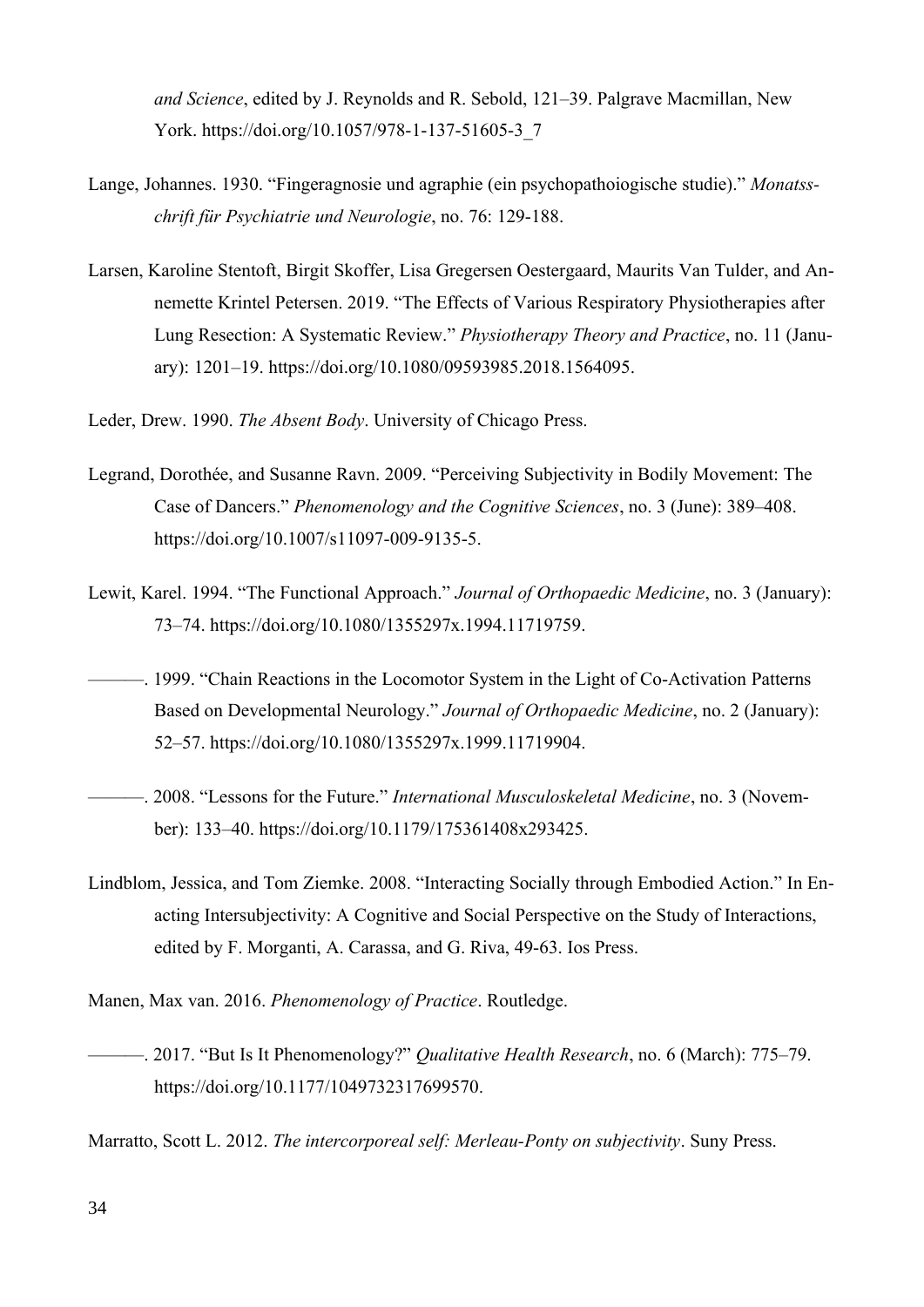- Martínková, Irena, and Jim Parry. 2011. "An Introduction To The Phenomenological Study Of Sport." *Sport, Ethics and Philosophy*, no. 3 (August): 185–201. https://doi.org/ 10.1080/17511321.2011.602571.
- ———. 2013. "Eichberg's 'Phenomenology' of Sport: A Phenomenal Confusion." *Sport, Ethics and Philosophy*, no. 3 (August): 331–41. https://doi.org/10.1080/17511321.2013.831116.
- Maturana, Humberto R., and Francisco J. Varela. 1980. *Autopoiesis and Cognition*. Springer Netherlands. http://dx.doi.org/10.1007/978-94-009-8947-4.
- McDonnell, Brian, Shannon Stillwell, Shelby Hart, and Roger B. Davis. 2018. "Breaking Down Barriers to the Utilization of Standardized Tests and Outcome Measures in Acute Care Physical Therapist Practice: An Observational Longitudinal Study." *Physical Therapy*, no. 6 (February): 528–38. https://doi.org/10.1093/ptj/pzy032.
- Mcgowan, Danny. 1997. *Alexander Technique: Original Writings Of F. M. Alexander*. Larson Publications.
- Meadows, Linzi, Sue Raine, and Mary Lynch-Ellerington. 2009. *Bobath Concept: Theory and Clinical Practice in Neurological Rehabilitatio*n. Wiley.
- Meide, Hanneke van der, Truus Teunissen, Pascal Collard, Merel Visse, and Leo H Visser. 2018. "The Mindful Body: A Phenomenology of the Body With Multiple Sclerosis." *Qualitative Health Research*, no. 14 (September): 2239–49. https://doi.org/ 10.1177/1049732318796831.
- Menz, Hylton B., Edward Roddy, Elaine Thomas, and Peter R. Croft. 2010. "Impact of Hallux Valgus Severity on General and Foot-Specific Health-Related Quality of Life." *Arthritis Care & Research*, no. 3 (March): 396-404. https://doi.org/10.1002/acr.20396.
- Merleau-Ponty, Maurice. 1963. *The Structure of Behavior*. Beacon Press.
- ———. 1968. *The Visible and the Invisible*. Northwestern University Press.
- ———. 1970. *Themes from the Lectures at the Collège de France, 1952-1960*. Northwestern University Press.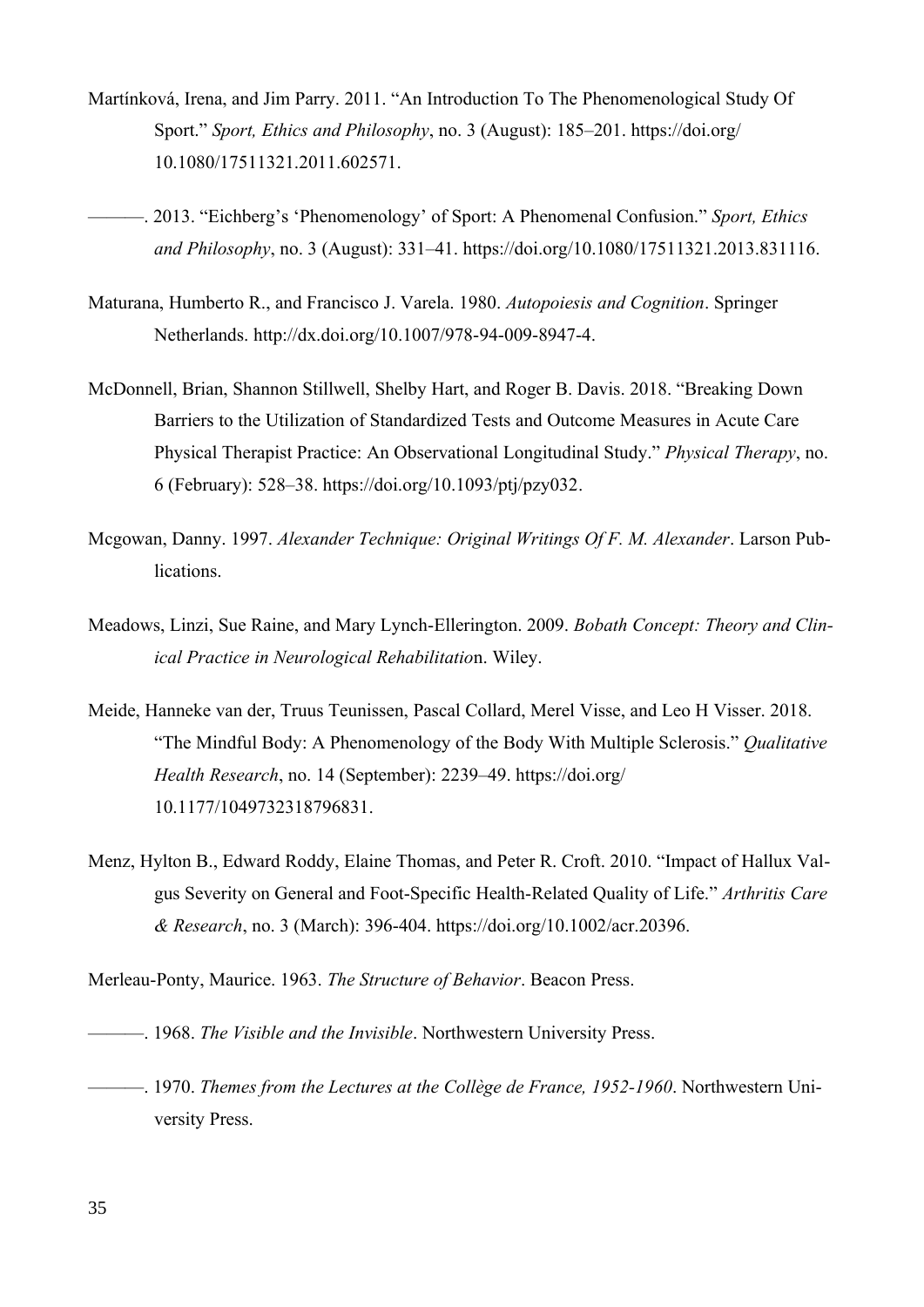- ———. 2002. *Husserl at the Limits of Phenomenology*. Northwestern University Press.
- ———. 2012. *Phenomenology of Perception*. Routledge.
- ———. 2020. *The Sensible World and the World of Expression: Course Notes from the Collège de France, 1953*. Northwestern University Press.
- Mooney, Timothy. 2011. "Plasticity, Motor Intentionality and Concrete Movement in Merleau-Ponty." *Continental Philosophy Review*, no. 4 (October): 359–81. https://doi.org/10.1007/ s11007-011-9195-4.
- Moran, Dermot. 2018. "Intentionality: Lived Experience, Bodily Comportment, and the Horizon of the World." In *The Oxford handbook of the history of phenomenology*, edited by Dan Zahavi, 579-603. Oxford University Press.
- ———. 2019. "The Phenomenological Approach." In *The Oxford handbook of phenomenological psychopathology*, edited by Giovanni Stanghellini, Matthew Broome, Andrea Raballo, Anthony Vincent Fernandez, Paolo Fusar-Poli, and René Rosfort, 205–15. Oxford University Press.
- Morris, David M., Edward Taub, David M. Macrina, Edwin W. Cook, and Brian F. Geiger. 2009. "A Method for Standardizing Procedures in Rehabilitation: Use in the Extremity Constraint Induced Therapy Evaluation Multisite Randomized Controlled Trial." *Archives of Physical Medicine and Rehabilitation*, no. 4 (April): 663–68. https://doi.org/10.1016/ j.apmr.2008.09.576.
- Moya, Patricia. 2014. "Habit and Embodiment in Merleau-Ponty." *Frontiers in Human Neuroscience*, July. https://doi.org/10.3389/fnhum.2014.00542.
- Murray, Craig D. 2004. "An Interpretative Phenomenological Analysis of the Embodiment of Artificial Limbs." *Disability and Rehabilitation*, no. 16 (August): 963–73. https://doi.org/ 10.1080/09638280410001696764.
- Natvik, Eli, Karen Synne Groven, Målfrid Råheim, Eva Gjengedal, and Shaun Gallagher. 2018. "Space Perception, Movement, and Insight: Attuning to the Space of Everyday Life after Major Weight Loss." *Physiotherapy Theory and Practice*, no. 2 (February): 101–8. https://doi.org/10.1080/09593985.2018.1441934.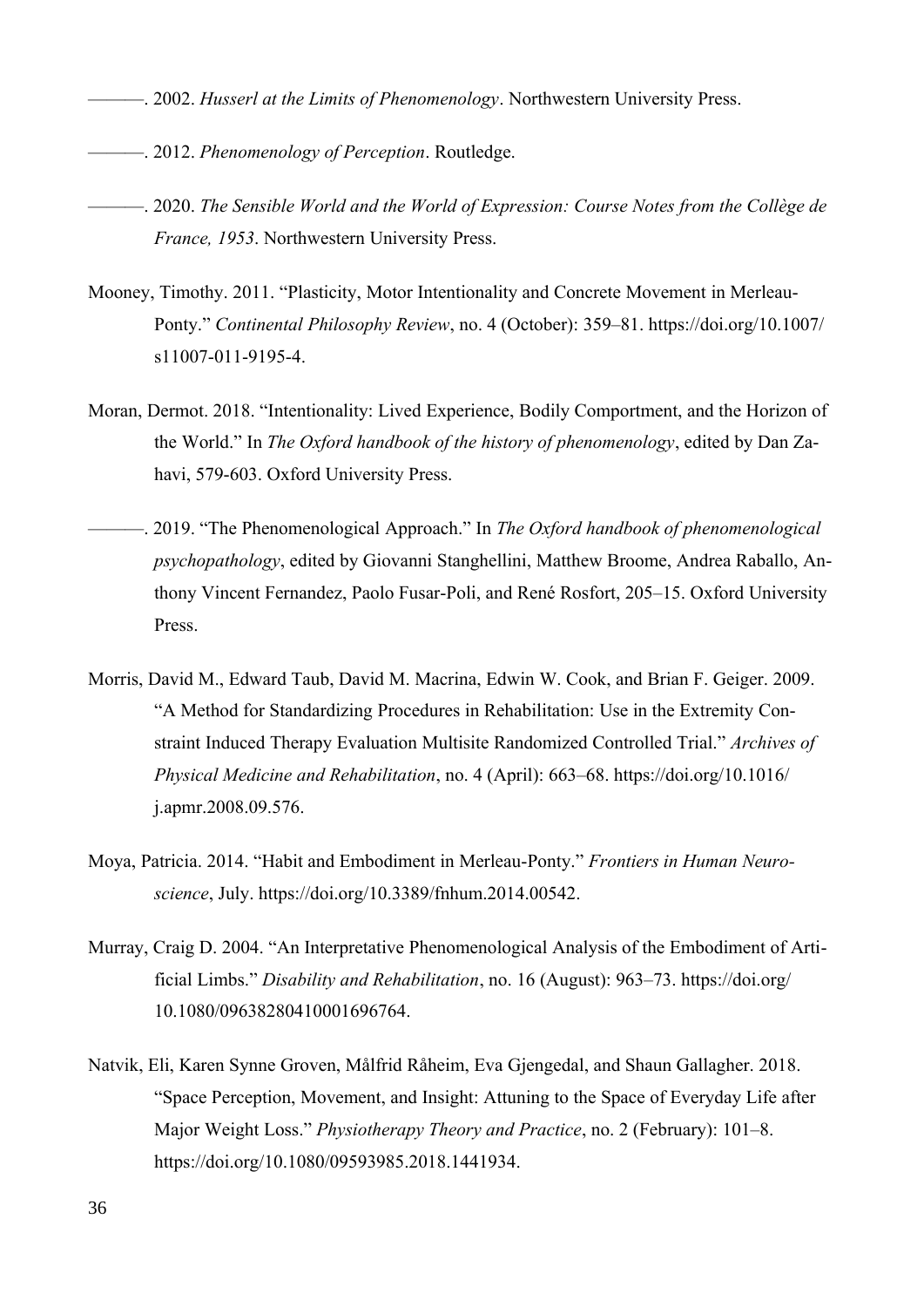Nicholls, David. 2017. *The End of Physiotherapy.* Routledge.

- Nicholls, David A., Karen Atkinson, Wenche S. Bjorbækmo, Barbara E. Gibson, Julie Latchem, Jens Olesen, Jenny Ralls, and Jennifer Setchell. 2016. "Connectivity: An Emerging Concept for Physiotherapy Practice." *Physiotherapy Theory and Practice*, no. 3 (April): 159– 70. https://doi.org/10.3109/09593985.2015.1137665.
- Nicholls, David A., and Barbara E Gibson. 2010. "The Body and Physiotherapy." *Physiotherapy Theory and Practice*, no. 8 (August): 497–509. https://doi.org/ 10.3109/09593981003710316.
- Nielsen, Glenn, Jon Stone, Audrey Matthews, Melanie Brown, Chris Sparkes, Ross Farmer, Lindsay Masterton, et al. 2014. "Physiotherapy for Functional Motor Disorders: A Consensus Recommendation." *Journal of Neurology, Neurosurgery & Psychiatry*, no. 10 (November): 1113–19. https://doi.org/10.1136/jnnp-2014-309255.
- Noë, Alva. 2004. *Action in Perception*. MIT Press.
- Normann, Britt. 2018. "Facilitation of Movement: New Perspectives Provide Expanded Insights to Guide Clinical Practice." *Physiotherapy Theory and Practice*, no. 7 (July): 769–78. https://doi.org/10.1080/09593985.2018.1493165.
- Nortvedt, Per. 2017. "Empathy and medical therapy." In *The Routledge Handbook of Philosophy of Empathy*, edited by Heidi Maibom, 273-282. Routledge.
- Øberg, Gunn Kristin, Britt Normann, and Shaun Gallagher. 2015. "Embodied-Enactive Clinical Reasoning in Physical Therapy." *Physiotherapy Theory and Practice*, no. 4 (January): 244–52. https://doi.org/10.3109/09593985.2014.1002873.
- Ojha, Heidi, Michael Masaracchio, Matthew Johnston, Ralph J. Howard, William E. Egan, Kaitlin Kirker, and Todd E. Davenport. 2019. "Minimal Physical Therapy Utilization Compared with Higher Physical Therapy Utilization for Patients with Low Back Pain: A Systematic Review." *Physiotherapy Theory and Practice*, no. 11 (February): 1179–1200. https:// doi.org/10.1080/09593985.2019.1571135.
- Olsen, Aarid Liland, and Liv Helvik Skjaerven. 2016. "Patients Suffering from Rheumatic Disease Describing Own Experiences from Participating in Basic Body Awareness Group Therapy: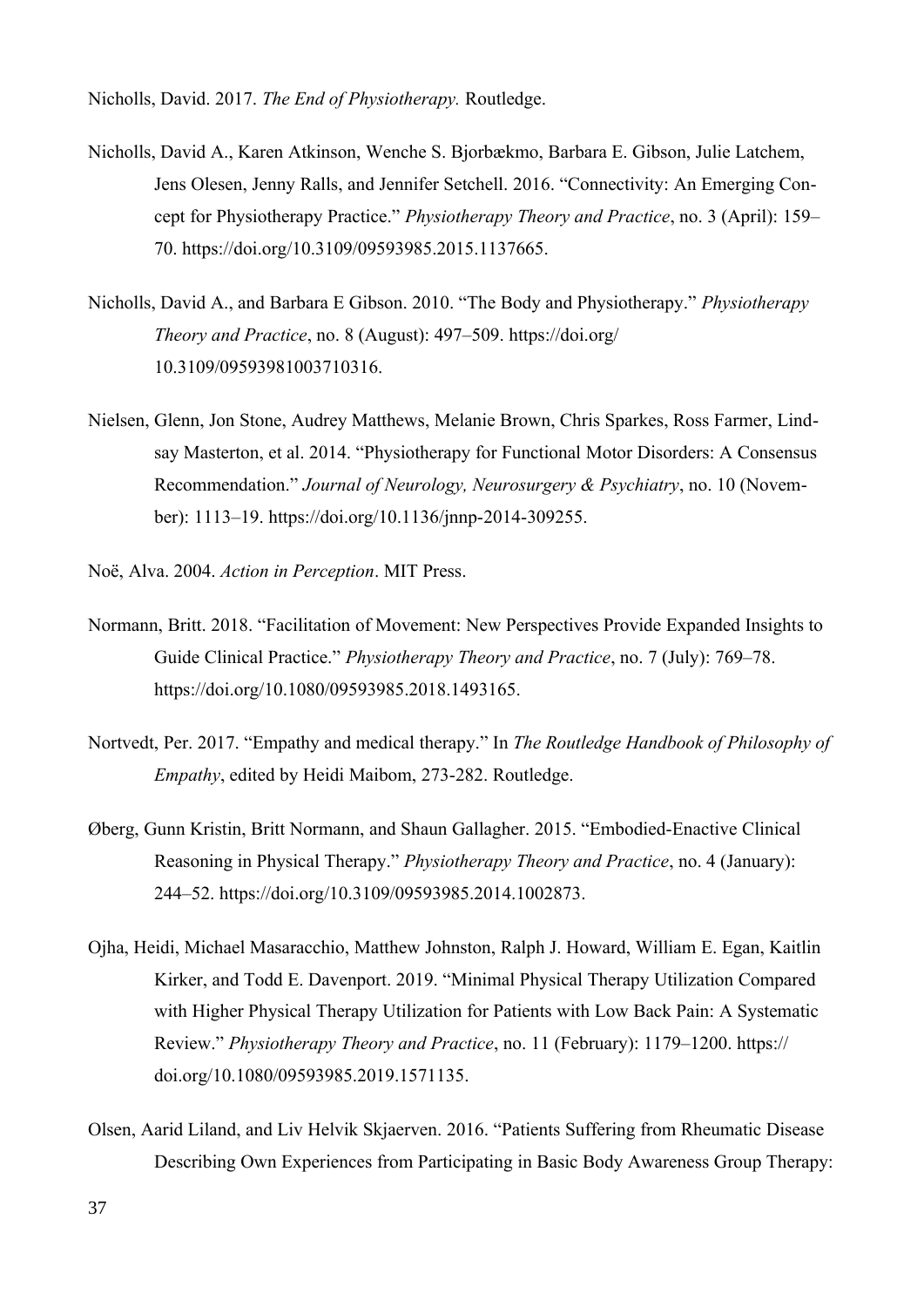A Qualitative Pilot Study." *Physiotherapy Theory and Practice*, no. 2 (February): 98–106. https://doi.org/10.3109/09593985.2015.1115568.

- O'Reagan, J. Kevin, and Alva Noë. 2001. "A sensorimotor account of vision and visual consciousness." *Behavioral and brain sciences*, 24.5: 939-973.
- O'Sullivan, Peter B, J P Caneiro, Mary O'Keeffe, Anne Smith, Wim Dankaerts, Kjartan Fersum, and Kieran O'Sullivan. 2018. "Cognitive Functional Therapy: An Integrated Behavioral Approach for the Targeted Management of Disabling Low Back Pain." *Physical Therapy*, no. 5 (April): 408–23. https://doi.org/10.1093/ptj/pzy022.
- Pacherie, Elisabeth. 2018. "Motor intentionality." In *The Oxford Handbook of 4E Cognition*, edited by Albert Newen, Leon De Bruin, and Shaun Gallagher, 369-387. Oxford University Press.
- Page, Phil. 2014. "Beyond statistical significance: clinical interpretation of rehabilitation research literature." *International journal of sports physical therapy*, no. 5 (September): 726-36.
- Prager, Eliza M., and Catherine E. Lang. 2012. "Predictive Ability of 2-Day Measurement of Active Range of Motion on 3-Mo Upper-Extremity Motor Function in People with Poststroke Hemiparesis." The American Journal of Occupational Therapy, no. 1 (January): 35–41. https://doi.org/10.5014/ajot.2012.002683.
- Pringsheim, Tamara, and Mark Edwards. 2017. "Functional Movement Disorders." *Neurology: Clinical Practice*, no. 2 (March): 141–47. https://doi.org/10.1212/cpj.0000000000000350.
- Purser, Aimie. 2017a. "'Getting It into the Body': Understanding Skill Acquisition through Merleau-Ponty and the Embodied Practice of Dance." *Qualitative Research in Sport, Exercise and Health*, no. 3 (September): 318–32. https://doi.org/10.1080/2159676x.2017.1377756.
- ———. 2017b. "Dancing Intercorporeality: A Health Humanities Perspective on Dance as a Healing Art." *Journal of Medical Humanities*, no. 2 (December): 253–63. https://doi.org/ 10.1007/s10912-017-9502-0.
- Råsmark, Görel, Bengt Richt, and Carl Edvard Rudebeck. 2014. "Touch and Relate: Body Experience among Staff in Habilitation Services." *International Journal of Qualitative Studies on Health and Well-Being*, no. 1 (January): 21901. https://doi.org/10.3402/qhw.v9.21901.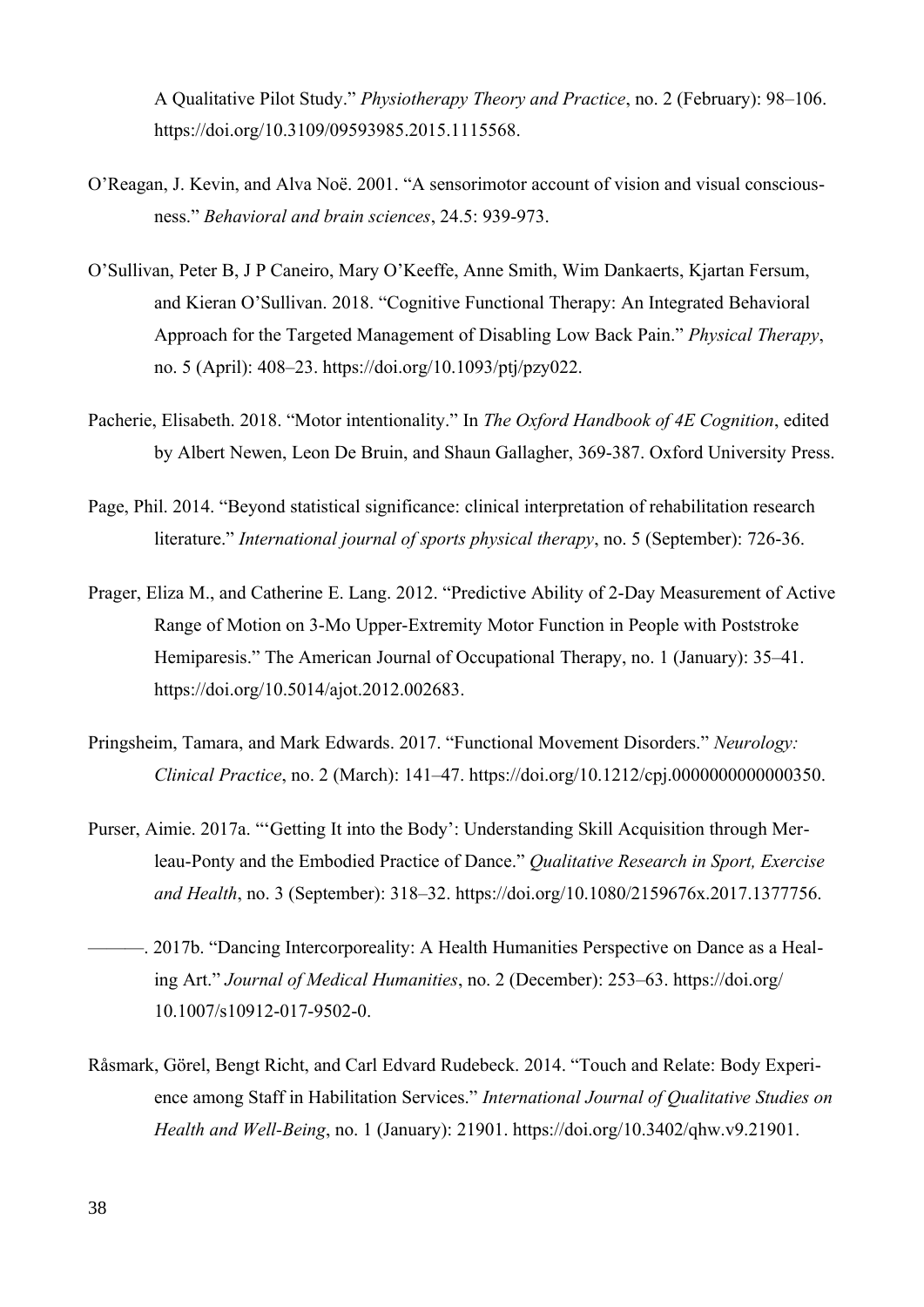- Romdenh-Romluc, Khomarine. 2007. "Merleau-Ponty and the power to reckon with the possible." In *Reading Merleau-Ponty*, edited by Thomas Baldwin, 44-58. Routledge.
- Rudebeck, Carl Edward. 2001. "Grasping the existential anatomy: The role of bodily empathy in clinical communication." In *Handbook of phenomenology and medicine*, edited by S. K. Toombs, 297–316. Dordrecht: Kluwer Academic.
- Salbach, N. M., S. J. T. Guilcher, and S. B. Jaglal. 2011. "Physical Therapists' Perceptions and Use of Standardized Assessments of Walking Ability Post-Stroke." *Journal of Rehabilitation Medicine*, no. 6: 543–49. https://doi.org/10.2340/16501977-0820.
- Sartori, Luisa, Cristina Becchio, and Umberto Castiello. 2011. "Cues to Intention: The Role of Movement Information." *Cognition*, no. 2 (May): 242–52. https://doi.org/10.1016/j.cognition.2011.01.014.
- Savransky, Martin, and Marsha Rosengarten. 2016. "What Is Nature Capable of? Evidence, Ontology and Speculative Medical Humanities." *Medical Humanities*, no. 3 (May): 166–72. https://doi.org/10.1136/medhum-2015-010858.
- Schmidsberger, Florian, and Henriette Löffler-Stastka. 2018. "Empathy Is Proprioceptive: The Bodily Fundament of Empathy – a Philosophical Contribution to Medical Education." *BMC Medical Education*, no. 1 (April). https://doi.org/10.1186/s12909-018-1161-y.
- Scott-Fordsmand, Helene. 2020. "Reversing the Medical Humanities." *Medical Humanities*, August, medhum-2019-011745. https://doi.org/10.1136/medhum-2019-011745.
- Shaw, James A., and Denise M. Connelly. 2012. "Phenomenology and Physiotherapy: Meaning in Research and Practice." *Physical Therapy Reviews*, no. 6 (December): 398–408. https:// doi.org/10.1179/1743288x12y.0000000043.
- Sheets-Johnstone, Maxine. 2010. "Why Is Movement Therapeutic?" *American Journal of Dance Therapy*, no. 1 (February): 2–15. https://doi.org/10.1007/s10465-009-9082-2.
- Sinigaglia, Corrado. 2008. "Enactive understanding and motor intentionality." In *Enacting intersubjectivity: A cognitive and social perspective on the study of interactions*, edited by F. Morganti, A. Carassa, and G. Riva, 17-32. Ios Press.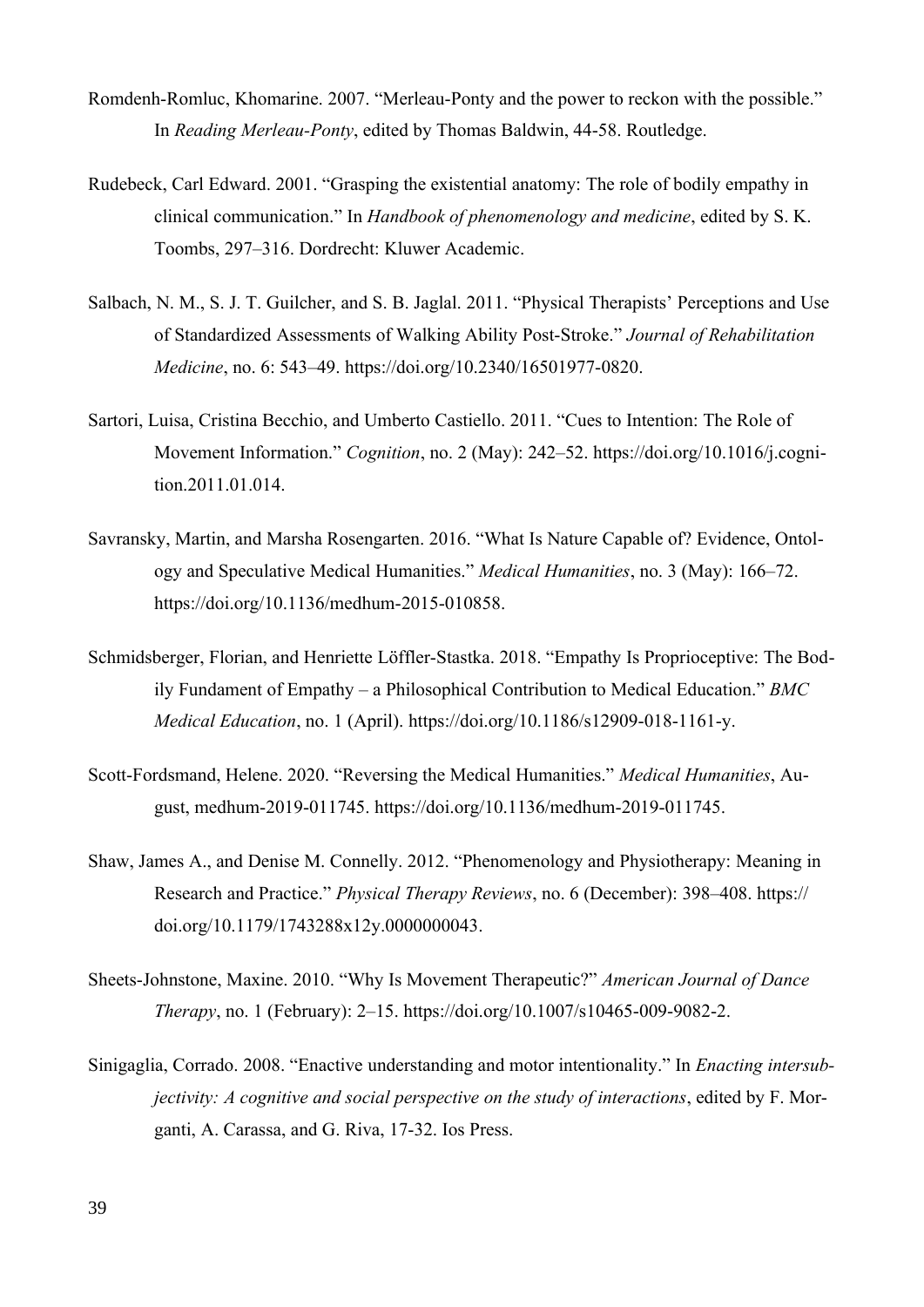- Skjaerven, Liv H, Kjell Kristoffersen, and Gunvor Gard. 2008. "An Eye for Movement Quality: A Phenomenological Study of Movement Quality Reflecting a Group of Physiotherapists' Understanding of the Phenomenon." *Physiotherapy Theory and Practice*, no. 1 (January): 13–27. https://doi.org/10.1080/01460860701378042.
- Slaby, Jan, Asena Paskaleva, and Achim Stephan. 2013. "Enactive Emotion and Impaired Agency in Depression." *Journal of Consciousness Studies* 20 (7-8): 33–55.
- Slatman, Jenny, and Inge van de Ven. 2020. "Gut Feelings: Depression as an Embodied and Affective Phenomenon in Houellebecq's Serotonin." *Medical Humanities*, August, medhum-2020-011916. https://doi.org/10.1136/medhum-2020-011916.
- Smythe, Elizabeth, Peter J. Larmer, and Peter J. McNair. 2012. "Insights from a Physiotherapist's Lived Experience of Osteoarthritis." *Physiotherapy Theory and Practice*, no. 8 (January): 604–16. https://doi.org/10.3109/09593985.2011.654320.
- Stahl, Devan. 2013. "Living into the Imagined Body: How the Diagnostic Image Confronts the Lived Body." *Medical Humanities*, no. 1 (March): 53–58. https://doi.org/10.1136/medhum-2012-010286.
- Standal, Øyvind F., and Vegard F. Moe. 2011. "Merleau-Ponty Meets Kretchmar: Sweet Tensions of Embodied Learning." *Sport, Ethics and Philosophy*, no. 3 (August): 256–69. https:// doi.org/10.1080/17511321.2011.602580.
- Stilwell, Peter, and Katherine Harman. 2019. "An enactive approach to pain: beyond the biopsychosocial model." *Phenomenology and the Cognitive Sciences*, no. 4 (April): 637-665. https://doi.org/10.1007/s11097-019-09624-7.
- ——. 2021. "Phenomenological Research Needs to Be Renewed: Time to Integrate Enactivism as a Flexible Resource." *International Journal of Qualitative Methods*, January, 160940692199529. https://doi.org/10.1177/1609406921995299.
- Stolz, Steven A. 2014. "Embodied Learning." *Educational Philosophy and Theory*, no. 5 (January): 474–87. https://doi.org/10.1080/00131857.2013.879694.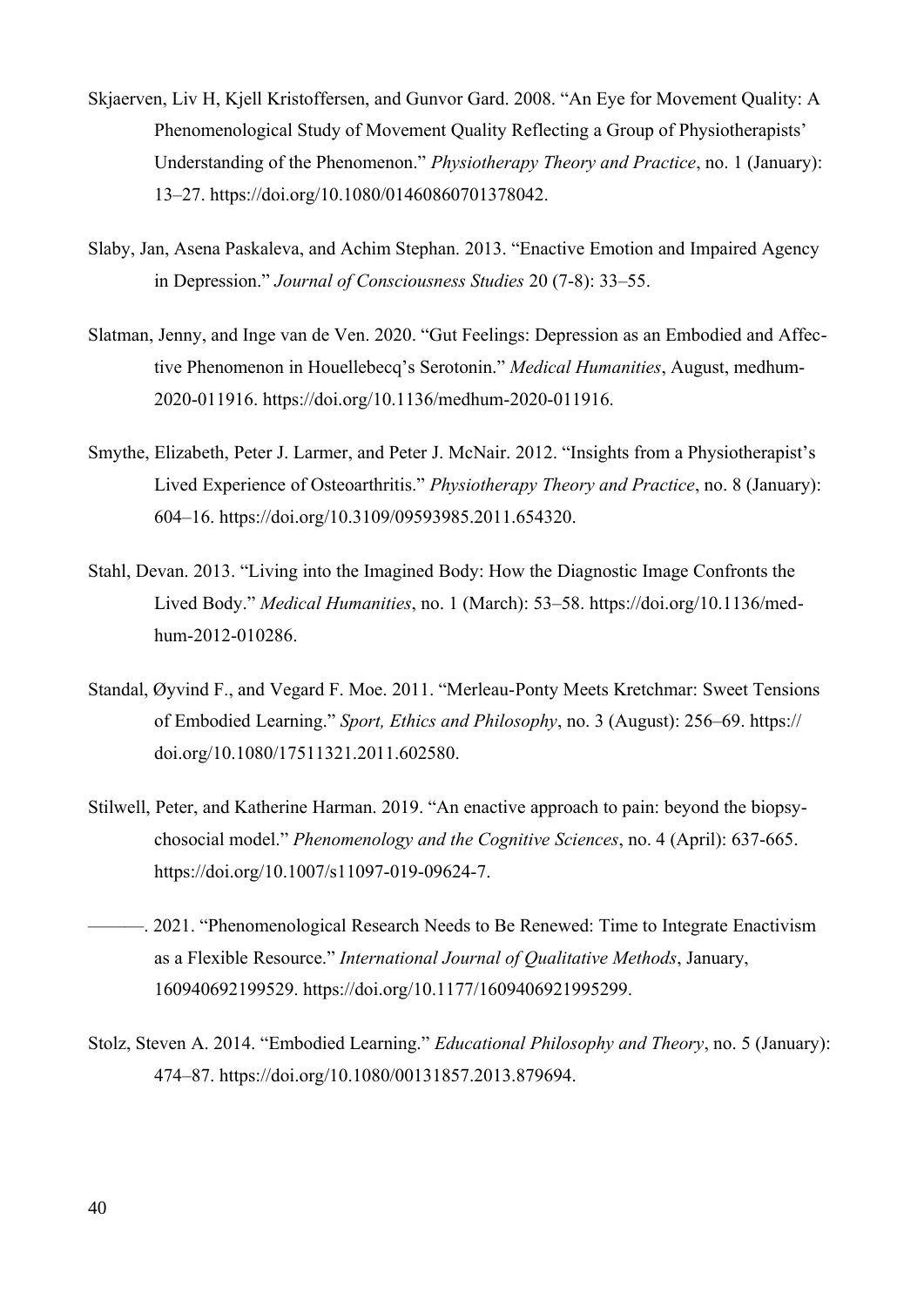- Stanghellini, Giovanni, Matthew Broome, Andrea Raballo, Anthony V. Fernandez, Paolo Fusar-Poli, and René Rosfort, eds. 2019. *The Oxford Handbook of Phenomenological Psychopathology*. Oxford University Press.
- Svenaeus, Fredrik. 2014. "The Phenomenology of Empathy in Medicine: An Introduction." *Medicine, Health Care and Philosophy*, no. 2 (April): 245–48. https://doi.org/10.1007/ s11019-014-9547-z.
- Talero, Maria. 2006. "Merleau-Ponty and the Bodily Subject of Learning." *International Philosophical Quarterly*, no. 2: 191–203. https://doi.org/10.5840/ipq20064622.
- Thompson, Evan. 2007. *Mind in Life: Biology, Phenomenology,and the Sciences of Mind.* Harvard University Press.
- Thompson, Evan, and Mog Stapleton. 2009. "Making sense of sense-making: Reflections on enactive and extended mind theories." *Topoi*, 28.1: 23-30. https://doi.org/10.1007/s11245-008- 9043-2
- Toner, John, Barbara Gail Montero, and Aidan Moran. 2016. "Reflective and Prereflective Bodily Awareness in Skilled Action." *Psychology of Consciousness: Theory, Research, and Practice*, no. 4: 303–15. https://doi.org/10.1037/cns0000090.
- Toombs, S. Kay. 2012. *Handbook of Phenomenology and Medicine*. Springer Science & Business Media.
- Varela, Francisco J., Evan Thompson, and Eleanor Rosch. 2016. *The embodied mind: Cognitive science and human experience*. MIT press.
- Vojta, Václav, and Annegret Peters. 2007. *Das Vojta-Prinzip*. Springer-Verlag.
- Walsh, Philip J. 2019. "Intercorporeity and the First-Person Plural in Merleau-Ponty." *Continental Philosophy Review*, no. 1 (November): 21–47. https://doi.org/10.1007/s11007-019-09480 x.
- Weeks, Sharon R., Victoria C. Anderson-Barnes, and Jack W. Tsao. 2010. "Phantom Limb Pain." *The Neurologist*, no. 5 (September): 277–86. https://doi.org/10.1097/ nrl.0b013e3181edf128.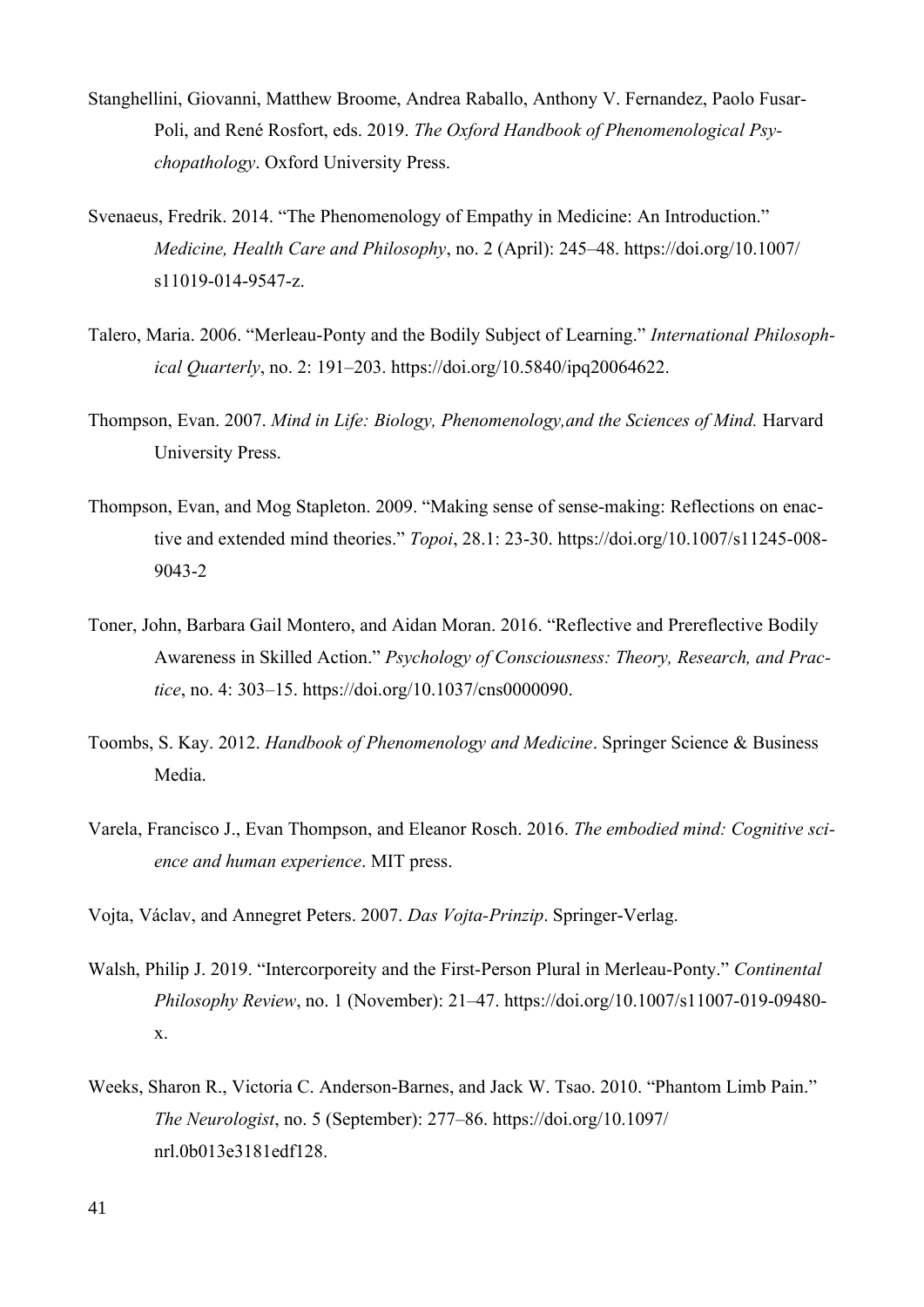- Young, Iris Marion. 1980. "Throwing like a Girl: A Phenomenology of Feminine Body Comportment Motility and Spatiality." *Human Studies*, no. 1 (December): 137–56. https://doi.org/ 10.1007/bf02331805.
- Zahavi, Dan. 2019a. "Getting It Quite Wrong: Van Manen and Smith on Phenomenology." *Qualitative Health Research* 29, no. 6 (May): 600-607. https://doi.org/ 10.1177/1049732318817547.
- ———. 2019b. *Phenomenology: The Basics*. Routledge
- ———. 2020. "The Practice of Phenomenology: The Case of Max van Manen." *Nursing Philosophy*, no. 2 (April). https://doi.org/10.1111/nup.12276.
- ———. 2021. "Applied Phenomenology: Why It Is Safe to Ignore the Epoché." *Continental Philosophy Review*, no. 2 (April): 259–73. https://doi.org/10.1007/s11007-019-09463-y.
- Zahavi, Dan, and Sofie Loidolt. 2021. "Critical phenomenology and psychiatry". *Continental Philosophy Review*. https://doi.org/10.1007/s11007-021-09553-w
- Zahavi, Dan, and Kristian M. M. Martiny. 2019. "Phenomenology in Nursing Studies: New Perspectives." *International Journal of Nursing Studies*, May: 155–62. https://doi.org/ 10.1016/j.ijnurstu.2019.01.014.